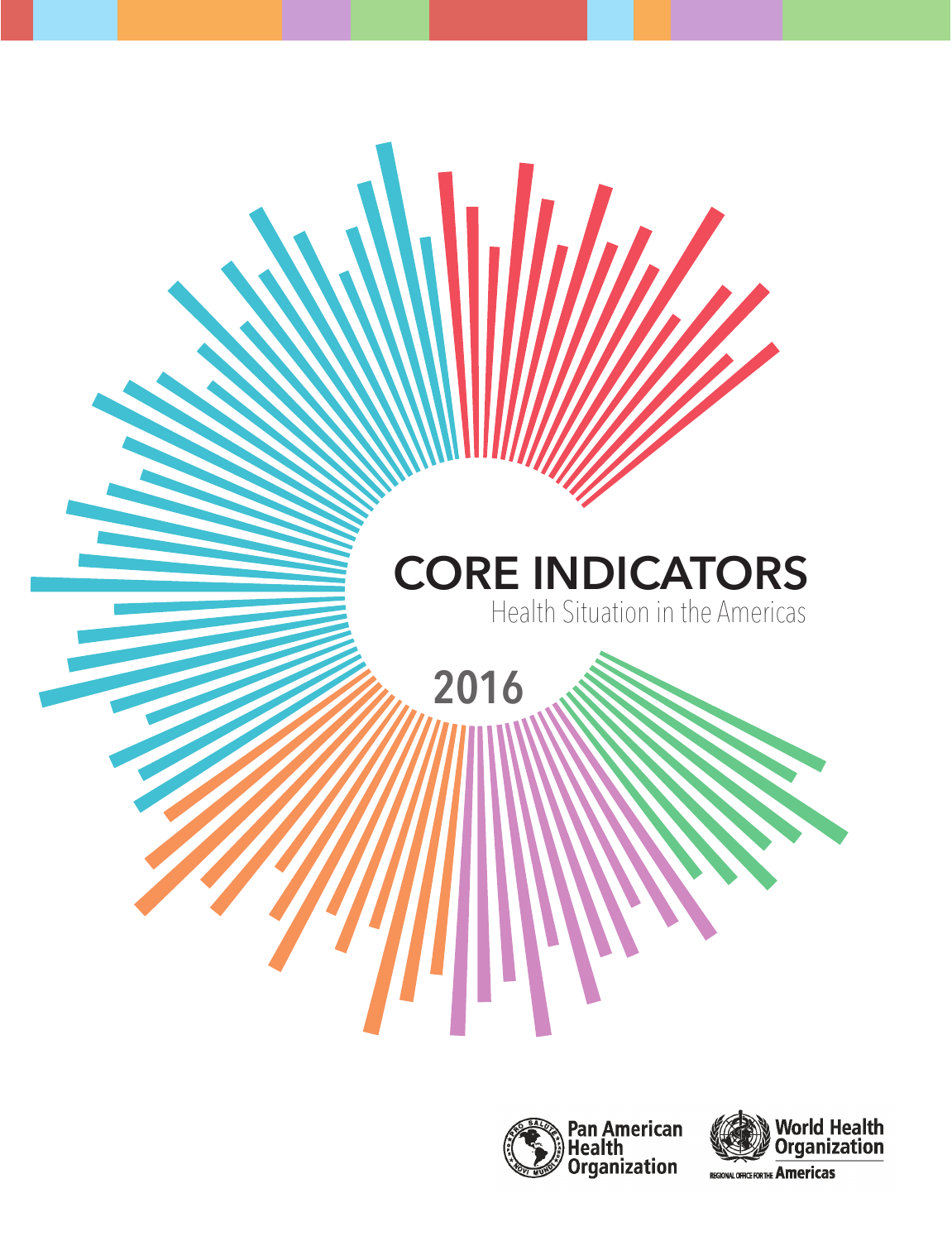*"Today, more than ever, it is essential to count on solid national information systems for health, while simultaneously ensuring that we build interconnected and interoperable systems to monitor the progress being achieved and to*  improve the quality of the information required for public *health decision making and health policy development".*

*Carissa F. Etienne*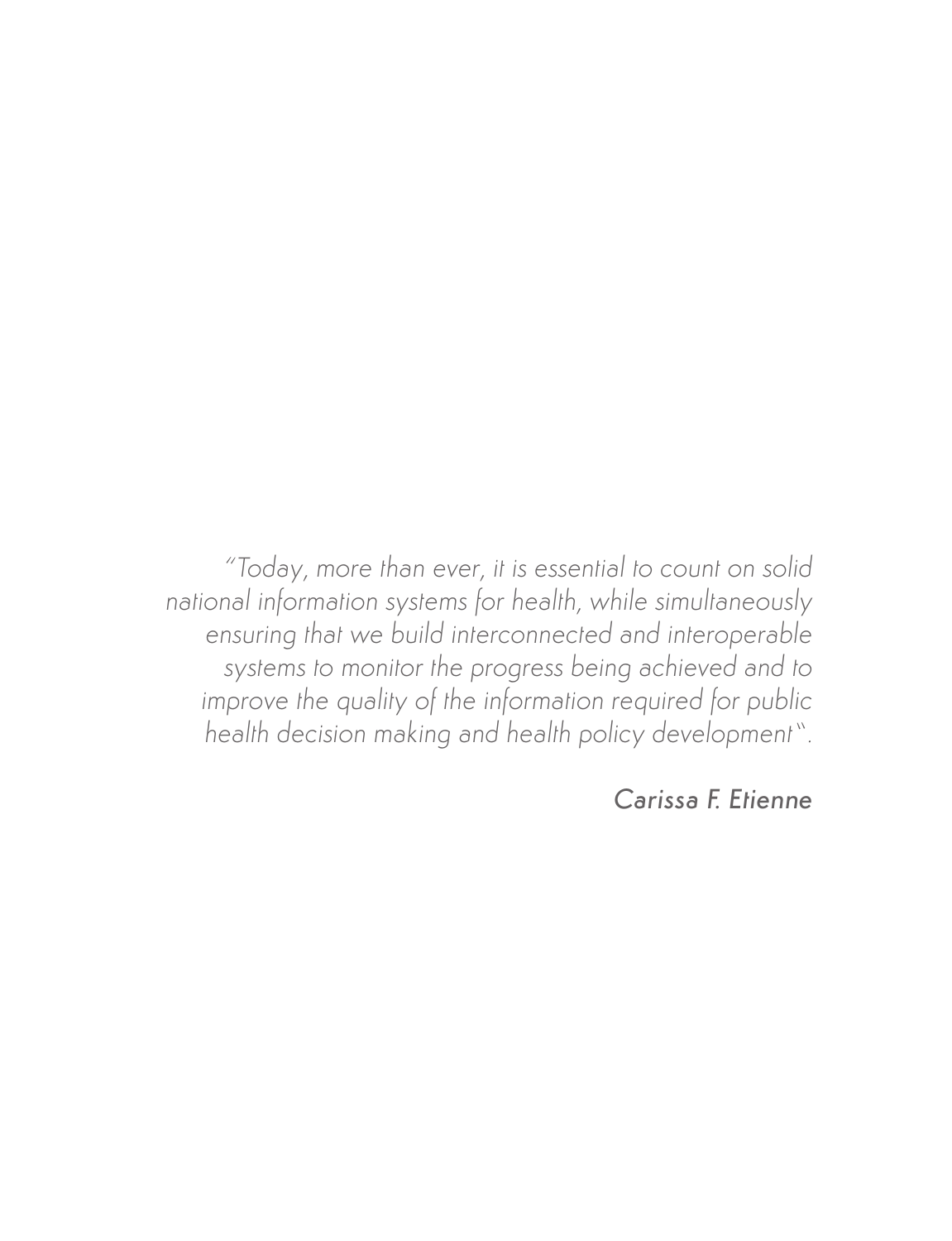#### **PREFACE**

Since 1995, the Pan American Health Organization (PAHO) has been publishing annually and uninterruptedly the Health Situation in the Americas: Core Indicators, which represents the minimum set of information needed to define the health situation in the Region.

In this edition, and with a different format, new indicators are being introduced based on the results of a review of the core indicators within the Regional Core Health Data Initiative. The new set of indicators includes, among others, risk factors, mortality by broad cause groups according to the list of causes of the Global Burden of Disease, and new specific mortality rates.

In rethinking this publication, a number of regional and global initiatives and strategies, such as the Regional Plan of Action for the Prevention and Control of Noncommunicable Diseases; PAHO's Universal Access to Health and Universal Health Coverage Strategy and the World Health Organization's (WHO) Global Reference List of 100 Core Health Indicators, were taken into consideration.

In order to achieve enhanced monitoring of the progress of health initiatives as well as to measure inequities regarding health between and within countries and to gauge the impact of health policies, it is essential to improve the quality, reliability and availability of data and indicators. In the words of Sir Michael Marmot, "It is difficult to measure progress if we do not have good data."

As part of this year's analysis, three current regional challenges are being addressed in this publication:

- A brief analysis of the unconditional probability of dying prematurely from four major noncommunicable diseases (NCDs) in the Americas is being presented as this disease group represents a major challenge for social and economic development in the Region.
- The noticeable differentials in the quality of mortality information, as measured by the garbage code indicator, is being presented as it strongly underscores the critical need for strengthening of vital statistics in the Region.
- Health inequality in life expectancy at birth is being highlighted as there are substantial differences among countries in the Region.

The new indicators presented are grouped according to the classification proposed by the WHO: health status, risk factors, service coverage, and health systems. Additionally, health indicators corresponding to the Sustainable Development Goals (SDGs) are identified in this publication. Finally, information on 81 core indicators from 49 countries and territories, as well as the sub-regions of the Americas is provided.

This publication is a result of a collaborative effort between PAHO and the countries and territories of the Americas. The main contributors were the ministries of health, national statistical institutes, and international agencies of the United Nations System. The data has been collected, processed, reviewed and validated within PAHO by the technical team of the Health Information and Analysis Unit in conjunction with the technical units from the Departments of Communicable Diseases and Health Analysis, Noncommunicable Diseases and Mental Health, Family, Gender and Life Course and its Latin-American Centre for Perinatology and Human Development (CLAP), Health Systems and Services, and the Special Program of Sustainable Development and Health Equity.

Today, more than ever, it is essential to count on solid national information systems for health, while simultaneously ensuring that we build interconnected and interoperable systems to monitor the progress being achieved and to improve the quality of the information required for public health decision making and health policy development.

I do hope that this new publication will continue to be an invaluable resource.

Dr. Carissa F. Etienne, Director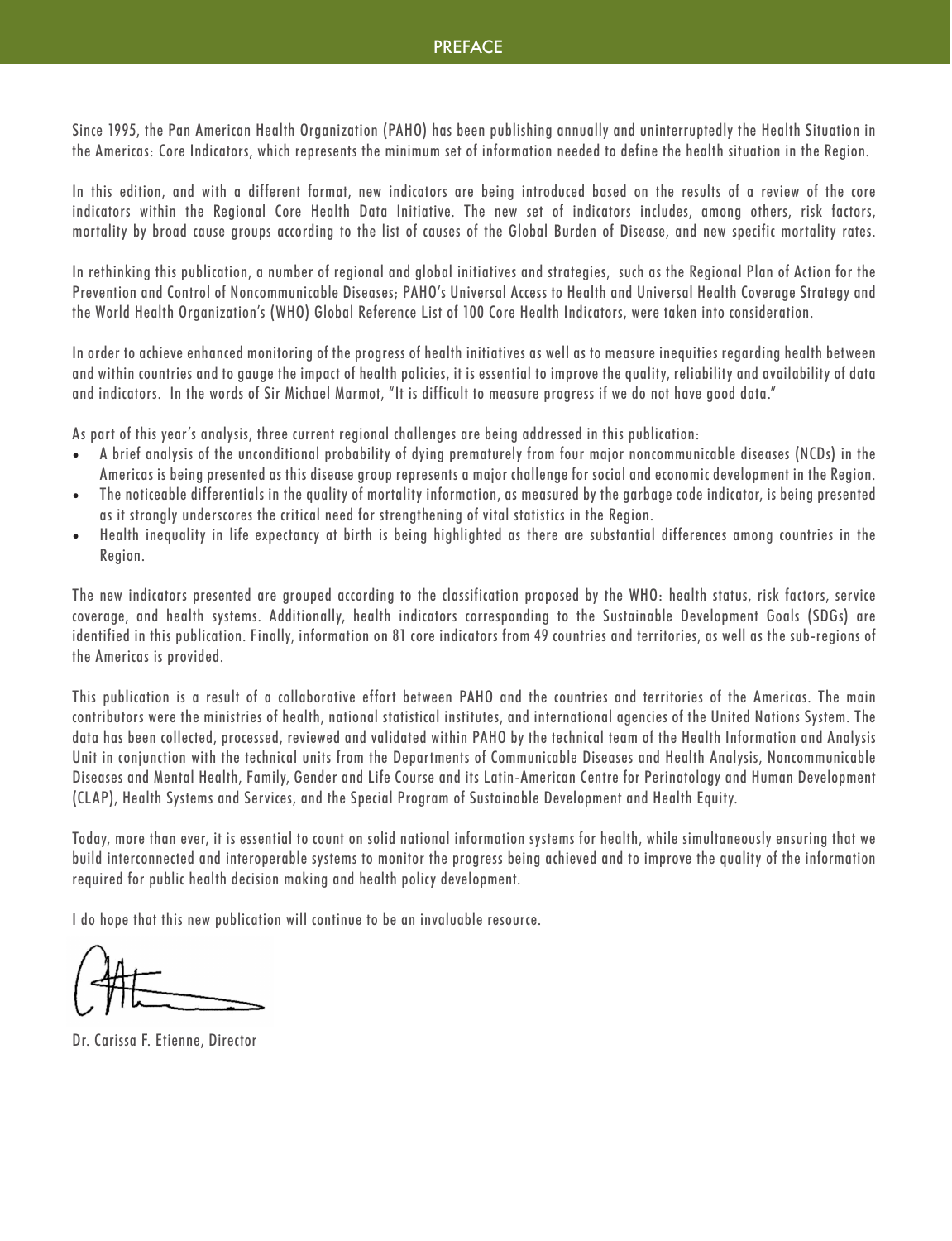# 4 DEMOGRAPHIC - SOCIOECONOMIC INDICATORS

|                                           |                                         |                                           |                                           |                                           |                            |                            |                                          |                                                      | SDG: 3.7.2                                               |
|-------------------------------------------|-----------------------------------------|-------------------------------------------|-------------------------------------------|-------------------------------------------|----------------------------|----------------------------|------------------------------------------|------------------------------------------------------|----------------------------------------------------------|
|                                           | 1<br>Total<br>population<br>(thousands) | $\boldsymbol{2}$<br>Median age<br>(years) | 3<br>Population<br>age < 15<br>(% of Pop) | 4<br>Population<br>age > 65<br>(% of Pop) | 5<br>Births<br>(thousands) | 6<br>Deaths<br>(thousands) | 7<br>Annual pop<br>growth rate<br>$(\%)$ | 8<br><b>Total fertility rate</b><br>(children/woman) | 9<br>Adolescent birth rate<br>(lb/1,000 girls age 15-19) |
|                                           | 2016                                    | 2016                                      | 2016                                      | 2016                                      | 2016                       | 2016                       | 2016                                     | 2016                                                 | 2016                                                     |
| <b>The Americas</b>                       | 1,001,470                               | 33                                        | 23                                        | $\overline{11}$                           | 15,232.8                   | 6,800.9                    | 0.9                                      | 2.0                                                  | 47.7                                                     |
| <b>North America</b>                      | 360,476                                 | 38                                        | $19$                                      | 15                                        | 4,441.9                    | 2,983.3                    | 0.7                                      | 1.9                                                  | 20.0                                                     |
| Bermuda                                   | 71                                      | 43                                        | 17                                        | 17                                        | 0.8                        | 0.6                        | 0.5                                      | 1.9                                                  | 36.4                                                     |
| Canada<br><b>United States of America</b> | 36,286<br>324,119                       | $4\mathrm{l}$<br>38                       | $16\,$<br>19                              | $17\,$<br>15                              | 387.5<br>4,053.7           | 269.5<br>2,713.2           | 0.9<br>0.7                               | 1.6<br>1.9                                           | 9.5<br>21.2                                              |
| Latin America & the Caribbean             | 640,994                                 | 30                                        | 25                                        | $\, 8$                                    | 10,790.9                   | 3,817.7                    | $1.0\,$                                  | 2.1                                                  | 63.0                                                     |
| Latin America                             | 633,655                                 | 30                                        | 25                                        | $8\,$                                     | 10,674.6                   | 3,761.1                    | $1.0\,$                                  | 2.1                                                  | 63.4                                                     |
| Mexico                                    | 128,632                                 | 28                                        | 27                                        | $\overline{7}$                            | 2,333.9                    | 621.8                      | 1.2                                      | 2.2                                                  | 62.2                                                     |
| <b>Central American Isthmus</b>           | 46,373                                  | 25                                        | 31                                        | 6                                         | 987.1                      | 247.6                      | 1.4                                      | 2.5                                                  | 73.2                                                     |
| Belice                                    | 367                                     | 24                                        | 32                                        | 4                                         | 8.3                        | 2.0                        | 2.1                                      | 2.5                                                  | 65.1                                                     |
| Costa Rica<br>El Salvador                 | 4,857<br>6,146                          | 32<br>27                                  | 22<br>26                                  | 9<br>8                                    | 69.4<br>104.8              | 24.0<br>42.3               | $1.0\,$<br>0.3                           | 1.8<br>1.9                                           | 56.0<br>64.9                                             |
| Guatemala                                 | 16,673                                  | $21\,$                                    | 36                                        | $\overline{5}$                            | 440.3                      | 88.6                       | $2.0$                                    | 3.1                                                  | 80.1                                                     |
| Honduras                                  | 8,190                                   | 24                                        | 31                                        | 5                                         | 169.1                      | 41.1                       | 1.4                                      | 2.3                                                  | 64.3                                                     |
| Nicaragua                                 | 6,150                                   | 26                                        | 30                                        | 5                                         | 120.0                      | 29.3                       | 1.1                                      | 2.2                                                  | 88.1                                                     |
| Panama                                    | 3,990                                   | 29                                        | 27                                        | 8                                         | 75.1                       | 20.3                       | 1.5                                      | 2.4                                                  | 73.7                                                     |
| Latin Caribbean                           | 37,714                                  | $31\,$                                    | 25                                        | 9                                         | 650.0                      | 286.2                      | 0.7                                      | 2.2                                                  | 57.0                                                     |
| Cuba                                      | 11,393                                  | 42                                        | 16                                        | 14                                        | 113.0                      | 91.4                       | $0.0\,$                                  | 1.6                                                  | 45.1                                                     |
| Dominican Republic<br>French Guiana       | 10,649                                  | 26                                        | $30\,$                                    | $\boldsymbol{7}$                          | 214.6                      | 65.0                       | 1.1                                      | 2.4                                                  | 97.3                                                     |
| Guadeloupe                                | 276<br>471                              | 25<br>$40\,$                              | 34<br>22                                  | 5<br>15                                   | 6.7<br>5.9                 | $0.8\,$<br>3.4             | 2.6<br>0.4                               | 3.3<br>2.1                                           | 71.0<br>15.1                                             |
| Haiti                                     | 10,848                                  | 23                                        | 33                                        | 5                                         | 262.8                      | 92.8                       | 1.3                                      | 2.9                                                  | 38.9                                                     |
| Martinique                                | 396                                     | $47\,$                                    | 17                                        | $20\,$                                    | 4.3                        | 3.4                        | $0.0\,$                                  | 1.9                                                  | 18.7                                                     |
| <b>Puerto Rico</b>                        | 3,681                                   | 37                                        | 19                                        | 15                                        | 42.7                       | 29.3                       | $-0.1$                                   | 1.6                                                  | 40.7                                                     |
| Andean Area                               | 139,220                                 | 28                                        | 27                                        | $\overline{7}$                            | 2,534.3                    | 809.5                      | 1.2                                      | 2.2                                                  | 60.3                                                     |
| <b>Bolivia (Plurinational State)</b>      | 10,888                                  | 24                                        | 32                                        | 7                                         | 254.0                      | 79.6                       | 1.5                                      | 2.9                                                  | 70.4                                                     |
| Colombia<br>Ecuador                       | 48,654<br>16,385                        | $30\,$<br>27                              | 24<br>29                                  | $\overline{7}$<br>$\overline{7}$          | 739.6<br>330.8             | 291.3<br>83.7              | 0.9<br>1.5                               | 1.9<br>2.5                                           | 48.7<br>75.6                                             |
| Peru                                      | 31,774                                  | 28                                        | 28                                        | $\overline{7}$                            | 611.7                      | 178.3                      | 1.2                                      | 2.4                                                  | 48.4                                                     |
| Venezuela (Bolivarian Republic)           | 31,519                                  | 28                                        | 28                                        | 6                                         | 598.2                      | 176.6                      | 1.3                                      | 2.3                                                  | 79.1                                                     |
| <b>Brazil</b>                             | 209,568                                 | 32                                        | 23                                        | 8                                         | 2,993.8                    | 1,301.3                    | $0.8\,$                                  | 1.8                                                  | 66.7                                                     |
| Southern Cone                             | 72,148                                  | 32                                        | 24                                        | $\overline{11}$                           | 1,175.6                    | 494.7                      | 1.0                                      | 2.2                                                  | 58.7                                                     |
| Argentina                                 | 43,847                                  | 31                                        | $25\,$                                    | $\overline{\mathbf{1}}$                   | 752.3                      | 330.3                      | $1.0\,$                                  | 2.3                                                  | 63.8                                                     |
| Chile                                     | 18,132                                  | 35                                        | $20\,$                                    | $\overline{1}$                            | 233.7                      | 93.6                       | $1.0\,$                                  | 1.7                                                  | 47.5                                                     |
| Paraguay                                  | 6,725                                   | 25                                        | 30                                        | 6                                         | 141.1                      | 38.6                       | 1.3                                      | 2.5                                                  | 56.9                                                     |
| Uruguay                                   | 3,444                                   | 35                                        | 21                                        | 15                                        | 48.4                       | 32.2                       | 0.4                                      | 2.0                                                  | 55.8                                                     |
| Non-Latin Caribbean                       | 7,339                                   | $31\,$                                    | 23                                        | $\,9$                                     | 116.3                      | 56.6                       | 0.5                                      | $2.0\,$                                              | 47.4                                                     |
| Anguilla                                  | 17                                      | 35                                        | 23                                        | 9                                         | 0.2                        | 0.1                        | $2.0\,$                                  | 1.7                                                  | 18.3                                                     |
| Antigua & Barbuda                         | 94                                      | 32                                        | $23\,$                                    | $\, 8$                                    | 1.5                        | $0.5\,$                    | 1.2                                      | $2.0$                                                | 27.8                                                     |
| Aruba                                     | 114                                     | 39                                        | 18                                        | 13                                        | 1.4                        | 0.9                        | 1.3                                      | 1.8                                                  | 46.8                                                     |
| Bahamas<br><b>Barbados</b>                | 393<br>291                              | 33<br>38                                  | 21<br>18                                  | $\,9$<br>$\overline{\phantom{a}}$         | $5.8$                      | $2.5\,$<br>2.5             | 1.2<br>0.3                               | 1.8<br>1.7                                           | 28.7                                                     |
| Cayman Islands                            | 57                                      | 40                                        | $18\,$                                    | 12                                        | 3.4<br>0.7                 | 0.3                        | 2.1                                      | 1.9                                                  | 21.3<br>42.3                                             |
| Curacao                                   | 149                                     | 36                                        | $20\,$                                    | 15                                        | 2.1                        | 1.2                        | 0.4                                      | 2.1                                                  | 34.0                                                     |
| Dominica                                  | 74                                      | 33                                        | 22                                        | $\begin{array}{c} \hline \end{array}$     | 1.1                        | 0.6                        | 0.2                                      | 2.0                                                  | 28.3                                                     |
| Grenada                                   | 111                                     | 31                                        | 24                                        | 10                                        | 1.8                        | 0.9                        | 0.5                                      | 2.0                                                  | 31.3                                                     |
| Guyana<br>Jamaica                         | 771                                     | 25                                        | $28\,$                                    | $\overline{5}$                            | 15.1                       | 6.4                        | 0.5                                      | 2.5                                                  | 87.6                                                     |
| Montserrat                                | 2,803<br>$\sqrt{5}$                     | 30<br>33                                  | 23<br>$16$                                | 9<br>$\overline{6}$                       | 47.8<br>0.1                | 19.5<br>$0.0\,$            | 0.4<br>0.5                               | 2.0<br>1.3                                           | 58.8<br>8.1                                              |
| Saint Kitts & Nevis                       | 52                                      | 35                                        | 21                                        | 8                                         | 0.7                        | 0.4                        | 0.7                                      | 1.8                                                  | 42.4                                                     |
| Saint Lucia                               | 164                                     | 34                                        | 20                                        | 11                                        | 2.2                        | 1.2                        | 0.3                                      | 1.8                                                  | 19.6                                                     |
| Saint Vincent & the Grenadines            | 102                                     | 33                                        | 22                                        | 9                                         | 1.4                        | 0.7                        | $-0.3$                                   | 1.8                                                  | 16.6                                                     |
| Sint Maarten (Dutch)<br>Suriname          | $41\,$                                  | $41\,$                                    | $19$                                      | $\, 8$<br>$\overline{7}$                  | 0.5                        | 0.2                        | 1.4                                      | 2.1                                                  | 44.7                                                     |
| <b>Trinidad and Tobago</b>                | 548<br>1,365                            | 29<br>34                                  | 27<br>21                                  | 10                                        | 9.7<br>18.6                | 4.1<br>13.1                | $0.8\,$<br>0.3                           | 2.3<br>1.8                                           | 45.7<br>30.8                                             |
| <b>Turks and Caicos Islands</b>           | 51                                      | 33                                        | 22                                        | 4                                         | $0.8\,$                    | $0.2\,$                    | 2.2                                      | 1.7                                                  | 10.0                                                     |
| Virgin Islands (UK)                       | $34\,$                                  | 36                                        | $\sqrt{ }$                                | $\pmb{9}$                                 | 0.4                        | $0.2\,$                    | 2.3                                      | $1.3\,$                                              | 18.9                                                     |
| Virgin Islands (US)                       | 103                                     | $46\,$                                    | 17                                        | $20\,$                                    | $1.0\,$                    | $0.9\,$                    | $-0.6$                                   | $1.7\,$                                              | 9.3                                                      |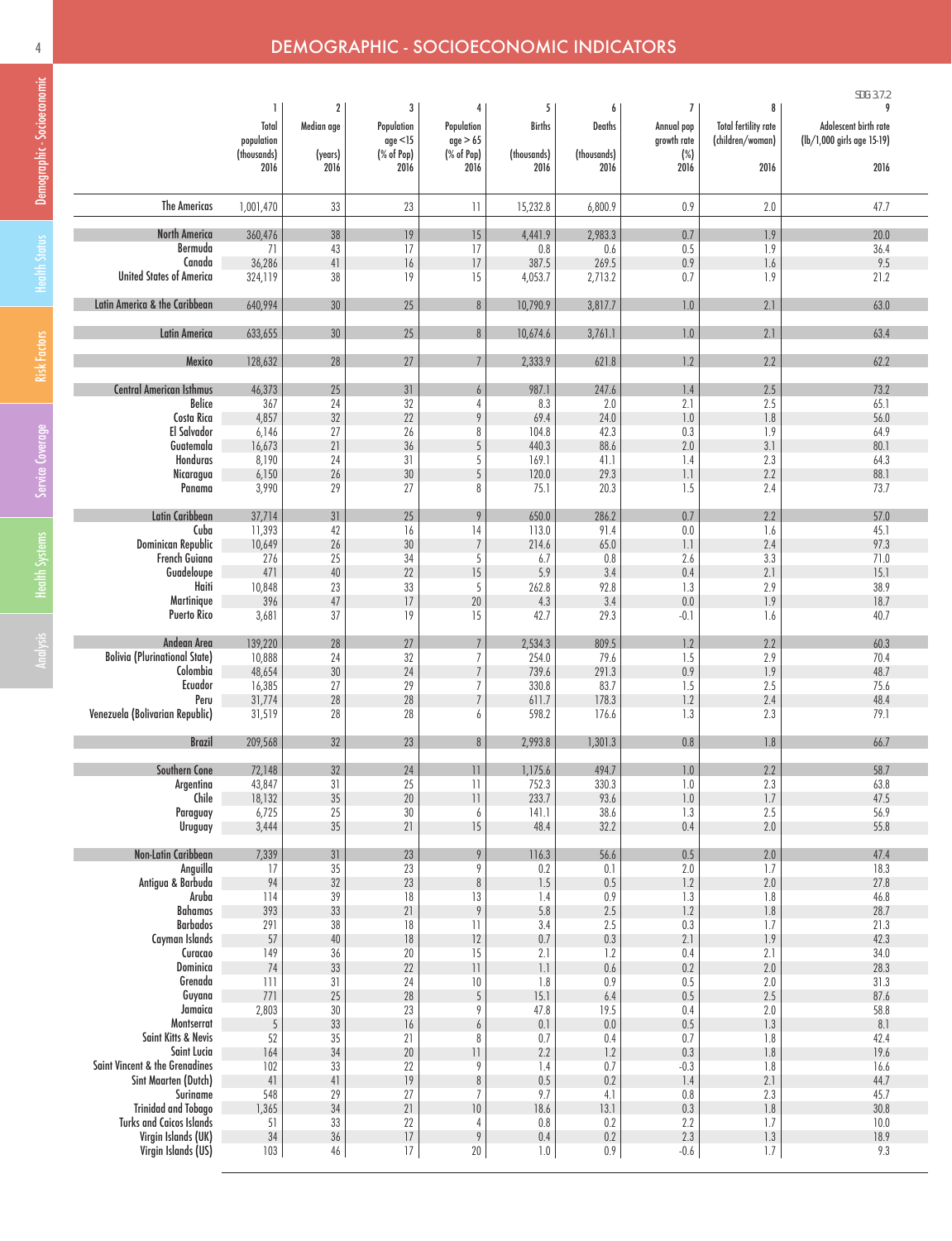| 10           |               |              | H               |                       |                      | 12               | 13                          | 14                    | 15                  | 16                    |                                      |
|--------------|---------------|--------------|-----------------|-----------------------|----------------------|------------------|-----------------------------|-----------------------|---------------------|-----------------------|--------------------------------------|
| Urban        |               |              | Life expectancy |                       |                      | Mean years       |                             | <b>Gross national</b> | Annual GDP          | GINI                  |                                      |
| population   |               |              | at birth        |                       |                      | of schooling     |                             | income                | growth              | Index                 |                                      |
| $(\%)$       |               |              | (years)         |                       |                      | (years)          |                             | (USS per capita)      | $(\%)$              |                       |                                      |
| 2016         |               |              | 2016<br>Female  |                       |                      | 2014             |                             | 2014                  | 2014                | 2013                  |                                      |
| 81           | Total<br>77.0 | Male<br>74.1 | 79.9            | Total<br>10.0         | Male<br>10.0         | Female<br>10.0   | current<br>26,077           | ppp<br>29,733         | 1.9                 | 46.3                  | <b>The Americas</b>                  |
|              |               |              |                 |                       |                      |                  |                             |                       |                     |                       |                                      |
| 82           | 79.7          | 77.4         | 81.9            | 13.6                  | 13.5                 | 13.7             | 54,878                      | 54,739                | 2.4                 | 40.3                  | North America                        |
| 100<br>82    | 81.3<br>82.4  | 78.1<br>80.5 | 84.5<br>84.3    | 13.0 2000             | 13.0                 | 13.0             | $106, 140^{2013}$<br>51,630 | 66,560 2013<br>44,350 | $-2.52013$<br>2.4   | $\cdots$<br>33.7 2010 | Bermuda<br>Canada                    |
| 82           | 79.4          | 77.0         | 81.7            | $\ldots$<br>13.6      | $\ldots$<br>13.5     | $\ldots$<br>13.7 | 55,230                      | 55,900                | 2.4                 | 41.1                  | <b>United States of America</b>      |
|              |               |              |                 | 8.1                   | 8.1                  |                  |                             |                       |                     |                       | Latin America & the Caribbean        |
| 80           | 75.2          | 72.0         | 78.4            |                       |                      | 8.1              | 9,799                       | 14,529                | 1.6                 | 49.9                  |                                      |
| 81           | 75.5          | 72.3         | 78.7            | 8.1                   | 8.1                  | 8.1              | 9,834                       | 14,586                | 1.6                 | 49.9                  | <b>Latin America</b>                 |
| $80\,$       | 77.2          | 74.8         | 79.6            | 8.4                   | 8.6                  | 8.2              | 9,870                       | 16,840                | 2.2                 | 48.1 2012             | Mexico                               |
| 59           | 74.4          | 71.1         | 77.6            | 7.2                   | 7.3                  | 7.2              | 4,454                       | 8,395                 | 3.9                 | 50.1                  | <b>Central American Isthmus</b>      |
| 44           | 70.2          | 67.6         | 73.2            | 10.5 2010             | 10.5                 | 10.5             | 4,350 2013                  | 7,590 2013            | 3.6                 | $\ldots$              | <b>Belice</b>                        |
| 78           | 79.8          | 77.5         | 82.2            | 8.7                   | 8.7                  | 8.7              | 10,120                      | 14,420                | $3.5\,$             | 49.2                  | Costa Rica                           |
| 67           | 73.5          | 68.8         | 77.9            | 6.62013               | 6.9                  | 6.2              | 3,920                       | 8,000                 | $2.0\,$             | 43.5                  | El Salvador                          |
| 52           | 72.3          | 68.8         | 75.8            | $7.0\,$               | 7.1                  | $7.0\,$          | 3,430                       | 7,250                 | 4.2                 | 52.4 2011             | Guatemala                            |
| 55           | 73.5          | 71.1         | 76.1            | 6.2                   | 6.1                  | 6.2              | 2,270                       | 4,570                 | 3.1                 | 53.7                  | Honduras                             |
| 59           | 75.5          | 72.5         | 78.4            | $\cdots$              | $\cdots$             | $\cdots$         | 1,870                       | 4,790                 | 4.7                 | 45.7 2009             | Nicaragua                            |
| 67           | 77.9          | 75.0         | 81.0            | 9.3 2010              | 9.0                  | 9.5              | 11,130                      | 19,930                | 6.2                 | 51.7                  | Panama                               |
| 75           | 73.4          | 70.9         | 76.1            | 9.8                   | 9.7                  | 10.0             | 5,777                       | 12,398                | 3.7                 | 54.0                  | Latin Caribbean                      |
| 77           | 79.7          | 77.8         | 81.8            | 11.1 2012             | 11.2                 | 11.1             | 5,880 2011                  | 18,630 2011           | 2.7 2013            | $\ldots$              | Cuba                                 |
| 80           | 73.8          | 70.8         | 77.0            | 7.7                   | 7.4                  | 7.9              | 6,040                       | 12,600                | 7.3                 | 47.1                  | Dominican Republic                   |
| 85           | 79.9          | 76.8         | 83.3            | .                     | .                    | .                | $\ldots$                    | $\ldots$              | $\cdots$            |                       | French Guiana                        |
| 98           | 81.5          | 78.0         | 84.7            |                       |                      | .                | $\cdots$                    |                       |                     |                       | Guadeloupe                           |
| 60           | 63.4          | 61.3         | 65.6            | $\cdots$              | $\cdots$             | $\ldots$         | 820                         | 1,730                 | 2.7                 | 60.8 2012             | Haiti                                |
| 89           | 82.1          | 78.9         | 85.1            | $\cdots$              | $\cdots$             | $\ldots$         | $\cdots$                    |                       |                     |                       | Martinique                           |
| 94           | 79.9          | 76.0         | 83.7            | 12.1 2012             | 11.8                 | 12.4             | 19,310 2013                 | 23,960 2013           | $-0.62013$          | $\cdots$              | <b>Puerto Rico</b>                   |
| 78           | 74.4          | 71.2         | 77.8            | 8.3                   | 8.4                  | 8.2              | 8,008                       | 12,939                | 2.1                 | 48.9                  | Andean Area                          |
| 69           | 69.1          | 66.7         | 71.7            | 8.2 2012              | $8.8\,$              | 7.6              | 2,870                       | 6,290                 | 5.5                 | 48.1                  | <b>Bolivia (Plurinational State)</b> |
| 77           | 74.4          | 70.9         | 78.0            | 7.12010               | 7.0                  | 7.1              | 7,970                       | 12,910                | 4.6                 | 53.5                  | Colombia                             |
| 64           | 76.4          | 73.7         | 79.1            | 8.3 2013              | 8.4                  | 8.2              | 6,090                       | 11,190                | 3.7                 | 47.3                  | Ecuador                              |
| 79           | 75.1          | 72.5         | 77.7            | 9.0                   | 9.5                  | 8.4              | 6,360                       | 11,440                | 2.4                 | 44.7                  | Peru                                 |
| 89           | 74.6          | 70.6         | 78.8            | 9.4 2011              | 9.0                  | 9.7              | 12,500 2012                 | 17,700 2013           | $-4.0$              | 46.9 2006             | Venezuela (Bolivarian Republic)      |
| 86           | 75.0          | 71.3         | 78.7            | 7.3 2013              | 7.1                  | 7.5              | 11,790                      | 15,570                | 0.1                 | 52.9                  | <b>Brazil</b>                        |
| 89           | 77.8          | 74.3         | 81.1            | 9.6                   | 9.6                  | 9.6              | 13,130                      | 18,133                | 1.4                 | 44.9                  | Southern Cone                        |
| 92           | 76.6          | 72.8         | 80.4            | 9.8 2003              | 9.7                  | 9.9              | 13,480                      | $\sim$ $\sim$ $\sim$  | $0.5\,$             | 42.3                  | Argentina                            |
| 90           | 82.2          | 79.3         | 84.9            | 9.9 2013              | 10.0                 | 9.8              | 14,910                      | 21,320                | 1.9                 | 50.5                  | Chile                                |
| 60           | 73.1          | 71.0         | 75.4            | 8.1                   | 8.2                  | 8.1              | 4,400                       | 8,470                 | 4.7                 | 48.3                  | Paraguay                             |
| 95           | 77.5          | 73.9         | 80.9            | 8.6                   | 8.3                  | $8.8\,$          | 16,350                      | 20,220                | 3.5                 | 41.9                  | <b>Uruguay</b>                       |
| 45           | 73.8          | 71.2         | 76.7            | 9.3                   | 9.1                  | 9.5              | 10,092                      | 15,338                | 1.6                 |                       | Non-Latin Caribbean                  |
| $100$        | 81.4          | 78.8         | 84.1            | $\ldots$              | $\ldots$             | $\ldots$         | $\ldots$                    | $\ldots$              | $\ldots$            | $\ldots$              | Anguilla                             |
| 23           | 76.5          | 74.4         | 78.8            | $\ldots$              | $\ldots$             | $\cdots$         | 13,300                      | 21,370                | $4.8\,$             | .                     | Antigua & Barbuda                    |
| 41           | 76.8          | 73.7         | 79.9            | $\ldots$<br>12.0 2010 | $\ldots$             | $\ldots$         | $\bar{\mathcal{L}}$         | $\ldots$              | $\ldots$            | .                     | Aruba<br><b>Bahamas</b>              |
| 83           | 75.7<br>75.3  | 72.6         | 78.6            | 9.0 2000              | 11.8                 | 12.2<br>9.1      | 20,980                      | 22,290<br>15,190 2012 | $\, 1.0$            |                       | <b>Barbados</b>                      |
| 31<br>100    | 81.2          | 73.0<br>78.5 | 77.7<br>84.0    | 13.4                  | 8.9<br>13.4          | 13.4             | 15,310 2012                 |                       | 0.2                 | $\cdots$              | Cayman Islands                       |
| 89           | 78.3          | 76.0         | 80.7            | .                     | .                    | $\ldots$         |                             |                       |                     | $\cdots$              | Curacao                              |
| $70\,$       | 77.0          | 74.0         | 80.1            | 7.8 2001              | 7.7                  | 7.9              | $\ldots$<br>6,930           | $\ldots$<br>10,480    | $\ldots$<br>$3.9\,$ | .                     | Dominica                             |
| 36           | 74.3          | 71.7         | 77.1            |                       | $\cdots$             | .                | 7,910                       | 11,720                | 5.7                 | .                     | Grenada                              |
| 29           | 66.6          | 64.3         | 69.0            | 6.42002               | 6.3                  | 6.5              | 3.940 2013                  | 6,940 2013            | 5.2 2013            | $\cdots$              | Guyana                               |
| 55           | 75.9          | 73.6         | 78.4            | 9.1 2011              | 8.7                  | 9.5              | 5,150                       | 8,640                 | $0.7\,$             | 45.5 2004             | Jamaica                              |
| 9            | 74.4          | 75.8         | 72.9            | $\cdots$              | .                    | $\ldots$         | $\ldots$                    | $\ldots$              | $\cdots$            | $\cdots$              | Montserrat                           |
| 32           | 75.7          | 73.3         | 78.2            | $\ldots$              | .                    | .                | 14,920                      | 22,600                | 6.9                 | $\cdots$              | Saint Kitts & Nevis                  |
| 19           | 77.8          | 75.0         | 80.7            | 8.4 2013              | 8.2                  | 8.7              | 7,260                       | 10,540                | $0.5\,$             | $\cdots$              | Saint Lucia                          |
| 51           | 75.3          | 73.3         | 77.4            | .                     | .                    | $\ldots$         | 6,610                       | 10,730                | 0.6                 | $\cdots$              | Saint Vincent & the Grenadines       |
| $100$        | 78.1          | 75.8         | 80.6            | $\cdots$<br>9.0 2012  | .                    | $\cdots$         | $\ldots$                    | $\ldots$              |                     | $\cdots$              | Sint Maarten (Dutch)<br>Suriname     |
| 66           | 71.4          | 68.3         | 74.7            | 10.8 2009             | 9.1<br>10.9          | 8.8              | 9,950                       | 17,040                | 1.8                 | $\ldots$              | <b>Trinidad and Tobago</b>           |
| $\, 8$<br>92 | 70.6<br>79.8  | 67.2<br>77.1 | 74.3<br>82.7    |                       |                      | 10.7             | 20,070                      | 31,970                | 0.8                 | $\cdots$              | <b>Turks and Caicos Islands</b>      |
| 47           | 78.6          | 77.2         | 80.1            | $\ldots$              | $\ldots$             | $\ldots$         | $\ldots$                    | $\ldots$              | $\ldots$            | .                     | Virgin Islands (UK)                  |
| 95           | 80.0          | 77.0         | 83.2            | .<br>$\cdots$         | $\cdots$<br>$\cdots$ | $\cdots$         | $\ldots$                    |                       | $\ldots$            | $\cdots$              | Virgin Islands (US)                  |
|              |               |              |                 |                       |                      |                  |                             | $\ldots$              |                     |                       |                                      |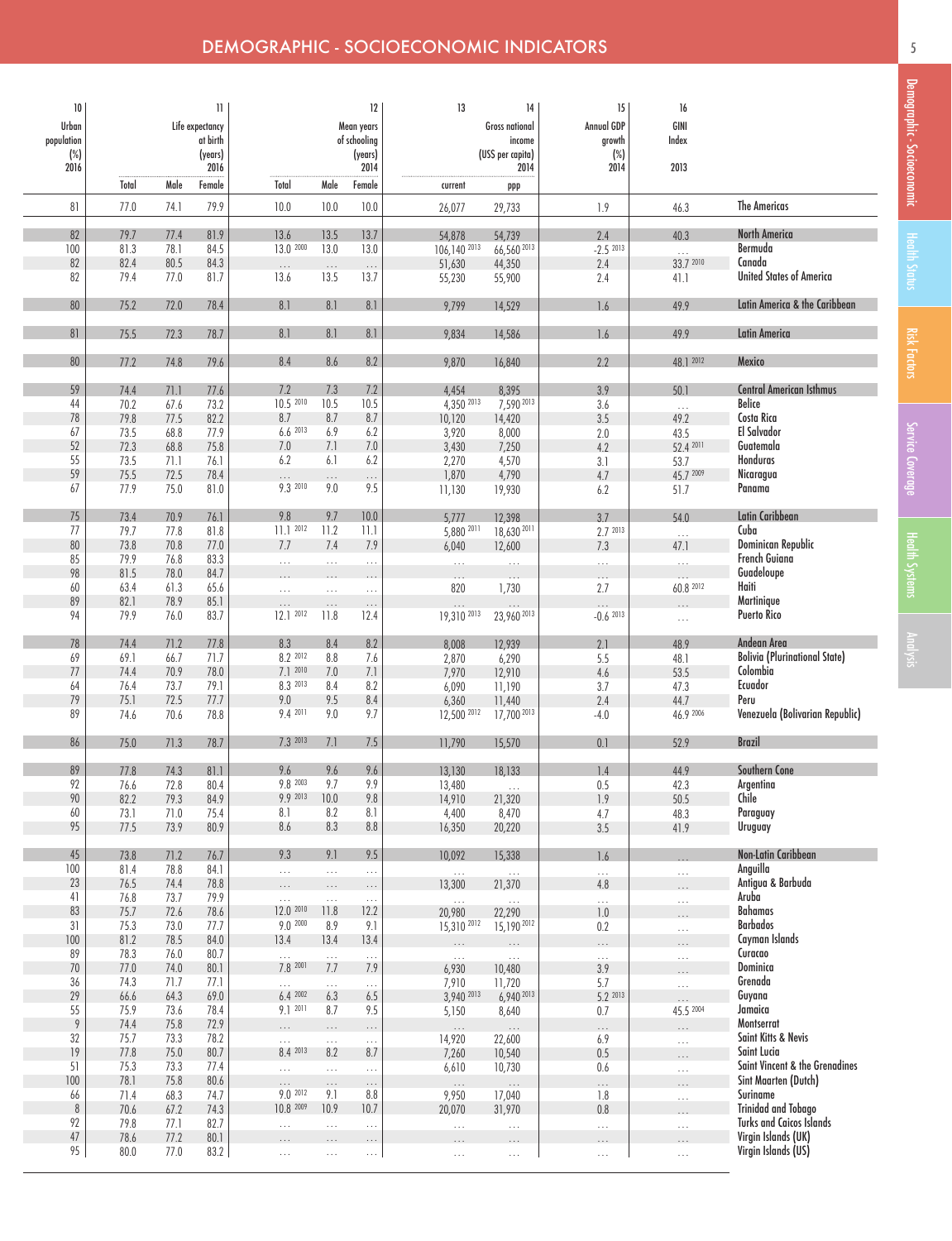## 6 HEALTH STATUS INDICATORS

|                                                  |                | SDG: 3.1.1<br>17              | 18                                    | SDG: 3.1.1<br>19                      |                 | 20                          | 21                                | SDG: 3.2.2<br>22          | SDG: 3.2.1<br>23            | 24                                   | 25                            |
|--------------------------------------------------|----------------|-------------------------------|---------------------------------------|---------------------------------------|-----------------|-----------------------------|-----------------------------------|---------------------------|-----------------------------|--------------------------------------|-------------------------------|
|                                                  |                | Maternal mortality            | Maternal                              | Maternal mortality                    |                 | Infant mortality            | <b>Infant</b>                     | <b>Neonatal mortality</b> | Under-five                  | Under-five deaths due to             |                               |
|                                                  |                | ratio                         | deaths                                | ratio                                 |                 | rate                        | deaths                            | rate                      | mortality                   |                                      | 2014                          |
|                                                  |                | reported<br>$(100,000 \, lb)$ | reported                              | estimated<br>$(100,000 \, \text{lb})$ |                 | reported<br>$(1,000 \, lb)$ | reported                          | reported<br>(1,000 lb)    | reported<br>$(1,000 \, lb)$ | ADD                                  | ARI                           |
|                                                  | Year           |                               |                                       | (80 UI%)                              | Year            |                             |                                   |                           |                             | $(\%)$                               | $(\%)$                        |
| <b>The Americas</b>                              |                | 46.8                          | 6,269                                 | 51                                    |                 | 13.0                        | 151,541                           | 8.2                       | 15.9                        | 1.9                                  | 5.3                           |
| <b>North America</b>                             |                | 12.1                          | 570                                   | 13                                    |                 | 5.9                         | 25,259                            | 4.0                       | 6.9                         | 0.9                                  | 1.4                           |
| Bermuda<br>Canada                                | 2014<br>2012   | $\sim$<br>5.8                 | 22                                    | $\ldots$<br>$(5-9)$<br>$\overline{7}$ | 2014<br>2012    | 1.7<br>4.8                  | $\overline{\phantom{a}}$<br>1,818 | 1.7<br>3.6                | 3.5<br>5.4                  | $\sim$                               | $\sim$                        |
| <b>United States of America</b>                  | 2007           | 12.7                          | 548                                   | $14$ (12-16)                          | 2013            | 6.0                         | 23,440                            | 4.0                       | 7.0                         | $\cdots$<br>0.9                      | $\cdots$<br>1.4               |
| Latin America & the Caribbean                    |                | 60.8                          | 5,699                                 | 66                                    |                 | 15.8                        | 126,282                           | 10.0                      | 19.6                        | 2.4                                  | $6.8$                         |
| <b>Latin America</b>                             |                | 60.8                          | 5,625                                 | 66                                    |                 | 15.9                        | 124,531                           | 10.0                      | 19.6                        | 2.4                                  | 6.9                           |
| Mexico                                           | 2014           | 38.9F                         | 872                                   | 38 (34-42)                            | 2014            | 12.5F                       | 28,009                            | 7.8                       | 15.1                        | 2.5                                  | 6.5                           |
|                                                  |                |                               |                                       |                                       |                 |                             |                                   |                           |                             |                                      |                               |
| <b>Central American Isthmus</b><br><b>Belice</b> | 2015           | 80.2<br>107.0                 | 632<br>8                              | 87<br>$(20-36)$<br>28                 | 2015            | 17.5<br>16.8                | 10,227<br>125                     | 9.8<br>11.3               | 22.2<br>19.3                | 6.4<br>0.9                           | 13.7<br>4.7                   |
| Costa Rica                                       | 2015           | 26.5                          | 19                                    | 25<br>$(20-29)$                       | 2015            | 7.8                         | 557                               | 5.9                       | 8.9                         | 1.5                                  | 3.3                           |
| El Salvador                                      | 2015           | 42.3 A, G                     | 48                                    | $(40-69)$<br>54                       | 2015            | $10.2$ A, G                 | 1,167                             | 6.6                       | 11.8                        | 2.5 2013                             | 8.5 2013                      |
| Guatemala                                        | 2013           | 113.4 A                       | 452                                   | $(77-100)$<br>88                      | 2014            | 19.0 <sup>A</sup>           | 7,342                             | 8.9                       | 25.3                        | 10.5                                 | 18.9                          |
| Honduras                                         | 2010           | 74.0 <sup>D</sup>             | $\cdots$                              | 129 (99-166)                          | 2007-12         | 24.0 E                      | $\bar{\mathcal{L}}$ .             | 18.0                      | 29.0                        | 2.6 2013                             | 12.2 2013                     |
| Nicaragua                                        | 2015           | 42.8 A, B                     | 61                                    |                                       | 2005-10         | 17.0 <sup>E</sup>           | $\ldots$                          | 8.0                       | 21.0                        | 3.3 2013                             | 10.0 2013                     |
| Panama                                           | 2014           | 58.5 A                        | 44                                    | 94 (77-121)                           | 2014            | 13.7 <sup>A</sup>           | 1,036                             | 7.9                       | 17.4                        | 7.0                                  | 11.1                          |
| Latin Caribbean                                  |                | 104.4                         | 441                                   | 188<br>$39 (33-47)$                   |                 | 32.8                        | 5,436                             | 19.1                      | 48.9                        | 1.5                                  | 4.1                           |
| Cuba<br><b>Dominican Republic</b>                | 2015<br>2015   | 41.6<br>98.8                  | 52<br>195                             | 92 (77-111)                           | 2015<br>2012-14 | 4.3<br>22.9F                | 535<br>4,521                      | 2.4<br>16.9               | 5.7<br>35.0                 | 1.4<br>1.52012                       | 6.6<br>3.5 2012               |
| French Guiana                                    | 2009           | 16.4                          | -1                                    | $\ldots$                              | 2012-14         | 8.2C                        | 53                                | 5.4                       | 12.8 2011                   | $-2013$                              | $-2013$                       |
| Guadeloupe                                       | 2014           | 17.3                          | $\overline{\phantom{a}}$              | $\cdots$                              | 2007-12         | 8.4C                        | 44                                | 6.6                       | 9.8 2013                    | $-2013$                              | $-2013$                       |
| Haiti                                            | 2013           | 157.0 A                       | 188                                   | 359 (236-601)                         | 2010-12         | 59.0 E                      | $\cdots$                          | 31.0                      | 88.0                        | $\cdots$                             | .                             |
| Martinique                                       | 2010-12        | 21.7 <sup>c</sup>             | $\begin{array}{c} \hline \end{array}$ | $\cdots$                              | 2014            | 8.2 <sup>c</sup>            | 38                                | $\cdots$                  | $9.0\,$                     | $-2013$                              | 6.72013                       |
| <b>Puerto Rico</b>                               | 2014           | 8.7B                          | 3                                     | $14$ (10-18)                          | 2015            | 7.1 <sup>B</sup>            | 245                               | 5.0                       | 7.9                         | 2.1                                  | 1.1                           |
| Andean Area                                      |                | 77.3                          | 1,478                                 | 87                                    |                 | 18.7                        | 25,337                            | 12.0                      | 22.9                        | 2.3                                  | 9.0                           |
| <b>Bolivia (Plurinational State)</b>             | 2011           | 160.0 <sup>D</sup>            | 538                                   | 206 (140-351)                         | 2003-08         | $50.0$ E                    | 13,758                            | 27.0                      | 63.0                        | 22                                   | т.                            |
| Colombia                                         | 2013           | 55.3                          | 364                                   | $64$ (56-81)                          | 2013            | 17.3 F                      | $\ldots$                          | $\ldots$                  | 19.3                        | 1.72013                              | 7.5 2013                      |
| Ecuador                                          | 2014           | 49.2 A                        | 166                                   | $(57-71)$<br>64                       | 2014            | 8.4 A                       | 2,821                             | 4.5                       | 10.9                        | 1.4                                  | 10.6                          |
| Peru                                             | 2006-10        | 93.0 E                        | $\cdots$                              | $(54-80)$<br>68                       | 2010-14         | 17.0 <sup>E</sup>           | $\ldots$                          | 11.0                      | 23.0                        | 2.0                                  | 13.6                          |
| Venezuela (Bolivarian Republic)                  | 2013           | 68.7                          | 410                                   | 95 (77-124)                           | 2013            | 14.7                        | 8,758                             | 10.7                      | 16.9                        | 3.7 2013                             | 5.4 2013                      |
| <b>Brazil</b>                                    | 2014           | 58.2F                         | 1,795                                 | 44 (36-54)                            | 2014            | 14.1F                       | 43,494                            | 9.8                       | 16.3                        | 1.6                                  | 5.0                           |
| Southern Cone                                    |                | 35.2                          | 407                                   | 54                                    |                 | 10.3                        | 12,028                            | 7.1                       | 11.9                        | 1.1                                  | 3.3                           |
| Argentina                                        | 2014           | 37.3                          | 290                                   | $52 (44-63)$                          | 2014            | 10.6                        | 8,202                             | 7.2                       | 12.2                        | 1.1                                  | 3.6                           |
| Chile                                            | 2014           | 13.5                          | 34                                    | 22 (18-26)                            | 2014            | 7.2B                        | 1,823                             | 5.2                       | 8.4                         | 0.2                                  | 1.6                           |
| Paraguay<br>Uruguay                              | 2014           | 63.9 A<br>22.5                | 72<br>$\overline{\phantom{a}}$        | 132 (107-163)<br>$15$ (11-19)         | 2014<br>2015    | 14.5 <sup>A</sup><br>7.5    | 1,636<br>367                      | 10.4<br>4.9               | 16.8<br>8.7                 | 2.4<br>0.7                           | 5.3<br>1.8                    |
|                                                  | 2015           |                               |                                       |                                       |                 |                             |                                   |                           |                             |                                      |                               |
| Non-Latin Caribbean                              |                | 88.8                          | 74                                    | 105                                   |                 | 17.2                        | 1,751                             | 15.8                      | 18.9                        | 2.0                                  | 4.2                           |
| Anguilla<br>Antigua & Barbuda                    | 2015           | $\sim$<br>173.0               | $\overline{2}$                        | $\ldots$                              | 2015<br>2015    | 12.1<br>13.8                | $\boldsymbol{2}$<br>17            | 12.1<br>13.0              | 12.1<br>14.7                | $\overline{\phantom{a}}$             | $\sim$<br>8.3                 |
| Aruba                                            | 2015<br>2012   | $\sim$                        |                                       | $\ldots$<br>$\ldots$                  | 2012            | 1.8                         | $\boldsymbol{2}$                  | 0.9                       | 1.8                         | $\overline{\phantom{a}}$<br>$\sim$   | $\sim$                        |
| Bahamas                                          | 2013           | 67.6                          | $\sqrt{3}$                            | 80 (53-124)                           | 2014            | 19.4                        | 91                                | 13.9                      | 26.8 2013                   | 2.9 2013                             | 8.7 2013                      |
| <b>Barbados</b>                                  | 2014           | $\overline{\phantom{a}}$      |                                       | $27$ (19-37)                          | 2014            | 11.6                        | 34                                | 8.6                       | 12.0                        | $-2013$                              | $-2013$                       |
| Cayman Islands                                   | 2015           | $\overline{\phantom{a}}$      |                                       | $\cdots$                              | 2012            | $\overline{\phantom{a}}$    | $\overline{\phantom{a}}$          | ۰                         | $\overline{\phantom{a}}$    | $-2013$                              | $-2013$                       |
| Curacao                                          | $\sim$ .       | $\ldots$                      | $\cdots$                              | $\ldots$                              | 2015            | 11.3                        | 23                                | $\ldots$                  | 12.3                        | .                                    | .                             |
| Dominica                                         | 2015           | 116.0                         | $\overline{\phantom{a}}$              | $\cdots$                              | 2015            | 19.7                        | 17                                | 13.9                      | 23.2                        | $\overline{\phantom{a}}$             | 2.4                           |
| Grenada                                          | 2015           | $\overline{\phantom{a}}$      | $\overline{\phantom{a}}$              | $27$ (19-42)                          | 2014            | 14.9                        | 25                                | 10.7                      | 15.5                        | $\overline{\phantom{a}}$             | $\sim$                        |
| Guyana                                           | $\sim$ .       | $\cdots$                      | $\cdots$                              | 229 (184-301)<br>89 (70-115)          | 2015            | 23.3 A                      | 345                               | 21.7                      | 23.9                        | 4.9 2012                             | 4.9 2012                      |
| Jamaica<br>Montserrat                            | 2014<br>2015   | 108.1<br>$\bar{z}$            | 40                                    |                                       | 2015<br>2012    | 19.1<br>62.5                | 706<br>$\sqrt{3}$                 | 16.7<br>41.7              | 20.4<br>62.5                | $\ldots$<br>$\sim$                   | .<br>$\overline{\phantom{a}}$ |
| Saint Kitts & Nevis                              | 2014           | 155.5                         | 1                                     | $\cdots$<br>$\ldots$                  | 2015            | 23.3                        | 15                                | 15.6                      | 23.3                        |                                      | .                             |
| Saint Lucia                                      | 2014           | 98.7                          | $\overline{2}$                        | 48<br>$(32-72)$                       | 2014            | 16.3                        | 33                                | 14.3                      | 16.8                        | $\ldots$<br>$\overline{\phantom{a}}$ | 8.6                           |
| Saint Vincent & the Grenadines                   | 2015           | $\sim$ $-$                    |                                       | $(34-63)$<br>45                       | 2015            | 15.5                        | 29                                | 7.5                       | 17.1                        | 3.1                                  | 6.3                           |
| Sint Maarten (Dutch)                             | 2013           | 195.7                         | $\mathbf{I}$                          | $\cdots$                              | 2014            | 16.0                        | $8\,$                             | 12.0                      | 16.0                        | $\cdots$                             | $\cdots$                      |
| Suriname                                         | 2013           | 139.8                         | 14                                    | 155 (110-220)                         | 2015            | 15.9 A                      | 159                               | 13.5                      | 18.5                        | $\overline{\phantom{a}}$             | 2.8                           |
| <b>Trinidad and Tobago</b>                       | 2010           | 52.4                          | 10                                    | $63$ (49-80)                          | 2014            | 12.0 <sup>A</sup>           | 225                               | $\ldots$                  | 14.5 2012                   | $\cdots$                             | .                             |
| <b>Turks and Caicos Islands</b>                  | 2015           | $\overline{\phantom{a}}$      |                                       | $\ldots$                              | 2015            | 2.3                         | -1                                | 2.3                       | 2.3                         |                                      |                               |
| Virgin Islands (UK)                              | 2015           | $\overline{\phantom{a}}$      | ÷                                     | $\ldots$                              | 2013            | 11.3                        | 3                                 | 11.3                      | 11.3                        |                                      | $\cdots$                      |
| Virgin Islands (US)                              | $\bar{\tau}$ . | .                             | $\cdots$                              | $\ldots$                              | 2014            | $\bar{\tau}$ , $\bar{\tau}$ | 13                                | $\ldots$                  | $\ldots$                    | $-2012$                              | $-2012$                       |

Risk Factors | Health Status | Demographic - Socioeconomic

BI 17-23: (A) see definitions on maternal and infant mortality; (B) preliminary; (C) average; (D) national study; (E) survey; (F) national estimate; (G) only public sector.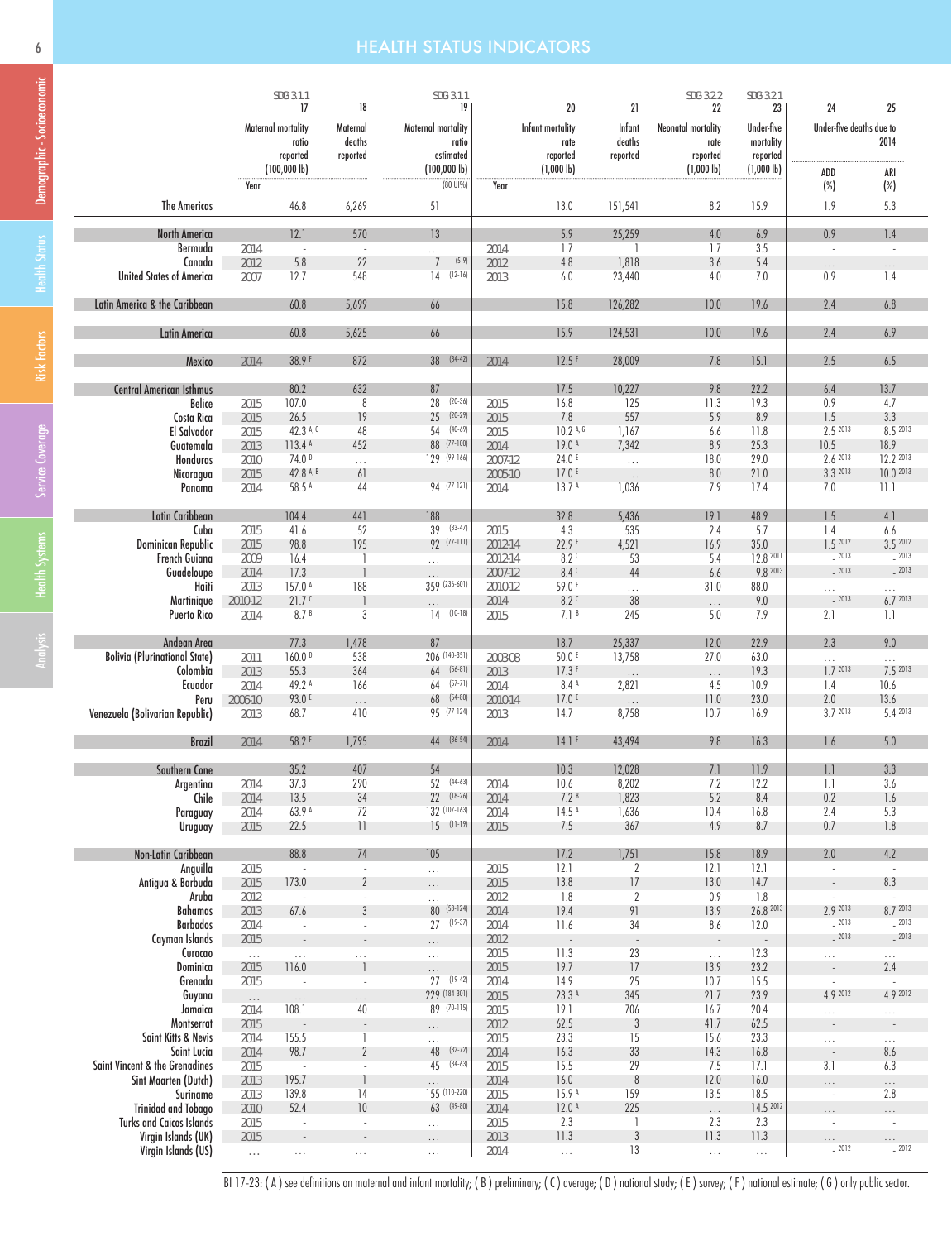# **HEALTH STATUS INDICATORS 7** *CONSERVERS 1999 <b>7 T*

| SDG: 3.3.3                |                          |                                   |                                    |                          |                         | SDG: 3.3.1                        | SDG: 3.3.1                  | SDG: 3.3.2                      |                                                        |
|---------------------------|--------------------------|-----------------------------------|------------------------------------|--------------------------|-------------------------|-----------------------------------|-----------------------------|---------------------------------|--------------------------------------------------------|
| 26                        | 27                       | 28                                | 29                                 | 30                       | 31                      | 32                                | 33                          | 34                              |                                                        |
|                           |                          | Selected diseases, reported cases |                                    |                          |                         | HIV                               |                             | Tuberculosis                    |                                                        |
|                           |                          |                                   |                                    |                          |                         |                                   |                             | incidence rate                  |                                                        |
| Malaria                   | Dengue                   | Cholera                           | Measles <sup>&amp;</sup>           | Yellow<br>fever          | Leprosy                 | Incidence rate<br>$(100,000$ Pop) | Sex Ratio<br>(Male: Female) | $(100,000$ Pop)                 |                                                        |
| 2014                      | 2015                     | 2015                              | 2015                               | 2015                     | 2015                    | 2015                              | 2015                        | 2014                            |                                                        |
| 391,386                   | 2,427,290                | 37,263                            | 613                                | 63                       | 27,519                  | 12.9                              | 3.2                         | 22.1                            | <b>The Americas</b>                                    |
|                           |                          |                                   |                                    |                          |                         |                                   |                             |                                 |                                                        |
| 1,916                     | 751                      | $\overline{7}$                    | 384                                | ÷.                       | 197                     | 13.1                              | 4.2                         | 3.0                             | <b>North America</b>                                   |
| $\ldots$<br>$489$ # 2013  |                          | $\omega$                          | $\sim$                             | $\overline{\phantom{a}}$ | $\ldots$                | 7.1                               | 4.0                         | $\sim$                          | Bermuda                                                |
| $1,427$ #                 | 751                      | 3#<br>4#                          | 196<br>188                         | $\sim$                   | $\ldots$<br>197         | 7.2 2014<br>13.8 2014             | 3.3 2014<br>4.3 2014        | 4.4<br>2.8                      | Canada<br><b>United States of America</b>              |
|                           |                          |                                   |                                    |                          |                         |                                   |                             |                                 |                                                        |
| 389,470                   | 2,426,539                | 37,256                            | 229                                | 63                       | 27,322                  | 12.5                              | 2.6                         | 32.9                            | Latin America & the Caribbean                          |
|                           |                          |                                   |                                    |                          |                         |                                   |                             |                                 |                                                        |
| 376,688                   | 2,422,879                | 37,256                            | 228                                | 63                       | 27,170                  | 12.3                              | 2.6                         | 33.2                            | <b>Latin America</b>                                   |
| 664                       | 219,593                  | 1#                                |                                    |                          | 401                     | 4.1 2014                          | 3.4 2014                    | 16.9                            | Mexico                                                 |
|                           |                          |                                   |                                    |                          |                         |                                   |                             |                                 |                                                        |
| 10,381                    | 183,408                  |                                   |                                    |                          | 41<br>$-2012$           | 12.4                              | 2.4                         | 28.4                            | <b>Central American Isthmus</b>                        |
| 19<br>6 <sup>A</sup>      | 280<br>17,394            |                                   |                                    |                          | 24                      | 66.5<br>17.6                      | 1.1<br>5.6                  | 20.5<br>9.7                     | Belice<br>Costa Rica                                   |
| 8B                        | 50,169                   |                                   |                                    | $\sim$                   | 9                       | 19.0                              | 2.4                         | 36.1                            | El Salvador                                            |
| 4,931                     | 18,058                   |                                   |                                    |                          | $-2014$                 | 6.8                               | 2.2                         | 19.8                            | Guatemala                                              |
| 3,380                     | 44,834                   |                                   |                                    |                          | 1                       | 4.0                               | 1.4                         | 35.4                            | Honduras                                               |
| 1,163                     | 49,326                   |                                   |                                    |                          | 5                       | 19.0                              | 1.7                         | 43.8                            | Nicaragua                                              |
| 874                       | 3,347                    |                                   | $\sim$                             | $\overline{\phantom{a}}$ | $\overline{2}$          | 21.62014                          | 2.4 2014                    | 37.7                            | Panama                                                 |
|                           |                          |                                   |                                    |                          |                         |                                   |                             |                                 |                                                        |
| 18,684                    | 23,438                   | 37,255                            |                                    |                          | 719                     | 18.0                              | 2.6                         | 58.8                            | Latin Caribbean                                        |
| $37$ #                    | 1,691                    | $65$ #                            | ×.                                 | $\overline{\phantom{a}}$ | 244                     | 19.2                              | 3.9                         | 6.4                             | Cuba                                                   |
| 496                       | 17,048                   | 546#                              |                                    |                          | 287                     | 15.6                              | 0.9                         | 42.3                            | Dominican Republic                                     |
| 448<br>$\vert$ #          | 2,603<br>21              | $\overline{\phantom{a}}$          | $\overline{\phantom{a}}$           | $\overline{\phantom{a}}$ | 15 2011<br>8 2011       | 78.9 2012<br>16.9                 | 0.9 2012<br>$1.9$           | $\bar{\tau}$ , $\bar{\tau}$     | French Guiana<br>Guadeloupe                            |
| 17,696                    | - 1                      | 36,644                            |                                    | $\overline{\phantom{a}}$ | 163                     | $\bar{\mathcal{L}}$ .             | 22                          | $\ldots$<br>149.5               | Haiti                                                  |
| 5#                        | 207                      |                                   |                                    |                          | 2 2011                  | 13.9 2012                         | 2.4 2012                    | $\cdots$                        | Martinique                                             |
| $\vert$ #                 | 1,867                    |                                   |                                    | ÷,                       | $\ldots$                | 16.92014                          | 3.7 2014                    | 1.2                             | <b>Puerto Rico</b>                                     |
|                           |                          |                                   |                                    |                          |                         |                                   |                             |                                 |                                                        |
| 203,794                   | 273,953                  |                                   | 5                                  | 56                       | 1,565                   | 18.2                              | 2.1                         | 45.3                            | Andean Area                                            |
| 7,401                     | 27,013                   |                                   |                                    | ×.                       | 40 2010                 | 21.2                              | 2.1                         | 76.5                            | <b>Bolivia (Plurinational State)</b>                   |
| 40,768                    | 96,444                   |                                   |                                    | $\overline{\phantom{a}}$ | 473                     | 19.1 2014                         | 2.9 2014                    | 24.8                            | Colombia                                               |
| 241                       | 42,667                   |                                   |                                    | ÷.                       | 117 2014                | 20.4                              | 1.8                         | 32.4                            | Ecuador                                                |
| 64,676                    | 39,440                   |                                   | 4                                  | 56                       | 40                      | 14.6<br>18.3                      | $\ldots$                    | 96.9                            | Peru                                                   |
| 90,708                    | 68,389                   |                                   |                                    | $\sim$                   | 895                     |                                   | 1.0                         | 20.8                            | Venezuela (Bolivarian Republic)                        |
| 143,145                   | 1,649,008                |                                   | 214                                |                          | 23,395                  | 11.6 2013                         | 2.2 2014                    | 35.9                            | <b>Brazil</b>                                          |
|                           |                          |                                   |                                    |                          |                         |                                   |                             |                                 |                                                        |
| 20                        | 73,479                   |                                   | 9                                  |                          | 1,049                   | 15.3                              | 3.1                         | $20.8$                          | <b>Southern Cone</b>                                   |
| 4#<br>$6$ # 2013          | 4,774                    | $\sim$                            | $\overline{\phantom{a}}$           | $\overline{\phantom{a}}$ | 586                     | $10.5^{2014}$                     | 2.12014                     | 21.4                            | Argentina                                              |
|                           | 40                       |                                   | 9                                  |                          |                         | 22.4 2013<br>20.9 2014            | 6.12013<br>1.8 2014         | 13.4                            | Chile                                                  |
| 8#<br>$2 *$               | 68,652<br>13#            | $\overline{\phantom{a}}$          | ×,<br>$\sim$                       | $\sim$<br>$\sim$         | 458<br>5                | 27.0                              | 1.9                         | 34.3<br>25.2                    | Paraguay<br>Uruguay                                    |
|                           |                          |                                   |                                    |                          |                         |                                   |                             |                                 |                                                        |
| 12,782                    | 3,660                    |                                   | $\sim$                             | $\sim$                   | 152                     | 56.8                              | 1.2                         | 15.9                            | Non-Latin Caribbean                                    |
| 2013<br>÷.                | $\overline{2}$           |                                   | ÷,                                 | ÷,                       | $-2009$                 | $\sim$                            | $\ldots$                    | 6.3                             | Anguilla                                               |
| 2013                      | 14                       |                                   |                                    | $\overline{\phantom{a}}$ | $-2014$                 | 51.9                              | 0.9                         | 3.3                             | Antigua & Barbuda                                      |
| $\cdots$                  | 335                      |                                   |                                    | $\overline{\phantom{a}}$ | $\ldots$                | $\bar{\mathcal{L}}$ .             | $\ldots$                    | 1.8                             | Aruba                                                  |
| $2 * 2013$<br>$5 \# 2013$ | $\mathbf{3}$             |                                   | ÷,                                 | $\overline{\phantom{a}}$ | $\mathbf{1}$<br>$-2012$ | 69.7 2014<br>35.3 2013            | 1.2 2014<br>2.0 2013        | 13.1                            | <b>Bahamas</b>                                         |
|                           | 391<br>6                 |                                   | $\sim$<br>$\overline{\phantom{a}}$ | ×<br>$\frac{1}{2}$       |                         | 14.3                              | 1.0                         | 1.7<br>$\overline{\phantom{a}}$ | <b>Barbados</b><br>Cayman Islands                      |
| $\cdots$<br>$\ldots$      | 194                      | $\overline{\phantom{a}}$          | $\ldots$                           | $\overline{\phantom{a}}$ | $\cdots$<br>$\ldots$    | $\ldots$                          | $\ldots$                    | $\ldots$                        | Curacao                                                |
|                           | $\frac{1}{2}$            |                                   |                                    |                          | ] 2009                  | 27.2                              | 1.9                         | 1.4                             | Dominica                                               |
| $2 * 2013$                | 25                       | $\overline{\phantom{a}}$          | $\overline{\phantom{a}}$           | $\overline{\phantom{a}}$ | 2 2013                  | 37.0                              | 4.1                         | $\overline{\phantom{a}}$        | Grenada                                                |
| 12,353                    | 388                      |                                   |                                    |                          | 37                      | $\ldots$                          | $\cdots$                    | 71.3                            | Guyana                                                 |
| $6$ # 2013                | 100                      | $\overline{\phantom{a}}$          | $\overline{\phantom{a}}$           | $\overline{\phantom{a}}$ | 4 2010                  | 46.5 2014                         | 1.02014                     | 3.1                             | Jamaica                                                |
| 2013                      | $\overline{\phantom{a}}$ |                                   |                                    |                          | $-2009$                 | 19.1                              | $\cdots$                    | $\overline{\phantom{a}}$        | Montserrat                                             |
| 2013                      | $\mathbf{1}$             |                                   | ä,                                 | ÷.                       | $-2011$                 | $\ldots$                          | $\ldots$                    | 13.5                            | Saint Kitts & Nevis                                    |
| $1 \# 2013$               | 25                       |                                   |                                    |                          | 10<br>$-2014$           | 36.1 2014                         | 1.8 2014<br>2.2             | 3.7<br>4.9                      | Saint Lucia                                            |
| $\ldots$                  | 13<br>13                 | $\overline{\phantom{a}}$          | $\overline{\phantom{a}}$           | $\overline{\phantom{a}}$ |                         | 65.3<br>$\overline{\phantom{a}}$  |                             | $\overline{a}$                  | Saint Vincent & the Grenadines<br>Sint Maarten (Dutch) |
| $\cdots$<br>401           | 15                       | $\overline{\phantom{a}}$          | $\overline{\phantom{a}}$           | $\overline{\phantom{a}}$ | .<br>31                 | 88.7 2013                         | $\ldots$<br>1.3 2013        | 27.7                            | Suriname                                               |
| $12 *$                    | 1,687                    |                                   |                                    |                          | 66                      | 77.7 2014                         | 1.2 2014                    | 18.5                            | <b>Trinidad and Tobago</b>                             |
| $\ldots$                  | 331                      |                                   | ×,                                 | $\overline{\phantom{a}}$ | .                       | 27.8                              | $0.8\,$                     | 2.0                             | <b>Turks and Caicos Islands</b>                        |
| .                         | 103                      |                                   | $\overline{a}$                     | ÷                        | $-2014$                 | 17.9                              | $0.5\,$                     | $\overline{a}$                  | Virgin Islands (UK)                                    |
| 2013<br>÷.                | 3                        | $\overline{\phantom{a}}$          | $\overline{\phantom{a}}$           | $\overline{\phantom{a}}$ | $-2013$                 | $\ldots$                          | $\ldots$                    | $\ldots$                        | Virgin Islands (US)                                    |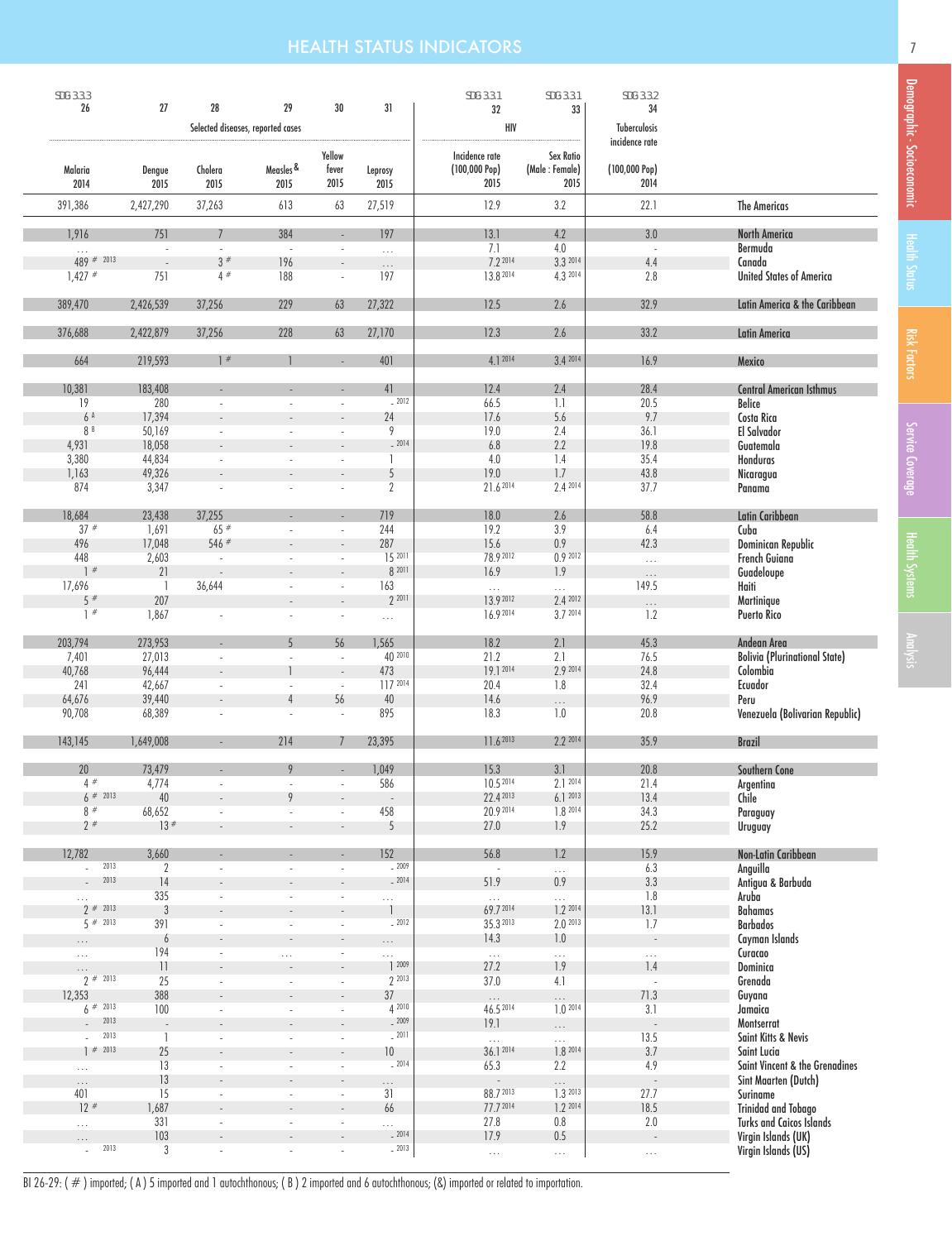## 8 **HEALTH STATUS INDICATORS**

#### MORTALITY RATES BY BROAD CAUSE GROUPS, AGE-ADJUSTED (100,000 pop) SELECTED CAUSE-OF-DEATH RATES, AGE-ADJUSTED (100,000 pop)

|                                                                                                                               |                                                                     |                                                      | General mortality rate                               | 35                                                   |                                                                   |                                                                    | 36<br>Communicable<br>diseases                                  |                                                                      | Non-communicable                                                     | 37<br>diseases                                                       |                                                                |                                                                   | 38<br><b>External causes</b>                                 |                                                      |                                                        | 39<br>Lung cancer                                    | 40<br>Prostate cancer                                       | 41<br><b>Breast cancer</b>                                   |
|-------------------------------------------------------------------------------------------------------------------------------|---------------------------------------------------------------------|------------------------------------------------------|------------------------------------------------------|------------------------------------------------------|-------------------------------------------------------------------|--------------------------------------------------------------------|-----------------------------------------------------------------|----------------------------------------------------------------------|----------------------------------------------------------------------|----------------------------------------------------------------------|----------------------------------------------------------------|-------------------------------------------------------------------|--------------------------------------------------------------|------------------------------------------------------|--------------------------------------------------------|------------------------------------------------------|-------------------------------------------------------------|--------------------------------------------------------------|
|                                                                                                                               |                                                                     |                                                      |                                                      | $(1,000$ Pop)<br>2014<br>Male Female                 |                                                                   |                                                                    | 2014                                                            | Total                                                                |                                                                      | 2014<br>Male Female                                                  | Total                                                          |                                                                   | 2014                                                         |                                                      |                                                        | 2014                                                 | 2014                                                        | 2014                                                         |
| <b>The Americas</b>                                                                                                           |                                                                     | Total<br>5.6                                         | 6.8                                                  | 4.5                                                  | Total<br>62.9                                                     | 73.5                                                               | Male Female<br>53.8                                             | 420.8                                                                | 492.9                                                                | 361.9                                                                | 63.5                                                           | Male<br>101.3                                                     | Female<br>26.9                                               | Total<br>17.6                                        | Male<br>22.5                                           | Female<br>13.7                                       | Male<br>15.7                                                | Female<br>13.8                                               |
| <b>North America</b><br>Bermuda                                                                                               |                                                                     | 4.8<br>3.5                                           | 5.6<br>4.5                                           | 4.0<br>2.6                                           | 30.4<br>10.2                                                      | 34.0<br>15.6                                                       | 27.2<br>4.7                                                     | 390.7<br>304.6                                                       | 449.9<br>379.6                                                       | 339.7<br>245.0                                                       | 53.3<br>32.3                                                   | 75.7<br>54.7                                                      | 31.3<br>10.5                                                 | 28.9<br>20.9                                         | 34.9<br>35.8                                           | 24.0<br>9.7                                          | 10.8<br>33.8                                                | 15.1<br>7.9                                                  |
| Canada<br><b>United States of America</b>                                                                                     |                                                                     | $\cdots$<br>4.8                                      | $\ldots$<br>5.7                                      | $\ldots$<br>4.0                                      | $\ldots$<br>30.4                                                  | $\ldots$<br>34.0                                                   | $\ldots$<br>27.2                                                | $\ldots$<br>390.7                                                    | $\cdots$<br>449.9                                                    | $\ldots$<br>339.7                                                    | $\ldots$<br>53.3                                               | $\cdots$<br>75.7                                                  | $\cdots$<br>31.3                                             | $\cdots$<br>28.9                                     | $\cdots$<br>34.9                                       | $\cdots$<br>24.0                                     | $\ldots$<br>10.8                                            | $\cdots$<br>15.1                                             |
| Latin America & the Caribbean                                                                                                 |                                                                     | 6.0                                                  | 7.5                                                  | 4.8                                                  | 79.9                                                              | 94.2                                                               | 67.7                                                            | 435.9                                                                | 514.7                                                                | 372.8                                                                | 68.7                                                           | 114.7                                                             | 24.5                                                         | 11.6                                                 | 16.0                                                   | 8.3                                                  | 18.1                                                        | 13.1                                                         |
| <b>Latin America</b>                                                                                                          |                                                                     | 6.0                                                  | 7.5                                                  | 4.8                                                  | 80.0                                                              | 94.2                                                               | 67.7                                                            | 436.3                                                                |                                                                      | 515.2 373.2                                                          | 68.8                                                           | 114.9                                                             | 24.5                                                         | 11.7                                                 | 16.0                                                   | 8.3                                                  | 18.1                                                        | 13.1                                                         |
| Mexico                                                                                                                        |                                                                     | 5.7                                                  | 6.7                                                  | 4.7                                                  | 53.9                                                              | 63.6                                                               | 45.3                                                            | 452.1                                                                | 516.3                                                                | 396.9                                                                | 51.4                                                           | 84.0                                                              | 19.9                                                         | 6.5                                                  | 8.9                                                    | 4.5                                                  | 13.4                                                        | 10.5                                                         |
| <b>Central American Isthmus</b><br><b>Belice</b><br>Costa Rica<br>El Salvador<br>Guatemala<br>Honduras<br>Nicaragua<br>Panama | A<br>2013<br>$\mathtt{A}$<br>A,B 2013<br>$A = 2013$<br>$\mathtt{A}$ | 6.7<br>7.5<br>4.0<br>7.3<br>7.5<br>7.0<br>6.3<br>5.7 | 8.0<br>8.6<br>4.9<br>9.3<br>8.9<br>8.0<br>7.7<br>6.8 | 5.5<br>6.3<br>3.2<br>5.7<br>6.2<br>5.9<br>5.1<br>4.6 | 118.1<br>120.2<br>28.4<br>110.6<br>161.3<br>141.5<br>68.6<br>86.2 | 135.6<br>145.8<br>34.1<br>129.4<br>181.8<br>164.4<br>79.7<br>104.1 | 102.3<br>95.2<br>23.3<br>95.0<br>143.0<br>120.6<br>58.4<br>69.0 | 467.4<br>523.9<br>320.0<br>507.4<br>478.5<br>492.0<br>501.3<br>431.2 | 526.0<br>543.3<br>373.1<br>586.1<br>528.5<br>535.4<br>593.8<br>490.9 | 417.5<br>505.3<br>273.5<br>445.4<br>436.4<br>450.7<br>425.9<br>376.9 | 81.1<br>92.8<br>43.8<br>112.3<br>105.9<br>61.9<br>57.0<br>49.9 | 140.1<br>164.9<br>69.4<br>213.6<br>183.7<br>102.6<br>95.4<br>84.9 | 27.4<br>21.6<br>18.4<br>27.0<br>36.8<br>23.9<br>21.7<br>14.9 | 5.8<br>8.6<br>5.6<br>6.7<br>4.3<br>6.1<br>6.2<br>9.6 | 7.7<br>13.8<br>7.6<br>8.2<br>5.1<br>9.7<br>7.7<br>13.0 | 4.3<br>3.2<br>3.8<br>5.6<br>3.6<br>3.1<br>5.1<br>6.6 | 15.7<br>20.2<br>17.4<br>13.1<br>17.1<br>9.1<br>17.0<br>22.6 | 7.9<br>18.2<br>12.4<br>9.0<br>6.0<br>3.5<br>9.9<br>13.9      |
| Latin Caribbean<br>Cuba<br><b>Dominican Republic</b><br>French Guiana<br>Guadeloupe<br>Haiti                                  | 2012<br>2013<br>2013                                                | 5.8<br>5.1<br>7.1<br>4.2<br>3.8<br>$\cdots$          | 7.0<br>6.0<br>8.5<br>5.2<br>5.2<br>$\cdots$          | 4.7<br>4.2<br>5.8<br>3.3<br>2.7<br>$\cdots$          | 66.4<br>42.5<br>102.8<br>41.6<br>30.2<br>$\sim$                   | 76.0<br>50.0<br>113.2<br>52.7<br>39.6<br>$\ddotsc$                 | 57.5<br>35.9<br>92.4<br>32.5<br>22.7<br>$\ddotsc$               | 449.3<br>416.2<br>524.6<br>262.0<br>261.4<br>$\ddotsc$               | 522.4<br>483.0<br>593.5<br>320.4<br>341.1<br>$\sim$                  | 384.7<br>356.6<br>460.0<br>212.5<br>200.6<br>$\ldots$                | 61.4<br>46.0<br>86.1<br>41.1<br>42.6<br>$\cdots$               | 97.7<br>62.4<br>144.8<br>60.6<br>77.5<br>$\ldots$                 | 26.0<br>29.2<br>28.9<br>22.2<br>11.9<br>$\cdots$             | 19.3<br>30.2<br>11.9<br>7.0<br>6.7<br>$\ldots$       | 25.4<br>40.0<br>14.2<br>11.7<br>9.6<br>$\cdots$        | 14.0<br>21.4<br>9.9<br>3.4<br>4.4<br>$\cdots$        | 30.6<br>30.1<br>36.0<br>14.2<br>27.4<br>$\ldots$            | 16.4<br>16.6<br>16.9<br>10.6<br>13.4<br>$\sim$ $\sim$ $\sim$ |
| Martinique<br><b>Puerto Rico</b>                                                                                              | 2013                                                                | 3.5<br>4.9                                           | 4.5<br>6.5                                           | 2.8<br>3.6                                           | 26.3<br>45.8                                                      | 31.6<br>59.6                                                       | 21.9<br>34.6                                                    | 267.1<br>391.4                                                       | 328.2<br>494.8                                                       | 218.8<br>313.3                                                       | 30.8<br>45.0                                                   | 54.6<br>80.6                                                      | 11.2<br>12.3                                                 | 9.3<br>10.5                                          | 12.4<br>15.9                                           | 7.0<br>6.6                                           | 30.0<br>17.7                                                | 18.6<br>14.9                                                 |
| Andean Area<br><b>Bolivia (Plurinational State)</b><br>Colombia<br><b>Ecuador</b><br>Peru<br>Venezuela (Bolivarian Republic)  | $A = 2013$<br>A<br>A<br>2013                                        | 6.3<br>.<br>6.6<br>6.0<br>6.4<br>6.0                 | 7.8<br>8.1<br>7.2<br>7.6<br>7.8                      | 5.0<br>$\ddotsc$<br>5.3<br>4.9<br>5.3<br>4.4         | 98.2<br>75.5<br>86.9<br>171.1<br>65.5                             | 115.7<br>$\cdots$<br>90.0<br>99.5<br>199.9<br>78.0                 | 82.3<br>$\cdots$<br>62.1<br>74.7<br>145.3<br>54.6               | 444.0<br>$\cdots$<br>487.2<br>430.3<br>395.5<br>433.2                | 512.7<br>547.0<br>486.9<br>456.7<br>530.4                            | 387.6<br>438.6<br>380.5<br>343.6<br>356.1                            | 87.7<br>$\ldots$<br>95.5<br>81.3<br>70.9<br>96.1               | 148.1<br>$\sim$ .<br>168.6<br>130.2<br>105.3<br>169.6             | 29.1<br>25.4<br>33.5<br>38.1<br>23.6                         | 12.8<br>$\cdots$<br>13.8<br>7.6<br>12.3<br>14.4      | 16.2<br>$\ldots$<br>18.0<br>8.9<br>14.7<br>18.7        | 10.0<br>$\cdots$<br>10.4<br>6.4<br>10.4<br>11.0      | 21.2<br>$\ldots$<br>18.7<br>19.0<br>21.1<br>26.4            | 14.5<br>$\cdots$<br>16.1<br>10.6<br>13.0<br>15.4             |
| <b>Brazil</b>                                                                                                                 |                                                                     | 6.2                                                  | 7.8                                                  | 4.7                                                  | 81.7                                                              | 96.3                                                               | 69.6                                                            | 424.1                                                                | 516.2                                                                | 352.8                                                                | 73.8                                                           | 124.5                                                             | 25.0                                                         | 12.8                                                 | 17.5                                                   | 9.3                                                  | 18.2                                                        | 13.0                                                         |
| <b>Southern Cone</b><br>Argentina<br>Chile<br>Paraguay<br>Uruguay                                                             | A                                                                   | 5.5<br>5.1<br>4.3<br>7.3<br>5.4                      | 7.0<br>1.5<br>5.5<br>8.1<br>7.4                      | 4.3<br>4.4<br>3.4<br>6.4<br>4.1                      | 69.4<br>80.3<br>37.2<br>101.1<br>38.6                             | 85.3<br>100.3<br>46.2<br>110.9<br>48.5                             | 57.5<br>66.0<br>29.9<br>91.1<br>30.8                            | 405.1<br>408.4<br>345.1<br>546.6<br>402.5                            | 505.1<br>522.4<br>425.8<br>590.0<br>533.7                            | 332.1<br>32/.5<br>283.3<br>508.3<br>313.9                            | 46.6<br>44.5<br>38.7<br>76.5<br>57.4                           | 73.7<br>/1.0<br>62.4<br>111.3<br>91.0                             | 20.8<br>19.4<br>16.1<br>40.6<br>26.0                         | 16.8<br>18.0<br>13.3<br>13.9<br>26.1                 | 26.0<br>28.3<br>18.5<br>22.1<br>46.2                   | 9.8<br>10.5<br>9.3<br>6.4<br>11.4                    | 17.8<br>16.0<br>20.2<br>20.1<br>22.7                        | 17.7<br>19.4<br>11.4<br>21.7<br>20.6                         |
| Non-Latin Caribbean<br>Anguilla                                                                                               |                                                                     | 7.2<br>3.5                                           | 8.9<br>4.9                                           | 5.9<br>2.1                                           | 105.0<br>34.0                                                     | 125.7<br>56.6                                                      | 86.9<br>9.6                                                     | 527.8<br>271.0                                                       | 622.1<br>350.1                                                       | 454.1<br>202.4                                                       | 70.3<br>42.9                                                   | 113.9<br>87.3                                                     | 28.2<br>÷,                                                   | 7.2<br>$\sim$                                        | 10.8<br>÷,                                             | 4.3<br>÷,                                            | 39.2<br>35.3                                                | 17.9                                                         |
| Antigua & Barbuda<br>Aruba<br>Bahamas<br><b>Barbados</b><br>Cayman Islands<br>Curacao                                         | 2013<br>2013<br>2013                                                | 6.5<br>4.7<br>5.5<br>6.4<br>2.5<br>.                 | 8.5<br>5.8<br>6.8<br>8.0<br>2.7<br>$\ldots$          | 5.0<br>3.8<br>4.3<br>5.4<br>2.4<br>$\ldots$          | 77.1<br>30.9<br>74.8<br>77.9<br>30.4<br>$\ldots$                  | 93.4<br>48.4<br>82.8<br>96.2<br>18.6<br>$\ldots$                   | 63.4<br>20.3<br>67.9<br>64.6<br>39.7<br>$\ldots$                | 540.9<br>387.5<br>398.5<br>522.2<br>185.1<br>$\ldots$                | 697.8<br>472.1<br>486.4<br>638.3<br>188.0<br>$\ldots$                | 425.4<br>320.8<br>334.7<br>448.3<br>181.2<br>$\ldots$                | 35.3<br>29.4<br>65.2<br>33.2<br>30.5<br>$\ldots$               | 61.3<br>43.4<br>106.5<br>49.2<br>54.4<br>$\ldots$                 | 12.3<br>16.1<br>24.1<br>18.4<br>7.2<br>$\ldots$              | 3.1<br>12.5<br>6.3<br>7.0<br>9.5<br>$\ldots$         | 2.0<br>18.4<br>8.8<br>10.0<br>16.7<br>$\ldots$         | 4.1<br>8.0<br>4.6<br>4.8<br>2.8<br>$\cdots$          | 100.2<br>28.3<br>31.9<br>64.7<br>17.0<br>$\ldots$           | 28.3<br>17.2<br>28.8<br>26.5<br>7.2<br>$\dots$               |
| Dominica<br>Grenada<br>Guyana<br>Jamaica                                                                                      | 2012                                                                | 6.5<br>7.9<br>10.6<br>$\ldots$                       | 7.7<br>9.3<br>12.4<br>$\ldots$                       | 5.5<br>6.7<br>9.0<br>$\ldots$                        | 114.7<br>126.9<br>175.6<br>$\cdots$                               | 124.0<br>144.1<br>207.1<br>$\ldots$                                | 106.7<br>109.5<br>145.7<br>$\ldots$                             | 476.0<br>622.0<br>759.6<br>$\sim$                                    | 554.3<br>720.7<br>833.4<br>$\ldots$                                  | 416.3<br>534.5<br>693.8<br>$\ldots$                                  | 40.9<br>31.0<br>114.3<br>$\ldots$                              | 66.5<br>50.6<br>181.3<br>$\ldots$                                 | 13.9<br>10.5<br>47.6<br>$\ldots$                             | 8.4<br>16.2<br>1.8<br>$\ldots$                       | 13.8<br>25.1<br>2.1<br>$\ldots$                        | 4.5<br>7.0<br>1.6<br>$\ldots$                        | 56.6<br>46.8<br>36.1<br>$\bar{\tau}$ , $\bar{\tau}$         | 11.8<br>26.3<br>12.4<br>$\ldots$                             |
| Montserrat<br>Saint Kitts & Nevis<br>Saint Lucia<br>Saint Vincent & the Grenadines                                            |                                                                     | 7.5<br>22<br>6.2                                     | 8.6<br>$\ldots$<br>7.8<br>10.7                       | 8.5<br>$\ldots$<br>4.7                               | 68.0<br>$\ldots$<br>67.9                                          | 97.1<br>$\ldots$<br>82.9                                           | $\ldots$<br>53.4                                                | 612.7<br>$\ldots$<br>475.3                                           | 635.6<br>$\ddotsc$<br>574.2                                          | 847.9<br>$\ldots$<br>388.3                                           | 64.5<br>$\ldots$<br>62.6                                       | 125.2<br>$\ldots$<br>114.1                                        | $\ldots$<br>14.9                                             | $\overline{\phantom{a}}$<br>$\ldots$<br>7.4<br>3.5   | $\overline{\phantom{a}}$<br>$\ldots$<br>13.3<br>1.6    | $\cdots$<br>2.2                                      | 118.5<br>$\ldots$<br>37.4                                   | $\ldots$<br>14.2                                             |
| Sint Maarten (Dutch)<br>Suriname                                                                                              |                                                                     | 8.8<br>$\cdots$<br>6.5                               | $\ldots$<br>8.2                                      | 7.1<br>$\ldots$<br>5.1                               | 124.3<br>$\ldots$<br>96.4                                         | 142.9<br>$\ldots$<br>119.6                                         | 107.7<br>$\ldots$<br>77.6                                       | 680.6<br>$\ldots$<br>420.6                                           | 800.2<br>$\cdots$<br>530.0                                           | 581.6<br>$\ldots$<br>337.8                                           | 67.1<br>$\ldots$<br>62.7                                       | 118.7<br>$\ldots$<br>93.0                                         | 13.3<br>$\ldots$<br>33.6                                     | $\ldots$<br>13.1                                     | $\cdots$<br>21.2                                       | 5.2<br>$\cdots$<br>6.7                               | 68.7<br>$\ldots$<br>25.3                                    | 27.6<br>$\ldots$<br>13.5                                     |
| <b>Trinidad and Tobago</b><br><b>Turks and Caicos Islands</b><br>Virgin Islands (UK)                                          |                                                                     | $\ldots$<br>2.2<br>$\cdots$                          | $\cdots$<br>3.3<br>$\ldots$                          | $\cdots$<br>1.3<br>$\ldots$                          | $\ldots$<br>16.0<br>$\ldots$                                      | $\ldots$<br>29.4<br>$\ldots$                                       | $\ldots$<br>6.4<br>$\ldots$                                     | $\ldots$<br>164.9<br>$\ldots$                                        | $\cdots$<br>232.6<br>$\ldots$                                        | $\ldots$<br>114.7<br>$\ldots$                                        | $\ldots$<br>21.8<br>$\cdots$                                   | $\ldots$<br>40.5<br>$\cdots$                                      | $\cdots$<br>2.9<br>$\ldots$                                  | $\cdots$<br>10.1<br>$\ldots$                         | $\ldots$<br>17.5<br>$\ldots$                           | $\cdots$<br>6.4<br>$\cdots$                          | $\cdots$<br>7.3<br>$\ldots$                                 | .<br>$\ldots$                                                |
| Virgin Islands (US)                                                                                                           | 2012                                                                | 4.6                                                  | 6.5                                                  | 3.0                                                  | 29.4                                                              | 38.7                                                               | 22.9                                                            | 290.8                                                                |                                                                      | 367.6 231.1                                                          | 112.1                                                          | 219.6                                                             | 26.1                                                         | 9.1                                                  | 13.4                                                   | 5.2                                                  | 29.4                                                        | 15.4                                                         |

BI 35-48: (A) corrected rates (for underregistration and ill-defined causes of death); (B) country data refers to hospital deaths (20% of all expected deaths).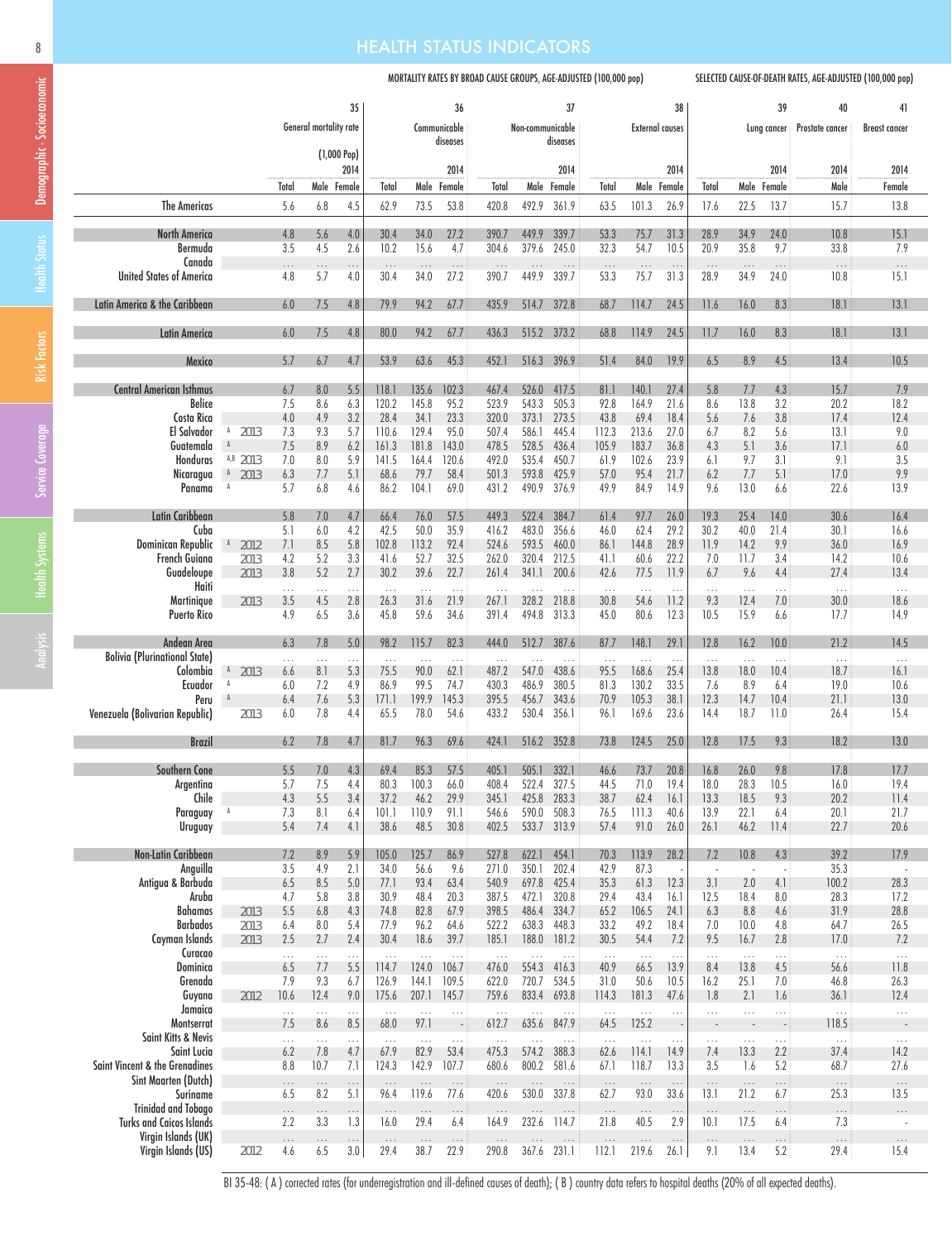# HEALTH STATUS INDICATORS

|                                      |                               |                  |                   |                   |                                  |                                     |                  |                   |                  |                   |                   | SELECTED CAUSE-OF-DEATH RATES, AGE-ADJUSTED (100,000 pop) |                                      |                                      |                    |                                      |                                 |                             |                                                        |
|--------------------------------------|-------------------------------|------------------|-------------------|-------------------|----------------------------------|-------------------------------------|------------------|-------------------|------------------|-------------------|-------------------|-----------------------------------------------------------|--------------------------------------|--------------------------------------|--------------------|--------------------------------------|---------------------------------|-----------------------------|--------------------------------------------------------|
|                                      |                               |                  |                   |                   |                                  |                                     |                  |                   |                  |                   |                   |                                                           | SDG: 3.6.1                           |                                      | SDG: 3.4.2         |                                      | SDG: 16.1.1                     |                             |                                                        |
|                                      | Colorectal cancer             | 42               |                   |                   | 43<br>Isquemic heart<br>diseases |                                     | Cerebrovascular  | 44<br>diseases    |                  | Diabetes mellitus | 45                |                                                           | 46<br>Land transport<br>accidents    |                                      | 47<br>Suicide      |                                      | 48<br>Homicide                  |                             |                                                        |
|                                      |                               | 2014             |                   |                   | 2014                             |                                     |                  | 2014              |                  |                   | 2014              |                                                           | 2014                                 |                                      | 2014               |                                      | 2014                            |                             |                                                        |
| Total                                |                               | Male Female      | Total             |                   | Male Female                      | Total                               |                  | Male Female       | Total            |                   | Male Female       |                                                           | Male Female                          |                                      | Male Female        |                                      | Male Female                     |                             |                                                        |
| 8.6                                  | 9.8                           | 7.6              | 63.1              | 82.8              | 46.6                             | 35.2                                | 39.3             | 31.8              | 33.5             | 35.6              | 31.6              | 23.6                                                      | 6.3                                  | 12.6                                 | 3.4                | 29.3                                 | 3.3                             |                             | <b>The Americas</b>                                    |
| 9.7                                  | 11.4                          | 8.2              | 61.6              | 83.1              | 43.3                             | 21.7                                | 22.0             | 21.0              | 14.1             | 17.2              | 11.5              | 15.2                                                      | 5.9                                  | 18.5                                 | 5.4                | 8.3                                  | 2.1                             |                             | <b>North America</b>                                   |
| 9.7<br>$\ldots$                      | 13.8<br>$\ldots$              | 6.3<br>$\ldots$  | 54.9<br>$\ldots$  | 66.0<br>$\ldots$  | 44.3<br>$\ldots$                 | 24.3<br>$\ldots$                    | 28.8<br>$\ldots$ | 21.3<br>$\dots$   | 13.4<br>$\ldots$ | 15.3<br>$\ldots$  | 12.4<br>$\ldots$  | 35.7<br>$\ldots$                                          | 4.1<br>$\ldots$                      | 2.3<br>$\ldots$                      | $\sim$<br>$\ldots$ | 11.5<br>$\ldots$                     | 2.3<br>$\cdots$                 |                             | Bermuda<br>Canada                                      |
| 9.7                                  | 11.4                          | 8.2              | 61.6              | 83.1              | 43.3                             | 21.7                                | 22.0             | 21.0              | 14.1             | 17.2              | 11.5              | 15.2                                                      | 5.9                                  | 18.5                                 | 5.4                | 8.3                                  | 2.1                             |                             | <b>United States of America</b>                        |
| 8.0                                  | 8.9                           | 7.3              | 63.7              | 82.4              | 48.2                             | 42.2                                | 48.4             | 37.3              | 43.7             | 45.3              | 42.2              | 28.0                                                      | 6.5                                  | 9.3                                  | 2.3                | 40.9                                 | 4.0                             |                             | Latin America & the Caribbean                          |
| 8.0                                  | 8.9                           | 7.3              | 63.8              | 82.5              | 48.3                             | 42.2                                | 48.4             | 37.3              | 43.7             | 45.4              | 42.2              | 28.0                                                      | 6.5                                  | 9.3                                  | 2.3                | 41.1                                 | 4.0                             |                             | <b>Latin America</b>                                   |
| 5.1                                  | 5.8                           | 4.5              | 74.9              | 94.0              | 58.3                             | 30.3                                | 32.9             | 28.1              | 89.8             | 94.2              | 85.7              | 21.1                                                      | 5.3                                  | 8.2                                  | 1.9                | 25.7                                 | 3.5                             |                             | Mexico                                                 |
| 5.3                                  | 5.4                           | 5.1              | 63.7              | 75.2              | 54.0                             | 42.8                                | 47.0             | 39.3              | 56.9             | 50.9              | 61.9              | 24.3                                                      | 4.9                                  | 11.1                                 | 3.1                | 48.8                                 | 5.7                             |                             | Central American Isthmus                               |
| 6.4                                  | 4.6                           | 7.9              | 55.5              | 81.7              | 30.4                             | 57.5                                | 50.2             | 64.0              | 81.8             | 64.5              | 99.5              | 50.8                                                      | $4.8\,$                              | 12.6                                 | 3.1                | 64.6                                 | 7.2                             |                             | <b>Belice</b>                                          |
| 9.5<br>5.1                           | 11.2<br>4.7                   | 7.9<br>5.3       | 57.6<br>55.8      | 75.5<br>64.4      | 41.6<br>48.9                     | 26.0                                | 28.8<br>26.8     | 23.5<br>24.8      | 13.9<br>51.1     | 14.0<br>44.5      | 13.7              | 22.3<br>42.8                                              | 4.3                                  | 9.0                                  | 1.8<br>4.6         | 15.7<br>115.2                        | 2.0                             |                             | Costa Rica<br>El Salvador                              |
| 3.6                                  | 3.6                           | 3.6              | 65.7              | 77.3              | 56.1                             | 25.7<br>39.6                        | 42.9             | 36.8              | 69.9             | 62.9              | 56.3<br>75.6      | 18.8                                                      | 7.8<br>$3.8\,$                       | 21.9<br>6.3                          | 2.4                | 62.3                                 | 8.3<br>9.6                      | 2013 <sup>A</sup><br>$\,$ A | Guatemala                                              |
| 3.6                                  | 3.1                           | 3.9              | 48.2              | 51.2              | 44.9                             | 65.1                                | 72.0             | 59.4              | 66.9             | 57.2              | 75.4              | 20.5                                                      | 5.6                                  | 12.9                                 | 4.7                | 24.5                                 | 2.4                             | $2013$ A,B                  | <b>Honduras</b>                                        |
| 5.8                                  | 6.0                           | 5.6              | 95.5              | 111.4             | 82.5                             | 45.1                                | 47.7             | 43.0              | 56.0             | 53.5              | 58.1              | 28.0                                                      | 4.6                                  | 15.2                                 | $4.0\,$            | 18.8                                 | 1.6                             | 2013 A                      | Nicaragua                                              |
| 10.2                                 | 10.9                          | 9.5              | 59.1              | 75.4              | 44.2                             | 52.5                                | 61.8             | 44.1              | 42.2             | 38.3              | 45.3              | 22.0                                                      | 5.0                                  | 7.2                                  | 1.0                | 31.8                                 | 2.1                             | A                           | Panama                                                 |
| 10.5                                 | 11.0                          | 10.1             | 88.9              | 106.0             | 73.4                             | 55.0                                | 63.9             | 46.8              | 26.1             | 26.6              | 25.6              | 28.7                                                      | 5.3                                  | 11.9                                 | 2.7                | 24.9                                 | 3.5                             |                             | Latin Caribbean                                        |
| 12.8                                 | 12.1                          | 13.5             | 80.7              | 95.5              | 66.9                             | 45.9                                | 51.7             | 40.5              | 12.2             | 10.4              | 13.8              | 12.1                                                      | 3.0                                  | 15.5                                 | 4.0                | 7.2                                  | 2.8                             |                             | Cuba                                                   |
| 7.4                                  | 7.7                           | 7.1              | 119.9             | 139.3             | 101.4                            | 80.0                                | 93.3             | 67.3              | 33.1             | 32.4              | 33.5              | 52.6                                                      | 9.0                                  | 8.9                                  | 1.7                | 42.4                                 | 4.8                             | 2012 <sup>A</sup>           | Dominican Republic                                     |
| 6.3                                  | 9.4                           | 3.0              | 8.8               | 9.3               | 7.6                              | 31.8                                | 42.1             | 22.6              | 19.7             | 20.8              | 18.6              | 14.2                                                      | 3.3                                  | 11.7                                 | 4.2                | 4.2                                  | 0.8                             | 2013                        | <b>French Guiana</b>                                   |
| 9.1                                  | 13.2                          | 6.0              | 11.9              | 14.7              | 9.5                              | 29.5                                | 36.8             | 23.2              | 13.8             | 14.0              | 13.3              | 23.9                                                      | 1.4                                  | 13.8                                 | 2.4                | 7.3                                  | $\overline{\phantom{a}}$        | 2013                        | Guadeloupe                                             |
| $\cdots$                             | $\ldots$                      | $\ldots$         | $\ldots$          | $\ldots$          | $\ddotsc$                        | $\ldots$                            | $\ldots$         | $\ldots$          | $\ldots$         | $\ldots$          | $\ldots$          | $\ldots$                                                  | .                                    | $\ldots$                             | .                  | $\ldots$                             | $\ldots$                        |                             | Haiti                                                  |
| 12.3<br>12.7                         | 14.2<br>16.9                  | 10.6<br>9.6      | 10.5<br>49.0      | 16.1<br>67.8      | 6.2<br>34.8                      | 22.9<br>19.5                        | 25.9<br>24.1     | 20.4<br>16.1      | 13.5<br>52.1     | 14.6<br>64.4      | 11.8<br>42.4      | 13.7<br>14.0                                              | 1.2<br>2.8                           | 10.1<br>9.4                          | 3.1<br>1.4         | 3.9<br>35.9                          | $\overline{\phantom{a}}$<br>2.7 | 2013                        | Martinique<br><b>Puerto Rico</b>                       |
| 8.6<br>$\ldots$                      | 8.8<br>.                      | 8.4<br>.         | 77.7<br>$\ldots$  | 100.0<br>$\ldots$ | 59.0<br>$\ldots$                 | 40.8<br>$\ldots$                    | 44.5<br>$\ldots$ | 37.6<br>$\cdots$  | 33.1<br>$\ldots$ | 35.1<br>$\ldots$  | 31.2<br>$\ldots$  | 29.5<br>$\ldots$                                          | 8.4<br>$\ldots$                      | 8.6<br>$\ldots$                      | 1.9<br>.           | 64.5<br>$\ldots$                     | 5.0<br>$\ldots$                 |                             | Andean Area<br><b>Bolivia (Plurinational State)</b>    |
| 9.9                                  | 10.2                          | 9.6              | 102.6             | 126.3             | 83.2                             | 45.1                                | 46.2             | 44.1              | 23.0             | 21.8              | 23.7              | 35.8                                                      | 7.4                                  | 11.1                                 | 2.2                | 87.6                                 | 6.8                             | 2013 <sup>A</sup>           | Colombia                                               |
| 7.1                                  | 7.2                           | 7.0              | 46.5              | 61.3              | 33.1                             | 39.5                                | 43.7             | 35.6              | 46.2             | 47.4              | 44.8              | 48.8                                                      | 12.0                                 | 11.2                                 | 3.2                | 18.0                                 | 2.8                             | $\,\mathbb{A}$              | Ecuador                                                |
| 8.6                                  | 8.6                           | 8.6              | 29.1              | 38.2              | 21.1                             | 26.8                                | 30.2             | 23.8              | 25.6             | 28.3              | 23.1              | $\dots$                                                   | $\ldots$                             | $\ldots$                             | $\ldots$           | $\ldots$                             | $\ldots$                        | A                           | Peru                                                   |
| 7.3                                  | 7.8                           | 6.9              | 104.3             | 142.8             | 72.6                             | 48.8                                | 56.8             | 42.3              | 49.4             | 55.8              | 44.0              | 39.7                                                      | 8.0                                  | 3.6                                  | 0.8                | 53.4                                 | 3.2                             | 2013                        | Venezuela (Bolivarian Republic)                        |
| 8.2                                  | 9.1                           | 7.5              | 54.4              | 72.7              | 39.6                             | 50.5                                | 60.2             | 43.3              | 29.4             | 30.4              | 28.4              | 34.6                                                      | 7.3                                  | 8.2                                  | 2.0                | 50.7                                 | 4.4                             |                             | <b>Brazil</b>                                          |
| 12.3                                 | 15.4                          | 10.2             | 37.6              | 54.8              | 24.1                             | 36.4                                | 43.9             | 30.9              | 20.1             | 22.5              | 18.3              | 21.1                                                      | 5.4                                  | 13.6                                 | $3.7\,$            | 10.4                                 | 1.6                             |                             | Southern Cone                                          |
| 13.4                                 | 17.5                          | 10.5             | 34.7              | 52.3              | 21.4                             | 33.7                                | 42.4             | 27.4              | 14.7             | 18.5              | 11.8              | 19.3                                                      | 4.9                                  | 12.1                                 | 3.2                | 9.5                                  | 1.4                             |                             | Argentina                                              |
| 10.3                                 | 12.1                          | 8.9              | 33.7              | 49.4              | 21.0                             | 34.3                                | 42.0             | 28.4              | 17.1             | 19.9              | 15.0              | 17.4                                                      | 4.4                                  | 15.6                                 | 3.3                | 8.0                                  | 1.1                             |                             | Chile                                                  |
| 9.5                                  | 9.4                           | 9.6              | 67.5              | 83.9              | 52.0                             | 59.9                                | 59.2             | 60.4              | 66.8             | 57.0              | 75.4              | 41.3                                                      | 11.6                                 | 11.8                                 | 7.1                | 21.6                                 | 3.8                             | A                           | Paraguay                                               |
| 15.6                                 | 19.2                          | 13.5             | 36.4              | 55.4              | 23.1                             | 36.3                                | 41.8             | 32.5              | 13.8             | 17.5              | 11.3              | 22.4                                                      | 4.9                                  | 26.0                                 | 6.8                | 11.0                                 | 2.0                             |                             | Uruguay                                                |
|                                      |                               |                  |                   |                   |                                  |                                     |                  |                   |                  |                   |                   |                                                           |                                      |                                      |                    |                                      |                                 |                             |                                                        |
| 10.1                                 | 11.1                          | 9.3              | 73.2              | 94.0              | 55.7                             | 74.4                                | 83.6             | 66.9              | 55.3             | 52.7              | 57.4              | 19.8                                                      | 3.3                                  | 21.5                                 | 7.0                | 26.0                                 | 3.2                             |                             | Non-Latin Caribbean                                    |
| 5.1                                  | 10.6                          |                  | 10.4              | 22.8              | $\sim$                           | 59.4                                | 60.6             | 57.4              | 37.4             | 34.5              | 42.0              | 15.1                                                      | $\sim$                               | $\sim$                               | $\sim$             | $\omega$                             | $\sim$                          |                             | Anguilla                                               |
| 17.5                                 | 21.2                          | 15.1             | 55.9              | 77.6              | 39.1                             | 65.0                                | 73.3             | 58.7              | 50.5             | 63.8              | 39.2              | $\overline{\phantom{a}}$                                  |                                      |                                      |                    |                                      | $\overline{\phantom{a}}$        |                             | Antigua & Barbuda                                      |
| 15.4                                 | 7.5                           | 21.4             | 35.7              | 57.4              | 19.7                             | 39.2                                | 37.4             | 39.4              | 24.9             | 23.7              | 24.2              | 10.6                                                      | 1.6                                  | 7.2                                  | 3.1                | 4.6                                  | $\sim$                          |                             | Aruba                                                  |
| 13.8                                 | 17.9                          | 10.6             | 52.5              | 75.4              | 35.1                             | 39.8                                | 46.9             | 34.2              | 27.1             | 28.4              | 25.9              | 18.3                                                      | 5.5                                  | 1.9                                  | 0.5                | 56.8                                 | 6.2                             | 2013                        | <b>Bahamas</b><br><b>Barbados</b>                      |
| 20.0                                 | 24.4<br>8.8                   | 16.7             | 49.8              | 65.9              | 38.2                             | 60.7<br>9.9                         | 69.9             | 54.4              | 53.9<br>11.0     | 57.7              | 50.6              | 9.5<br>11.9                                               | 1.4<br>3.0                           | $\sim$<br>2.7                        |                    | 0.8<br>18.9                          | $\sim$                          | 2013                        |                                                        |
| 7.1                                  |                               | 5.3              | 15.4              | 18.5              | 11.8                             |                                     | 12.1             | 7.4               |                  | 7.0               | 14.4              |                                                           |                                      |                                      |                    |                                      | $\sim$                          | 2013                        | Cayman Islands                                         |
| $\sim$ .<br>11.2                     | $\ldots$<br>7.2               | $\ldots$<br>15.4 | $\cdots$<br>30.3  | $\ldots$<br>26.2  | $\ldots$<br>34.7                 | $\bar{\tau}$ , $\bar{\tau}$<br>67.8 | $\ldots$<br>86.3 | $\ldots$<br>51.1  | $\ldots$<br>26.0 | $\ldots$<br>22.5  | $\cdots$<br>28.1  | $\ldots$<br>11.0                                          | $\ldots$<br>3.7                      | $\ldots$<br>7.8                      | $\ldots$           | $\ldots$<br>15.8                     | $\ldots$<br>4.8                 |                             | Curacao                                                |
| 15.0                                 | 14.8                          | 14.6             | 79.5              | 106.4             | 53.2                             | 79.3                                | 80.9             | 78.5              | 81.5             | 69.5              | 90.2              | 4.1                                                       |                                      |                                      |                    | 5.6                                  | 1.6                             |                             | Dominica<br>Grenada                                    |
| 4.4                                  | 3.8                           | 5.0              | 132.0             | 156.8             | 109.1                            | 122.3                               | 127.9            | 117.0             | 90.6             | 80.0              | 99.2              | 30.4                                                      | $\overline{\phantom{a}}$<br>2.4      | 45.8                                 | 14.6               | 20.5                                 | 3.8                             | 2012                        | Guyana                                                 |
|                                      |                               |                  |                   |                   |                                  |                                     |                  |                   |                  |                   |                   |                                                           |                                      |                                      |                    |                                      |                                 |                             | Jamaica                                                |
| $\ldots$<br>$\overline{\phantom{a}}$ | .<br>$\overline{\phantom{a}}$ | $\ldots$         | $\ldots$<br>111.6 | $\ldots$<br>127.4 | $\ddotsc$<br>96.3                | $\ddotsc$<br>68.0                   | $\ldots$<br>39.0 | $\ldots$<br>192.5 | $\ldots$<br>89.3 | $\ldots$<br>58.1  | $\ldots$<br>192.5 | $\ldots$<br>$\overline{\phantom{a}}$                      | $\ldots$<br>$\overline{\phantom{a}}$ | $\ldots$<br>$\overline{\phantom{a}}$ | $\ldots$           | $\ldots$<br>$\overline{\phantom{a}}$ | $\ldots$<br>$\sim$              |                             | Montserrat                                             |
| $\ldots$                             | $\ldots$                      | $\ldots$         | $\ldots$          | $\ldots$          | $\ldots$                         | $\ldots$                            | $\ldots$         | $\ldots$          | $\ldots$         | $\ldots$          | $\ldots$          | $\ldots$                                                  | $\ldots$                             | $\ldots$                             | $\ldots$           | $\ldots$                             | $\cdots$                        |                             | Saint Kitts & Nevis                                    |
| 11.2                                 | 10.7                          | 11.6             | 40.7              | 55.3              | 28.2                             | 54.2                                | 61.9             | 47.4              | 53.9             | 46.7              | 59.6              | 25.2                                                      | 0.5                                  | 13.5                                 | 3.7                | 41.9                                 | ÷,                              |                             | Saint Lucia                                            |
| 10.4                                 | 10.7                          | 11.3             | 115.5             | 126.4             | 108.5                            | 95.8                                | 123.6            | 70.1              | 94.9             | 93.3              | 99.2              | 19.9                                                      | 1.6                                  | 3.9                                  | $\sim$             | 65.5                                 | 6.1                             |                             | Saint Vincent & the Grenadines                         |
| $\ldots$<br>8.1                      | $\ldots$<br>9.8               | $\ldots$<br>6.4  | $\ldots$<br>50.7  | $\ldots$<br>72.1  | $\ldots$<br>33.2                 | $\ldots$<br>73.9                    | $\ldots$<br>91.1 | $\ldots$<br>60.5  | $\ldots$<br>40.5 | $\ldots$<br>40.4  | $\ldots$<br>41.2  | $\ldots$<br>20.0                                          | $\ldots$<br>6.3                      | $\ldots$<br>35.4                     | $\ldots$<br>13.5   | .<br>9.5                             | $\ldots$<br>4.5                 |                             | Sint Maarten (Dutch)<br>Suriname                       |
| $\ldots$                             | $\cdots$                      | $\cdots$         | $\ldots$          | $\ldots$          | $\ldots$                         | $\ldots$                            | $\cdots$         | $\ldots$          | $\ldots$         | $\ldots$          | $\ldots$          | $\dots$                                                   | $\ldots$                             | $\ldots$                             | $\ldots$           | $\ldots$                             | $\cdots$                        |                             | <b>Trinidad and Tobago</b>                             |
| ×,<br>$\cdots$                       | ×,<br>$\cdots$                | $\cdots$         | 51.8<br>$\ldots$  | 82.2<br>$\cdots$  | 26.6<br>$\ldots$                 | 11.6<br>$\ldots$                    | 4.0<br>$\ldots$  | 19.6<br>$\ldots$  | 14.6<br>$\ldots$ | 16.8<br>$\ldots$  | 13.1<br>$\ldots$  | 14.0<br>$\dots$                                           | ÷,<br>$\dots$                        | 2.5<br>$\dots$                       | $\sim$<br>$\ldots$ | 8.3<br>$\ldots$                      | $\sim$<br>$\cdots$              |                             | <b>Turks and Caicos Islands</b><br>Virgin Islands (UK) |
| 9.5                                  | 14.7                          | 5.6              | 39.0              | 53.2              | 27.4                             | 15.7                                | 17.7             | 14.6              | 19.8             | 26.6              | 14.9              | 23.3                                                      | 8.9                                  | 17.3                                 | 6.1                | 145.1                                | 3.5                             | 2012                        | Virgin Islands (US)                                    |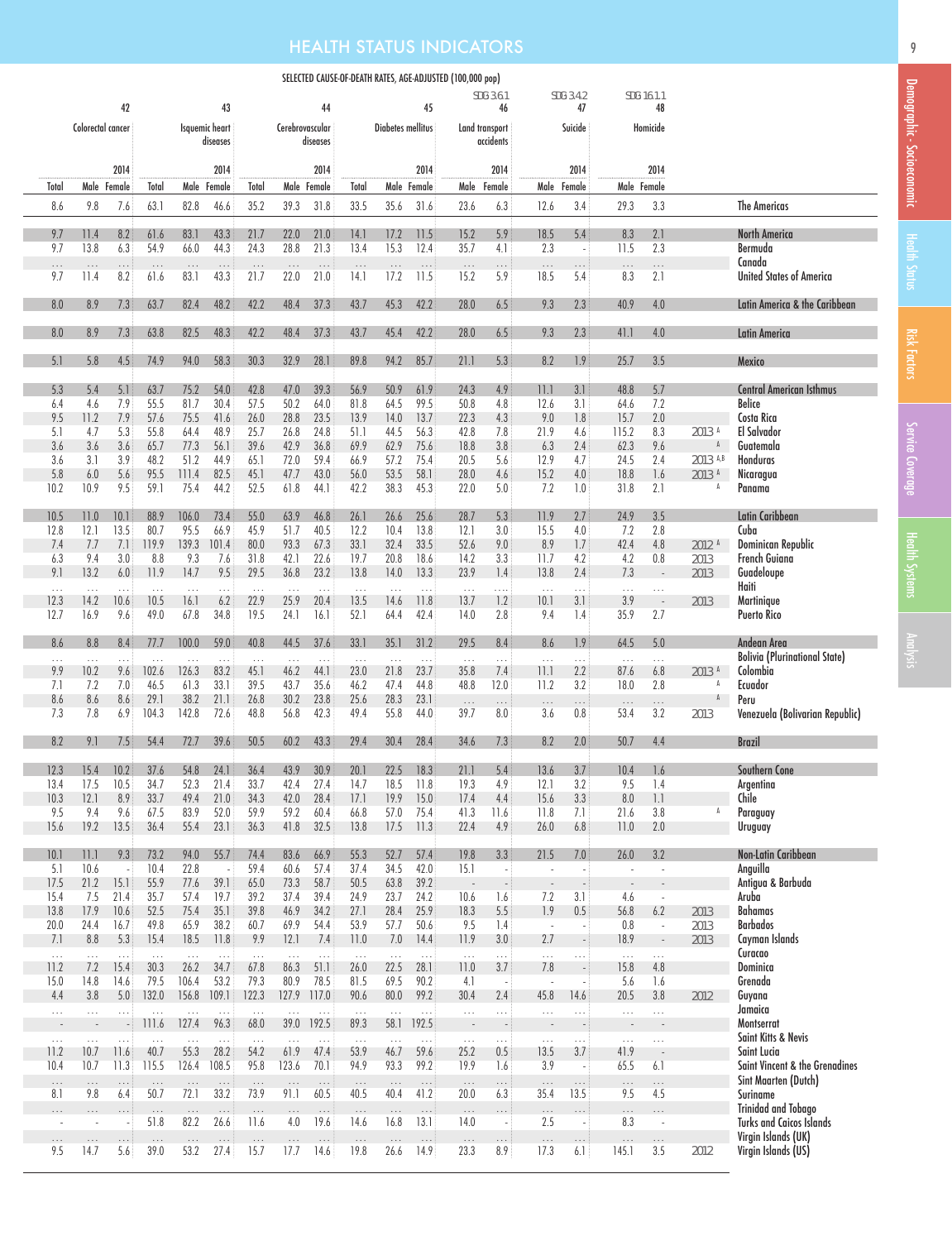## 10 **RISK FACTORS INDICATORS**

|                                                        |                               |                                                | SDG: 2.2.1                               |                                            |                                  |                      |                  |                      |                                             |                      |                                   |                      |                      |
|--------------------------------------------------------|-------------------------------|------------------------------------------------|------------------------------------------|--------------------------------------------|----------------------------------|----------------------|------------------|----------------------|---------------------------------------------|----------------------|-----------------------------------|----------------------|----------------------|
|                                                        | 49                            | 50                                             | 51                                       | 52                                         |                                  |                      | 53               |                      |                                             | 54                   |                                   |                      | 55                   |
|                                                        | Low birthweight<br>(< 2500 g) | <b>Exclusive breastfeeding</b><br>$< 6$ months | Stunting in children<br>$aged < 5$ years | Overweight in children<br>$aged < 5$ years |                                  | Overweight in adults |                  |                      | Insufficient physical<br>activity in adults |                      | Prevalence of current tobacco use |                      | in adolescents       |
|                                                        | $(\%)$                        | (%)                                            | $(\%)$                                   | $(\%)$                                     |                                  |                      | (%)              |                      |                                             | $(\%)$               |                                   |                      | (%)                  |
|                                                        |                               |                                                |                                          |                                            |                                  |                      | 2014             |                      |                                             | 2010                 |                                   |                      | 2013                 |
|                                                        | 2015                          | 2012                                           | 2012                                     | 2012                                       | Total                            | Male Female          |                  | Total                |                                             | Male Female          | Total                             | Male                 | Female               |
| The Americas                                           | 8.0                           | 30.4                                           | 10.1                                     | 7.2                                        | 61.0                             | 62.2                 | 59.8             | 31.6                 | 26.4                                        | 36.8                 | 13.5                              | 14.7                 | 12.3                 |
| <b>North America</b>                                   | 7.8                           | 19.4                                           | 2.1                                      | 6.0                                        | 67.0                             | 71.8                 | 62.3             | 31.5                 | 24.9                                        | 38.0                 | 11.7                              | 13.0                 | 10.3                 |
| Bermuda                                                | 9.3                           | $\ldots$                                       | $\cdots$                                 | $\cdots$                                   | $\sim$                           | $\ldots$             | $\ldots$         | $\ldots$             | $\sim$                                      | $\ldots$             | $\cdots$                          | $\ldots$             | $\ldots$             |
| Canada                                                 | 6.12012                       | 25.9 2009                                      |                                          | .                                          | 64.4                             | 69.0                 | 59.8             | 23.2                 | 20.3                                        | 26.2                 | 7.9B2012                          | 2.1                  | 1.7                  |
| <b>United States of America</b>                        | 8.02014                       | 18.8 2011                                      | $2.1 - 2011$                             | $6.0$ 201                                  | 67.3                             | 72.1                 | 62.6             | 32.4                 | 25.4                                        | 39.3                 | 12.7 <sup>B</sup>                 | 14.1                 | 11.2                 |
| Latin America & the Caribbean                          | 8.0                           | 34.9                                           | 13.2                                     | 7.6                                        | 57.4                             | 56.6                 | 58.2             | 31.5                 | 27.5                                        | 35.6                 | 14.3                              | 15.4                 | 13.1                 |
|                                                        | 8.0                           | 35.0                                           | 13.2                                     | 7.7                                        | 57.6                             | 56.9                 | 58.3             | 31.7                 | 27.6                                        | 35.8                 | 14.3                              | 15.4                 | 13.1                 |
| Latin America                                          |                               |                                                |                                          |                                            |                                  |                      |                  |                      |                                             |                      |                                   |                      |                      |
| Mexico                                                 | 5.72014                       | 14.4                                           | 13.6                                     | 9.0 2011                                   | 64.4                             | 63.1                 | 65.6             | 26.0                 | 20.3                                        | 31.8                 | 19.8 2011                         | 21.6                 | 17.7                 |
| <b>Central American Isthmus</b>                        | 10.3                          | 39.2                                           | 30.2                                     | 5.4                                        | 54.0                             | 49.8                 | 57.9             | $\ldots$             | $\ldots$                                    | $\ldots$             | 17.2                              | 20.3                 | 14.1                 |
| <b>Belice</b>                                          | 9.8                           | $14.7$ 2011                                    | 2011<br>19.3                             | 7.9<br>2011                                | 53.8                             | 48.5                 | 59.1             | .                    | $\cdots$                                    |                      | 12.3<br>2014                      | 16.6                 | 8.2                  |
| Costa Rica                                             | 6.8                           | 2011<br>32.5                                   | 2009<br>5.6                              | 2008<br>8.1                                | 60.4                             | 58.5                 | 62.3             | $\cdots$             | $\ldots$                                    | $\ldots$             | 8.9                               | 9.7                  | 8.1                  |
| <b>El Salvador</b>                                     | 9.4<br>12.42014               | 31.4<br>2008<br>2009<br>49.6                   | 2014<br>14.0<br>46.5 2014                | 6.0<br>2014<br>2014<br>4.7                 | 56.7<br>52.0                     | 53.1<br>47.6         | 59.8<br>56.2     | $\ldots$             | $\ldots$                                    | $\ldots$             | 14.6<br>2009<br>$16.6$ 2008       | 18.2<br>19.7         | 11.0<br>13.3         |
| Guatemala<br><b>Honduras</b>                           | 8.9                           | 31.2<br>2011                                   | 22.7<br>2011                             | 5.2<br>2011                                | 51.5                             | 46.9                 | 56.0             | 13.3<br>$\ldots$     | 11.5<br>$\ldots$                            | 15.0<br>$\ldots$     | 20.4 C 2003                       | 22.8                 | 18.2                 |
| Nicaragua                                              | 8.8                           | 31.7                                           | 17.3                                     | 2006<br>6.2                                | 49.4                             | 43.9                 | 54.8             | $\cdots$             |                                             | .                    | 25.1 D 2003                       | 30.4                 | 20.5                 |
| Panama                                                 | 7.82014                       | 27.5 2009                                      | 2008<br>19.1                             | $\ldots$                                   | 62.2                             | 59.0                 | 65.5             | $\ldots$             | $\cdots$                                    | $\cdots$             | $12.7$ 2012                       | 15.1                 | 10.2                 |
| Latin Caribbean                                        | 10.2                          | 29.4                                           | 13.1                                     | 7.7                                        | 51.2                             | 46.5                 | 55.9             |                      |                                             |                      | 18.7                              | 21.6                 | 16.3                 |
| Cuba                                                   | 5.3                           | 2010<br>48.6                                   | 4.2 E 2015                               | 17.4                                       | 58.6                             | 54.4                 | 62.8             | $\cdots$<br>$\cdots$ | $\ldots$<br>$\ldots$                        | $\cdots$<br>$\ldots$ | 2010<br>17.1                      | 19.8                 | 15.0                 |
| Dominican Republic                                     | 14.02014                      | 2013<br>6.7                                    | $7.1$ 2013                               | $7.6$ 2013                                 | 56.3                             | 52.7                 | 59.9             | 35.9                 | 31.5                                        | 40.3                 | 18.6 2011                         | 24.3                 | 14.0                 |
| <b>French Guiana</b>                                   | 12.02014                      | $\ldots$                                       | $\cdots$                                 | $\ldots$                                   | $\sim$                           | $\cdots$             | $\cdots$         | $\ldots$             | $\ldots$                                    | $\cdots$             | $\ldots$                          | $\ldots$             | $\ldots$             |
| Guadeloupe                                             | 10.02013<br>9.1 2013          | $\ldots$                                       | $\cdots$                                 | $\cdots$                                   | $\ldots$ .                       | $\cdots$             | $\cdots$         | $\cdots$             | $\cdots$                                    | $\cdots$             | $\cdots$                          | $\cdots$             | $\cdots$             |
| Haiti<br>Martinique                                    | 12.3 2011                     | 39.7<br>$\cdots$                               | 21.9                                     | 3.6                                        | 38.5                             | 31.9                 | 44.9             | $\cdots$             | $\cdots$                                    | $\ldots$             | 19.7 2005                         | 20.3                 | 19.2                 |
| <b>Puerto Rico</b>                                     | 10.82014                      | $\ldots$                                       | $\ldots$                                 | $\cdots$                                   | $\ldots$<br>$\sim$ $\sim$ $\sim$ | $\cdots$<br>$\cdots$ | $\ldots$         | $\cdots$             | $\cdots$<br>$\cdots$                        | $\ldots$<br>$\cdots$ | .<br>$\cdots$                     | $\cdots$<br>$\ldots$ | $\cdots$<br>$\sim$ . |
|                                                        |                               |                                                |                                          |                                            |                                  |                      |                  |                      |                                             |                      |                                   |                      |                      |
| Andean Area                                            | $8.8\,$                       | 46.6<br>2008                                   | 16.5<br>2008                             | 6.6<br>2008                                | 57.6                             | 55.0                 | 60.1             | $\ldots$             | $\ldots$                                    | $\ldots$             | 12.7<br>2012                      | 14.5                 | 10.8                 |
| <b>Bolivia (Plurinational State)</b><br>Colombia       | $\ldots$<br>9.02013           | 60.4<br>42.8<br>2010                           | 27.2<br>13.1<br>2010                     | 8.7<br>5.2<br>2010                         | 52.1<br>56.5                     | 48.2<br>54.3         | 56.0<br>58.6     | $\cdots$<br>63.6     | $\ldots$<br>54.3                            | $\ldots$<br>72.9     | 18.7<br>9.8 2011                  | 20.9<br>11.8         | 16.4<br>7.9          |
| Ecuador                                                | 12.1 2014                     | 43.8                                           | 25.2                                     | 7.5                                        | 54.1                             | 51.5                 | 56.7             | 25.2                 | 19.6                                        | 30.8                 | 28.6 A 2007                       | 31.2                 | 26.1                 |
| Peru                                                   | 7.5                           | 65.2<br>2015                                   | 14.3<br>2015                             | 7.2                                        | 58.2                             | 54.3                 | 62.0             | $\cdots$             | $\ldots$                                    | $\cdots$             | 9.7 2014                          | 10.9                 | 8.4                  |
| Venezuela (Bolivarian Republic)                        | 7.9                           | 27.9<br>2008                                   | 13.4<br>2009                             | 6.4<br>2009                                | 62.3                             | 61.0                 | 63.5             | $\ldots$             | $\ldots$                                    | $\ldots$             | 9.4 2010                          | 11.0                 | 7.2                  |
| <b>Brazil</b>                                          | 8.42014                       | 41.0 F 2008                                    | 2006<br>7.1                              | 7.3 2006                                   | 54.1                             | 55.6                 | 52.8             | 27.8                 | 25.9                                        | 29.7                 | $7.6$ 2012                        | 7.9                  | 7.3                  |
| Southern Cone                                          | 6.9                           | 35.3                                           | 7.1                                      | 10.0                                       | 60.8                             | 62.1                 | 59.6             | 33.0                 | 29.5                                        | 36.6                 | 21.7                              | 19.8                 | 23.2                 |
| Argentina                                              | 7.2 2014                      | 32.7                                           | 2006<br>8.2                              | 9.9 2004                                   | 61.7                             | 63.9                 | 59.7             | 39.2                 | 35.8                                        | 42.7                 | 24.1<br>2012                      | 22.7                 | 25.4                 |
| Chile                                                  | $6.2^{2014}$                  | 44.0 2014                                      | 2013<br>1.8                              | 9.3 2014                                   | 63.1                             | 63.2                 | 63.0             | 21.3                 | 17.8                                        | 24.9                 | 24.5                              | 19.8                 | 27.8                 |
| Paraguay                                               | 6.2 2014                      | 2008<br>24.4                                   | 10.9<br>2011                             | $11.7$ 2011                                | 48.5                             | 48.0                 | 49.1             | 24.6                 | 22.1                                        | 27.0                 | 2014<br>7.0                       | 7.4                  | 6.6                  |
| Uruguay                                                | 7.8                           | 2011<br>65.2                                   | 4.7 6 2013                               | $10.5$ $6$ 2013                            | 61.7                             | 62.4                 | 60.9             | 31.7                 | 26.2                                        | 37.3                 | 12.8 2014                         | 12.7                 | 12.5                 |
| Non-Latin Caribbean                                    | 10.8                          | 20.8                                           | 6.9                                      | 6.6                                        | 59.4                             | 53.0                 | 65.8             | 33.5                 | 26.2                                        | 40.9                 | 23.2                              | 26.0                 | 19.4                 |
| Anguilla                                               | 29.7                          | $\ldots$                                       | $\ldots$                                 | $\ldots$                                   | $\ldots$                         | $\ldots$             | $\ldots$         | $\ldots$             | $\sim$ .                                    | $\ldots$             | $\ldots$                          | $\ldots$             | $\ldots$             |
| Antigua & Barbuda                                      | 9.3<br>6.72010                | .                                              | .                                        | .                                          | 61.9                             | 55.4                 | 68.3             | $\cdots$             | $\ldots$                                    | $\cdots$             | 20.1<br>2009                      | 24.3                 | 15.9                 |
| Aruba<br>Bahamas                                       | 12.62014                      | $\ldots$<br>$\ldots$                           | $\ldots$<br>$\cdots$                     | $\ldots$<br>$\ldots$                       | $\ldots$<br>69.0                 | $\ldots$<br>66.3     | $\ldots$<br>71.5 | $\cdots$<br>43.0     | $\ldots$<br>29.6                            | $\ldots$<br>56.3     | $\ldots$<br>12.6                  | $\ldots$<br>16.1     | $\ldots$<br>8.4      |
| <b>Barbados</b>                                        | 10.82014                      | 20.0                                           | 7.7                                      | 12.2                                       | 62.3                             | 57.2                 | 67.4             | 37.6                 | 29.3                                        | 45.9                 | 14.5                              | 17.4                 | 11.4                 |
| Cayman Islands                                         | 8.4                           | $\cdots$                                       | $\cdots$                                 | $\cdots$                                   | $\ldots$                         | $\ldots$             | $\ldots$         | $\cdots$             | $\ldots$                                    | $\ldots$             | $\ldots$                          | $\ldots$             | $\ldots$             |
| Curacao                                                | $\ldots$                      | $\ldots$                                       | $\ldots$                                 | $\ldots$                                   | $\ldots$                         | $\ldots$             | $\ldots$         | $\ldots$             | $\ldots$                                    | $\ldots$             | $\ldots$                          | $\sim$               | $\ldots$             |
| Dominica<br>Grenada                                    | 7.0<br>5.5                    | $\cdots$                                       | $\cdots$                                 | $\cdots$                                   | 58.4<br>57.5                     | 53.5<br>50.6         | 63.2<br>64.5     | 21.8<br>30.5         | 13.3<br>23.9                                | 30.2<br>37.2         | 25.3<br>2009<br>20.5<br>2009      | 30.4<br>24.5         | 19.8<br>16.7         |
| Guyana                                                 | 11.92014                      | $\ldots$<br>2009<br>33.2                       | $\ldots$<br>2014<br>12.0                 | $\cdots$<br>5.3<br>2014                    | 52.9                             | 43.9                 | 62.1             | $\cdots$             | $\cdots$                                    | $\cdots$             | 2010<br>20.9                      | 25.3                 | 16.0                 |
| Jamaica                                                | 9.9                           | 23.8<br>2011                                   | 5.7                                      | 7.8                                        | 59.1                             | 52.1                 | 65.9             | 27.9                 | 23.9                                        | 31.8                 | 28.7 2010                         | 31.3                 | 24.6                 |
| Montserrat                                             | 16.7                          | $\cdots$                                       | $\cdots$                                 | $\cdots$                                   | $\ldots$                         | $\ldots$             | $\ldots$         | $\ldots$             | $\ldots$                                    | $\ldots$             | $\cdots$                          | $\ldots$             | $\ldots$             |
| Saint Kitts & Nevis                                    | 8.72014                       | $\ldots$                                       | .                                        | .                                          | 58.9                             | 53.0                 | 64.7             | 32.4                 | 22.7                                        | 42.0                 | 9.2<br>2010                       | 10.4                 | 7.8                  |
| Saint Lucia                                            | 11.2 2014                     | $\cdots$                                       | 2.5                                      | 6.3                                        | 57.4                             | 51.1                 | 63.4             | 41.2                 | 27.9                                        | 54.5                 | 2011<br>20.7<br>19.4<br>2011      | 24.5                 | 17.3                 |
| Saint Vincent & the Grenadines<br>Sint Maarten (Dutch) | 8.0<br>18.02013               | $\ldots$ .<br>$\cdots$                         | $\ldots$<br>$\cdots$                     | $\ldots$                                   | 56.3                             | 51.3<br>$\ldots$     | 61.3             | $\ldots$<br>$\cdots$ | $\sim$ .<br>$\cdots$                        | $\ldots$<br>$\ldots$ |                                   | 23.6<br>$\ldots$     | 14.6<br>$\ldots$     |
| Suriname                                               | 13.92010                      | 2010<br>2.8                                    | 8.8 2010                                 | .<br>4.0 2010                              | $\ldots$<br>58.5                 | 53.7                 | $\cdots$<br>63.3 | $\ldots$             | $\ldots$                                    | $\ldots$             | $\cdots$<br>19.2 2009             | 20.7                 | 16.6                 |
| <b>Trinidad and Tobago</b>                             | 11.4                          | 2006<br>12.8                                   | 5.3 2000                                 | 2000<br>4.9                                | 61.4                             | 55.4                 | 67.2             | 41.5                 | 30.1                                        | 52.9                 | 18.4 2011                         | 20.0                 | 16.3                 |
| <b>Turks and Caicos Islands</b>                        | 7.5                           | $\ldots$                                       | $\ldots$                                 | $\cdots$                                   | $\sim$ .                         | $\ldots$             | $\ldots$         | $\ldots$             | $\ldots$                                    | $\ldots$             | $\ldots$                          | $\ldots$             | $\sim$ .             |
| Virgin Islands (UK)                                    | $9.0\,$<br>9.62012            | $\cdots$                                       | $\cdots$                                 | $\cdots$                                   | $\cdots$                         | $\cdots$             | $\ldots$         | $\cdots$             | $\cdots$                                    | $\ldots$             | $\cdots$                          | $\cdots$             | $\dots$              |
| Virgin Islands (US)                                    |                               | $\ldots$                                       | $\ldots$                                 | $\cdots$                                   | $\ldots$                         | $\cdots$             | $\ldots$         | $\ldots$             | $\ldots$                                    | $\ldots$             | $\ldots$                          | $\ldots$             | $\sim$ .             |

BI 50, 51, 55: ( A ) refers only to Quito; ( B ) refers to current tobacco smokers; ( C ) refers only to Tegucigalpa; ( D ) refers only to Managua; ( E ) refers only to western part of country; ( F ) refers only to capital cities; ( G ) refers to 0-4 years.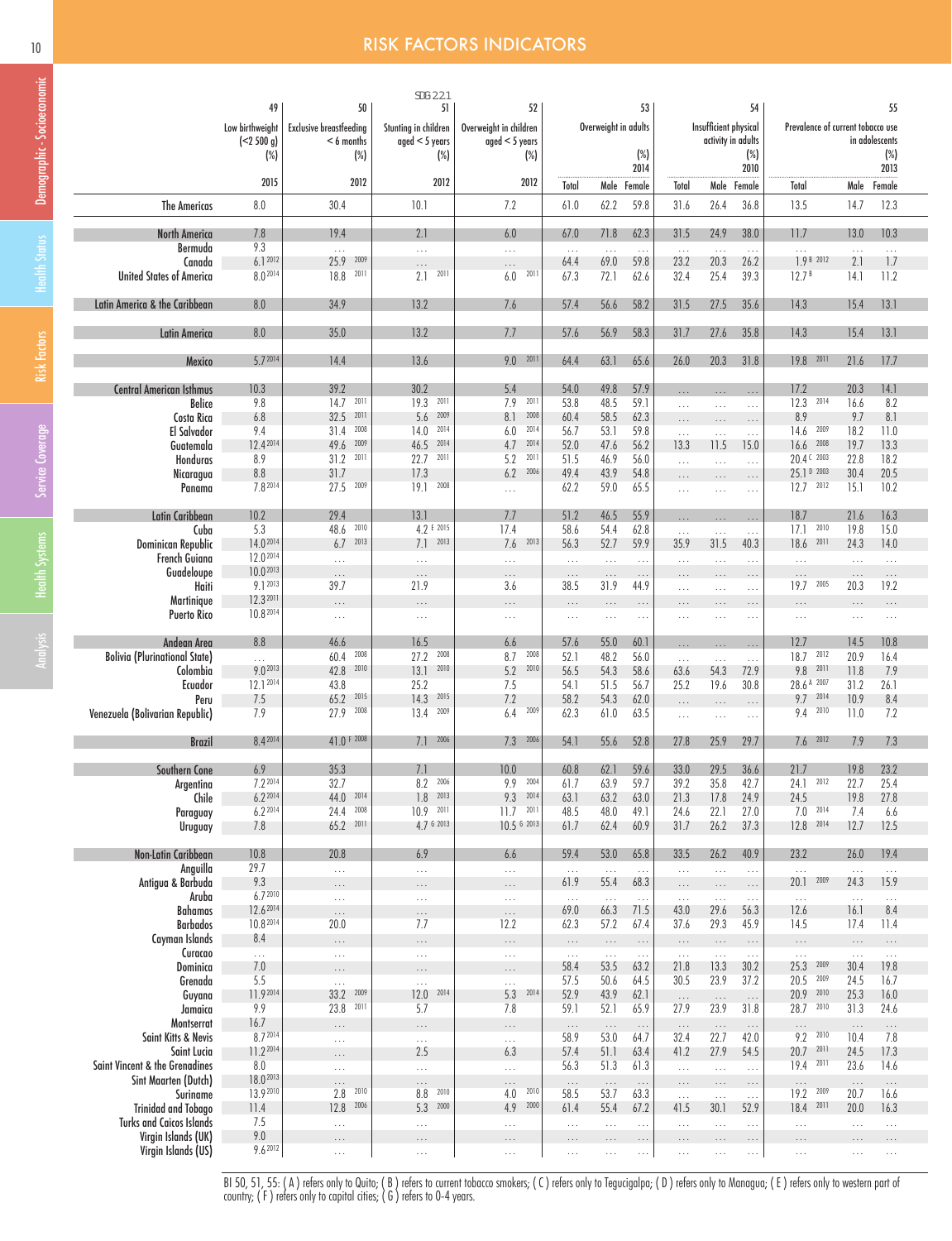# **RISK FACTORS INDICATORS 11 April 2018 12 April 2019 12 April 2019 11**

|                               |                      |                      |                 |                          | SDG: 3.5.2      |                  |                         |                  |                      |                  |                   | SDG: 6.1.1             |                     | SDG: 6.2.1             |                      |                      |                                                        |
|-------------------------------|----------------------|----------------------|-----------------|--------------------------|-----------------|------------------|-------------------------|------------------|----------------------|------------------|-------------------|------------------------|---------------------|------------------------|----------------------|----------------------|--------------------------------------------------------|
| Prevalence of current tobacco |                      | 56                   |                 | Alcohol consumption      | 57              |                  | Prevalence of raised    | 58               | Prevalence of raised | 59               |                   | 60<br>Population using |                     | 61<br>Population using | Population using     | 62                   |                                                        |
|                               | smoking in adults    |                      |                 |                          | in adults       |                  | systolic blood pressure |                  |                      | fasting blood    | improved drinking |                        | improved sanitation |                        |                      | solid fuels          |                                                        |
|                               |                      | $(\%)$<br>2013       |                 | (liters/per person/year) | 2010            |                  |                         | $(\%)$<br>2014   | glucose/diabetes (%) | 2014             | water source (%)  | 2015                   |                     | $(\%)$<br>2015         |                      | $(\%)$<br>2013       |                                                        |
| Total                         |                      | Male Mujeres         | Total           |                          | Male Female     | Total            | Male                    | Female           | Male                 | Female           | Urban             | Rural                  | Urban               | Rural                  | Urban                | Rural                |                                                        |
| 17.5                          | 21.9                 | 13.2                 | 8.3             | 12.6                     | 4.1             | 18.7             | 21.3                    | 16.2             | 8.6                  | 8.4              | 98                | 89                     | 92                  | 76                     | 8                    | 50                   | <b>The Americas</b>                                    |
| 17.8                          | 19.9                 | 15.8                 | 9.3             | 13.8                     | 5.0             | 13.4             | 15.9                    | 11.1             | 8.0                  | 6.2              | 99                | 98                     | 100                 | 100                    | $\cdots$             | $\ldots$             | <b>North America</b>                                   |
| $\ldots$                      | $\ldots$             | $\ldots$             | $\ldots$        | $\ldots$                 | $\ldots$        | $\ldots$         | $\ldots$                | $\ldots$         | $\ldots$             | $\ldots$         | 100               | $\ldots$               | 100                 | $\cdots$               | $\cdots$             | $\ldots$             | Bermuda                                                |
| 16.0<br>18.0                  | 19.0<br>20.0         | 14.0<br>16.0         | 10.2<br>9.2     | 15.1<br>13.6             | 5.5<br>4.9      | 13.3<br>13.4     | 15.7<br>15.9            | 11.0<br>11.1     | 6.2<br>8.2           | 4.8<br>6.4       | 100<br>99         | 99<br>98               | 100<br>100          | 99<br>100              | $\cdots$<br>$\cdots$ | $\cdots$<br>$\ldots$ | Canada<br><b>United States of America</b>              |
|                               |                      |                      |                 |                          |                 |                  |                         |                  |                      |                  |                   |                        |                     |                        |                      |                      |                                                        |
| 17.2                          | 23.2                 | 11.4                 | 7.7             | 12.0                     | 3.7             | 21.6             | 24.3                    | 19.0             | 8.8                  | 9.5              | 97                | 83                     | 88                  | 63                     | 8                    | 50                   | Latin America & the Caribbean                          |
| 17.3                          | 23.3                 | 11.4                 | 7.7             | 12.0                     | 3.7             | 21.7             | 24.4                    | 19.1             | 8.9                  | 9.6              | 97                | 84                     | 88                  | 63                     | 8                    | 51                   | <b>Latin America</b>                                   |
| 15.0                          | 23.0                 | 7.0                  | 7.2             | 12.4                     | 2.6             | 21.0             | 23.7                    | 18.5             | 10.9                 | 11.5             | 97                | 92                     | 88                  | 75                     | 6                    | 50                   | Mexico                                                 |
|                               |                      |                      |                 |                          |                 |                  |                         |                  |                      |                  |                   |                        |                     |                        |                      |                      |                                                        |
| $\cdots$<br>$\ldots$          | $\cdots$<br>$\cdots$ | $\ldots$<br>$\cdots$ | 4.5<br>8.5      | 7.4<br>14.5              | 1.8<br>2.5      | 22.4<br>22.8     | 23.7<br>24.4            | 21.0<br>21.2     | 8.9<br>10.0          | 10.3<br>15.2     | 98<br>99          | 84<br>100              | 83<br>94            | 61<br>88               | 19<br>< 5            | 77<br>22             | <b>Central American Isthmus</b><br><b>Belice</b>       |
| 14.0                          | 19.0                 | 9.0                  | 5.4             | 7.5                      | 3.2             | 21.2             | 23.8                    | 18.6             | 8.8                  | 8.9              | 100               | 92                     | 95                  | 92                     | < 5                  | 17                   | Costa Rica                                             |
| .                             | $\cdots$             | $\cdots$             | 3.2             | 5.0                      | 1.7             | 21.6             | 23.3                    | 20.0             | 9.3                  | 10.7             | 98                | 87                     | 82                  | 60                     | 6                    | 45                   | <b>El Salvador</b>                                     |
| $\cdots$                      | $\ldots$             | $\cdots$             | 3.8             | 7.5<br>5.7               | $0.5\,$         | 22.5<br>23.1     | 23.3                    | 21.7             | 8.9                  | 10.4<br>10.0     | 98                | 87                     | 78                  | 49<br>78               | 31                   | > 95<br>84           | Guatemala<br>Honduras                                  |
| 19.0                          | 36.0                 | 2.0                  | 4.0<br>5.0      | 8.7                      | 2.3<br>1.5      | 23.4             | 24.3<br>24.2            | 21.8<br>22.5     | 8.5<br>9.2           | 11.0             | 97<br>99          | 84<br>69               | 87<br>77            | 56                     | 21<br>27             | 90                   | Nicaragua                                              |
| $\cdots$<br>7.0               | $\ldots$<br>12.0     | $\cdots$<br>3.0      | 8.0             | 11.2                     | 4.7             | 21.1             | 23.7                    | 18.6             | 8.9                  | 9.8              | 98                | 89                     | 84                  | 58                     | < 5                  | 37                   | Panama                                                 |
|                               |                      |                      |                 |                          |                 |                  |                         |                  |                      |                  |                   |                        |                     |                        |                      |                      |                                                        |
| 21.3                          | 31.9                 | 10.8                 | 6.1             | 9.3                      | 2.9             | 23.6             | 25.1                    | 22.1             | 8.1                  | 9.9              | 84                | 68                     | 79                  | 54                     | 27                   | 59                   | Latin Caribbean                                        |
| 36.0<br>15.0                  | 53.0<br>19.0         | 19.0<br>10.0         | 5.2<br>6.9      | 8.8<br>9.8               | 1.6<br>4.0      | 21.3<br>23.4     | 23.3<br>25.7            | 19.3<br>21.1     | 7.3<br>8.6           | 9.6<br>11.4      | 96<br>85          | 90<br>82               | 94<br>86            | 89<br>76               | < 5<br>< 5           | 26<br>25             | Cuba<br>Dominican Republic                             |
| $\sim$ $\sim$ $\sim$          | $\ldots$             | $\cdots$             | $\ldots$        | $\ldots$                 | $\ldots$        | $\ldots$         | $\ldots$                | $\ldots$         | $\ldots$             | $\ldots$         | 95                | 75                     | 95                  | 76                     | $\ldots$             | $\mathbb{Z}^2$ .     | <b>French Guiana</b>                                   |
| $\cdots$                      | $\dots$              | $\cdots$             | $\cdots$        | $\ldots$                 | $\ldots$        | $\ldots$         | $\ldots$                | $\dots$          | $\cdots$             | $\cdots$         | 99                | 100                    | 97                  | 90                     | $\cdots$             | $\ldots$             | Guadeloupe                                             |
| 12.0                          | 22.0                 | 3.0                  | 6.4             | 10.1                     | 2.9             | 26.2             | 26.4                    | 26.0             | 8.6                  | 8.8              | 65                | 48                     | 34                  | 19                     | 86                   | > 95                 | Haiti                                                  |
| .                             | .                    |                      | .<br>5.4        | $\cdots$<br>7.2          | $\ldots$<br>3.4 | $\cdots$         |                         | .                |                      |                  | 100               | 100                    | 94<br>99            | 73<br>99               |                      |                      | Martinique<br><b>Puerto Rico</b>                       |
| $\cdots$                      | $\cdots$             | $\ldots$             |                 |                          |                 | $\ldots$         | $\cdots$                | $\cdots$         | $\cdots$             | $\cdots$         | $\ldots$          | $\ldots$               |                     |                        | $\cdots$             | $\ldots$             |                                                        |
| 13.2                          | 18.9                 | 7.9                  | 7.3             | 10.9                     | 3.9             | 19.1             | 21.4                    | 16.9             | 8.2                  | 8.6              | 95                | 74                     | 86                  | 63                     |                      | 54                   | Andean Area                                            |
| 25.0                          | 33.0                 | 18.0                 | 5.9             | 9.1                      | 2.7             | 17.8             | 19.7                    | 15.9             | 7.0                  | 8.9              | 97                | 76                     | 61                  | 28                     | < 5                  | 61                   | <b>Bolivia (Plurinational State)</b>                   |
| 12.0<br>9.0                   | 17.0<br>15.0         | 7.0<br>4.0           | 6.2<br>7.2      | 9.1<br>11.1              | 3.5<br>3.4      | 21.9<br>17.7     | 24.2<br>19.9            | 19.7<br>15.5     | 8.3<br>7.5           | 8.7<br>8.5       | 97<br>93          | 74<br>76               | 85<br>87            | 68<br>81               | < 5<br>< 5           | 51<br>8              | Colombia<br>Ecuador                                    |
| $\cdots$                      | $\cdots$             | $\cdots$             | 8.1             | 12.4                     | 3.8             | 14.5             | 16.4                    | 12.5             | 7.2                  | 8.1              | 91                | 69                     | 83                  | 53                     | 13                   | > 95                 | Peru                                                   |
| $\cdots$                      | $\cdots$             | $\cdots$             | 8.9             | 12.7                     | 5.2             | 20.8             | 23.7                    | 17.8             | 9.9                  | 9.0              | 95                | 78                     | 98                  | 70                     | < 5                  | $\cdots$             | Venezuela (Bolivarian Republic)                        |
| 16.0                          | 20.0                 | 12.0                 | 8.7             | 13.6                     | 4.2             | 23.3             | 26.4                    | 20.4             | 7.8                  | 8.7              | 100               | 87                     | 88                  | 52                     | < 5                  | 28                   | <b>Brazil</b>                                          |
|                               |                      |                      |                 |                          |                 |                  |                         |                  |                      |                  |                   |                        |                     |                        |                      |                      |                                                        |
| 28.1                          | 33.3                 | 23.3                 | 9.2             | 13.5                     | $5.2\,$         | 21.9             | 26.0                    | 17.9             | $9.8\,$              | 9.7              | 99                | 97                     | 97                  | 90                     |                      |                      | Southern Cone                                          |
| 25.0<br>39.0                  | 31.0<br>41.0         | 20.0<br>37.0         | 9.3<br>9.6      | 13.6<br>13.9             | 5.2<br>$5.5\,$  | 21.9<br>21.4     | 26.3<br>25.4            | 17.6<br>17.6     | 9.9<br>10.2          | 9.5<br>10.8      | 99<br>100         | 100<br>93              | 96<br>100           | 98<br>91               | $\cdots$             | $\ldots$             | Argentina<br>Chile                                     |
| 20.0                          | 30.0                 | 9.0                  | 8.8             | 12.4                     | 5.2             | 23.4             | 25.9                    | 20.8             | 8.0                  | 8.3              | 100               | 95                     | 96                  | 78                     | $\cdots$<br>21       | $\cdots$<br>71       | Paraguay                                               |
| 25.0                          | 29.0                 | 21.0                 | 7.6             | 11.3                     | 4.2             | 21.9             | 25.9                    | 18.2             | 9.1                  | 9.8              | 100               | 94                     | 97                  | 93                     | $\cdots$             | $\ldots$             | Uruguay                                                |
|                               |                      |                      | 6.3             | 9.1                      | 3.6             | 22.5             | 24.7                    | 20.4             | 9.9                  | 13.7             | 98                | 94                     | 84                  | 86                     | 5                    | 15                   | <b>Non-Latin Caribbean</b>                             |
| $\ldots$<br>$\cdots$          | $\cdots$<br>$\cdots$ | $\cdots$<br>$\cdots$ | $\cdots$        | $\ldots$                 | $\ldots$        | $\ldots$         | $\ldots$                | $\ldots$         | $\ldots$             | $\ldots$         | 95                | $\cdots$               | 98                  | .                      | $\cdots$             | $\ldots$             | Anguilla                                               |
| $\cdots$                      | .                    | $\cdots$             | 5.4             | 7.7                      | 3.1             | 21.9             | 24.5                    | 19.4             | 9.9                  | 13.0             | 98                | 98                     | $\cdots$            | $\cdots$               | $\cdots$             | $\ldots$             | Antigua & Barbuda                                      |
| $\ldots$                      | $\cdots$             | $\cdots$             | .               | $\ldots$                 | $\ldots$        | $\ldots$         | $\ldots$                | $\ldots$         | $\cdots$             | $\ldots$         | 98                | 98                     | 98                  | 98                     | $\cdots$             | $\ldots$             | Aruba                                                  |
| $\cdots$<br>7.0               | $\cdots$<br>13.0     | $\cdots$<br>1.0      | 6.9<br>6.8      | 10.1<br>9.8              | 3.9<br>4.0      | 22.0<br>22.8     | 26.1<br>25.2            | 18.0<br>20.4     | 11.2<br>10.5         | 13.7<br>13.7     | 98<br>100         | 98<br>100              | 92<br>96            | 92<br>96               | $\cdots$             | $\cdots$             | <b>Bahamas</b><br><b>Barbados</b>                      |
| .                             | $\cdots$             | .                    | $\cdots$        | $\cdots$                 | $\ldots$        | $\ldots$         | $\ldots$                | $\cdots$         | $\cdots$             | $\cdots$         | 97                | $\ldots$ <sup>A</sup>  | 96                  | . <sup>A</sup>         | $\cdots$<br>$\cdots$ | $\ldots$<br>$\ldots$ | Cayman Islands                                         |
| $\cdots$                      | $\ldots$             | $\ldots$             | $\cdots$        | $\ldots$                 | $\ldots$        | $\ldots$         | $\cdots$                | $\ldots$         | $\ldots$             | $\cdots$         | $\ldots$          | $\ldots$               | .                   | $\ldots$               | $\ldots$             | $\ldots$             | Curacao                                                |
| $\cdots$                      | .                    | $\cdots$             | 7.1             | 10.2                     | 4.1             | 23.0             | 25.8                    | 20.2             | 8.5                  | 13.6             | 96                | 92                     | $\cdots$            | $\cdots$               | $\cdots$             | $\ldots$             | Dominica                                               |
| $\cdots$                      | $\cdots$             | $\cdots$             | 12.5            | 17.9                     | 7.3             | 23.0             | 25.1                    | 20.8             | 8.8                  | 13.3             | 99<br>98          | 95<br>98               | 98<br>88            | 98<br>82               | < 5                  | < 5                  | Grenada                                                |
| $\cdots$<br>18.0              | $\cdots$<br>30.0     | $\cdots$<br>6.0      | 8.1<br>4.9      | 11.7<br>7.1              | 4.7<br>2.8      | 22.5<br>22.1     | 23.4<br>24.5            | 21.5<br>19.8     | 9.1<br>9.3           | 12.6<br>14.4     | 98                | 89                     | 80                  | 84                     | $< 5\,$<br>5         | $\,8\,$<br>19        | Guyana<br>Jamaica                                      |
| .                             | $\cdots$             | .                    | $\cdots$        | $\ldots$                 | $\ldots$        | $\ldots$         | $\ldots$                | $\ldots$         | $\cdots$             | $\ldots$         | .                 | .                      | $\cdots$            | .                      |                      | $\cdots$             | Montserrat                                             |
| .                             | $\cdots$             | $\ldots$             | 8.2             | 11.8                     | 4.7             | 23.9             | 26.1                    | 21.6             | 12.7                 | 16.3             | 98                | 98                     | $\ldots$            | .                      | $\cdots$             | $\ldots$             | Saint Kitts & Nevis                                    |
| $\cdots$                      | $\cdots$             | $\cdots$             | 10.4            | 15.1                     | 5.9             | 24.2             | 26.5                    | 21.8             | 13.7                 | 15.1             | 100               | 96                     | 85                  | 92                     | < 5                  | < 5                  | Saint Lucia                                            |
| $\ldots$                      | $\cdots$             | $\cdots$             | 6.6             | 9.2                      | 3.9             | 22.9             | 25.2                    | 20.6             | 9.3                  | 11.8             | 95                | 95                     | $\ldots$            | .                      | $\cdots$             | $\ldots$             | Saint Vincent & the Grenadines<br>Sint Maarten (Dutch) |
| $\cdots$<br>.                 | $\cdots$<br>$\cdots$ | $\cdots$<br>$\cdots$ | $\cdots$<br>6.6 | $\ldots$<br>9.4          | $\ldots$<br>3.9 | $\ldots$<br>23.1 | $\ldots$<br>25.2        | $\cdots$<br>21.0 | $\ldots$<br>10.9     | $\cdots$<br>13.5 | $\ldots$<br>98    | .<br>88                | $\cdots$<br>88      | $\cdots$<br>61         | .<br>5               | $\cdots$<br>22       | Suriname                                               |
| $\cdots$                      | $\cdots$             | $\cdots$             | 6.7             | 9.7                      | 3.9             | 22.9             | 24.7                    | 21.2             | 10.4                 | 13.0             | 95                | 95                     | 92                  | 92                     | $\cdots$             | $\ldots$             | <b>Trinidad and Tobago</b>                             |
| .                             | $\cdots$             | $\cdots$             | .               | $\ldots$                 | $\ldots$        | $\ldots$         | $\cdots$                | $\ldots$         | $\ldots$             | $\ldots$         | $\ldots$          | $\ldots$               | $\ldots$            | $\ldots$               | $\cdots$             | $\ldots$             | <b>Turks and Caicos Islands</b>                        |
| $\cdots$                      | .                    | $\cdots$             | $\cdots$        | $\cdots$                 | $\ldots$        | $\cdots$         |                         | $\cdots$         | $\cdots$             | $\cdots$         | $\cdots$<br>100   | $\ldots$<br>100        | 98<br>96            | 98<br>96               |                      | $\cdots$             | Virgin Islands (UK)<br>Virgin Islands (US)             |
| $\cdots$                      | $\cdots$             | $\ldots$             | $\cdots$        | $\cdots$                 | $\ldots$        | $\ldots$         | $\cdots$                | .                | $\ldots$             | $\ldots$         |                   |                        |                     |                        | $\cdots$             | $\ldots$             |                                                        |

BI 60-61: (A) classified as 100% urban population.

Demographic - Socioeconomic

Demographic - Socioeconomic Health Status

Health Status **Health Service Coverage**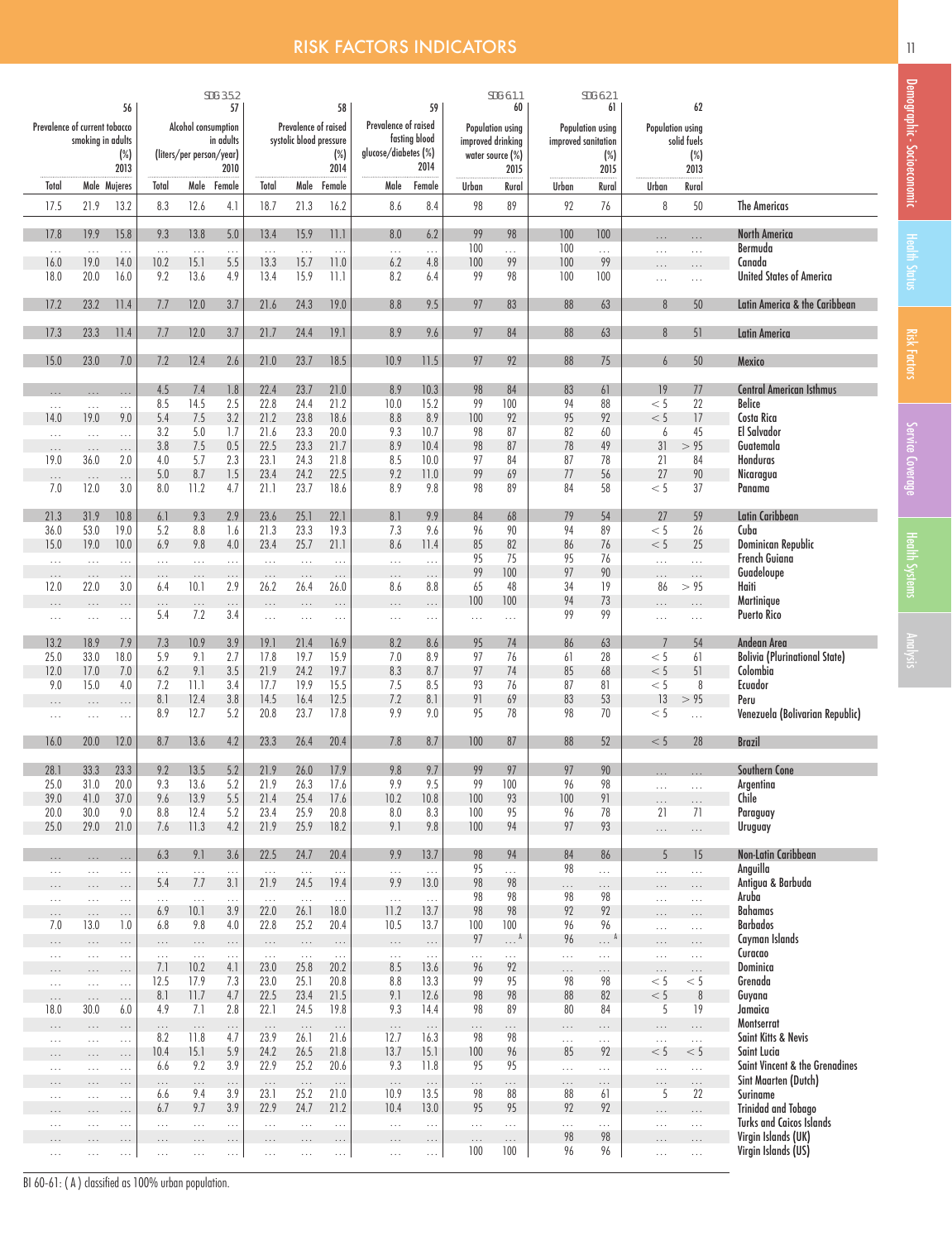## 12 SERVICE COVERAGE INDICATORS

|                                               |                     |               |                     |                                 |                  |                    |                             |                           | SDG: 3.7.1              |                                            | SDG: 3.1.2           |
|-----------------------------------------------|---------------------|---------------|---------------------|---------------------------------|------------------|--------------------|-----------------------------|---------------------------|-------------------------|--------------------------------------------|----------------------|
|                                               | 63                  | 64            | 65                  | 66                              | 67               | 68                 | 69                          | 70                        | 71                      | 72                                         | 73                   |
|                                               |                     |               |                     | Immunization coverage (%), 2015 |                  |                    | Municipalities with         | Contraceptive             | <b>Unmet need</b>       | Antenatal care                             | Hospital             |
|                                               |                     |               | under 1 year of age |                                 |                  | 1 year             | DPT3 coverage<br>$\geq 95%$ | prevalence<br>use, modern | for family<br>planning  | coverage by skilled<br>birth attendants of | births               |
|                                               |                     |               |                     |                                 |                  | of age             | $(\%)$                      | methods (%)               | $(\%)$                  | $4+$ visits $(\%)$                         | $(\%)$               |
|                                               | BCG                 | Polio3        | DTP3-cv             | Rotavirus                       | PCV3             | MMR1               | 2015                        | 2016                      | 2016                    | 2015                                       | 2015                 |
| <b>The Americas</b>                           | 97                  | 92            | 91                  | 81                              | 89               | 94                 | 44                          | 68                        | 15                      | 88.2                                       | 94.1                 |
| North America                                 | n/a                 | 93            | 94                  | 72                              | 92               | 91                 |                             | 69                        | 12                      | 93.6                                       | 98.3                 |
| Bermuda                                       | n/a                 | 95            | 95                  | $\ldots$                        | 90               | 89                 | $\ldots$<br>$\cdots$        | $\cdots$                  | $\cdots$                | 98.0                                       | 98.8 2014            |
| Canada                                        | $\eta/\mathfrak{g}$ | 91 A          | 91 A                | $\cdots$                        | 91 A             | 90 A               | .                           | 71                        | 10                      | $\ldots$                                   | 95.7 2014            |
| <b>United States of America</b>               | n/a                 | 93 B          | 95 B                | 72B                             | 93B              | 92 B               | .                           | 69                        | 13                      | 2013<br>93.6                               | 98.5 2013            |
| Latin America & the Caribbean                 | 97                  | 91            | 90                  | 85                              | 87               | 94                 | $44$                        | $67$                      | 16                      | 85.7                                       | 92.1                 |
|                                               |                     |               |                     |                                 |                  |                    |                             |                           |                         |                                            |                      |
| <b>Latin America</b>                          | 97                  | 91            | 90                  | 85                              | 87               | 94                 | 44                          | 67                        | 16                      | 85.9                                       | 92.4                 |
| Mexico                                        | 100                 | 87            | 87                  | 81                              | $100$ #          | $100$ #            | $20\,$                      | $67$                      | 16                      | 91.0 2014                                  | 95.6 2014            |
| <b>Central American Isthmus</b>               | 94                  | 89            | 84                  | 88                              | 90               | 98                 | $39$                        | 60                        | $20\,$                  | 64.6                                       | 76.6                 |
| Belice                                        | 98                  | 94            | 94                  | .                               | $\ldots$         | 96                 | 67                          | 54                        | 21                      | $\cdots$                                   | 91.9                 |
| Costa Rica                                    | 83                  | 92            | 92                  | .                               | .                | 93                 | .                           | 76                        | 9                       | 90.2 2011                                  | 92.4                 |
| El Salvador                                   | 100                 | 92            | 91                  | 93                              | 98               | 95                 | 47                          | 64                        | 18                      | 74.0 F                                     | 91.1F                |
| Guatemala                                     | 89                  | 84            | 74                  | 79                              | 82               | 99                 | $32\,$                      | 48                        | 26                      | 43.0 2014                                  | 66.0 2014            |
| Honduras                                      | $100$ #             | 99            | 99                  | 100                             | 99               | 98                 | 28                          | 64                        | 19                      | 89.0 F 2012                                | 72.0                 |
| Nicaragua                                     | $100 *$             | $100$ #       | $100$ #             | $100$ #                         | $100 *$          | $100$ #<br>$100$ # | 73                          | 75                        | $\overline{\mathbf{1}}$ | 72.0<br>87.9 2013                          | 88.0                 |
| Panama                                        | 100                 | 72            | 73                  | 87                              | 92               |                    | 14                          | 58                        | 19                      |                                            | 93.9 2014            |
| Latin Caribbean                               | 88                  | 85            | 82                  | 68                              | .                | 81                 | 49                          | 59                        | 20                      | 85.2                                       | 69.0                 |
| Cuba<br><b>Dominican Republic</b>             | 99<br>$100 *$       | 98 A,G<br>87  | $100$ #<br>85       | $\cdots$<br>83                  | $\ldots$<br>22   | $100 *$<br>90      | 92<br>29                    | 72<br>69                  | 10<br>14                | 97.8<br>2014<br>98.0<br>2014               | 99.9<br>68.6 2014    |
| French Guiana                                 | $\cdots$            | .             | .                   | $\cdots$                        | $\cdots$         | $\ldots$           | .                           | .                         | .                       | 84.0 2014                                  | $\ldots$             |
| Guadeloupe                                    | $\ldots$            | $\cdots$      | $\cdots$            | $\cdots$                        | $\cdots$         | $\cdots$           | $\cdots$                    | 51                        | 23                      | $\ldots$                                   | $100.0$ $2014$       |
| Haiti                                         | 72                  | 76            | 72                  | 55                              | $\ldots$         | 64 <sup>C</sup>    | 19                          | 34                        | 37                      | $67.0$ $2012$                              | 50.0 2013            |
| Martinique                                    |                     | .             | $\cdots$            | .                               |                  | .                  | $\cdots$                    | 54                        | 15                      | 90.9 2011                                  | 99.9 2012            |
| Puerto Rico                                   | .                   | $\ldots$      | $\sim$ .            | $\cdots$                        | $\ldots$         | $\cdots$           | $\cdots$                    | 69                        | 15                      | 99.0 E 2014                                | 99.3 E 2014          |
| Andean Area                                   | 93                  | 88            | 88                  | 86                              | 73               | 92                 | 29                          | 62                        | 21                      | 85.1                                       | 91.2                 |
| <b>Bolivia (Plurinational State)</b>          | 99                  | 88            | 89                  | 89                              | 86               | 95                 | 20                          | 41                        | 39                      | 75.7                                       | 72.8                 |
| Colombia                                      | 90                  | 91            | 91                  | 91                              | 91               | 94                 | 34                          | $72\,$                    | 15                      | 86.5 2013                                  | 98.6 2013            |
| Ecuador                                       | 88                  | 84            | 78                  | 78                              | 81               | 84                 | $\overline{\mathcal{L}}$    | 61                        | 20                      | 79.5 D 2012                                | 77.0<br>2013         |
| Peru                                          | 91                  | 88            | 90                  | 87                              | 90               | 92                 | 27                          | 53                        | 30                      | 88.9                                       | 91.8                 |
| Venezuela (Bolivarian Republic)               | 99                  | 87            | 87                  | 84                              | 24               | 92                 | 47                          | 64                        | 18                      | 86.6                                       | 97.3                 |
| <b>Brazil</b>                                 | $100$ #             | 98            | 96                  | 94                              | 94               | 96                 | 63                          | 75                        | $\overline{11}$         | 90.0 2014                                  | 98.4 2014            |
| Southern Cone                                 | 97                  | 92            | 93                  | 64                              | 83               | 88                 | 53                          | 61                        | 18                      |                                            | 99.3                 |
| Argentina                                     | $100 *$             | 93            | 94                  | 61                              | 82               | 89                 | 63                          | 58                        | 19                      | $\ldots$<br>$\ldots$                       | 99.6 2014            |
| Chile                                         | 93                  | 96            | 96                  | .                               | 90               | 96                 | 43                          | $62$                      | 17                      | $\ldots$                                   | 99.7 E 2014          |
| Paraguay                                      | 84                  | 80            | 80                  | 79                              | 75               | 66                 | 13                          | 68                        | 16                      | 78.3 2014                                  | 96.6 2014            |
| Uruguay                                       | 98                  | 95            | 95                  | $\ldots$                        | 94               | 95                 | 83                          | 74                        | $\overline{\mathbf{1}}$ | 96.0 E                                     | 99.7E                |
| Non-Latin Caribbean                           | 96                  | 91            | 93                  | 75                              | 60               | 93                 | 56                          | 58                        | 19                      | 89.2                                       | 97.7                 |
| Anguilla                                      | $100 *$             | $100$ #       | $100$ #             | $\ldots$                        | $\ldots$         | 97                 | 100                         | 51                        | 22                      | 100.0 2012                                 | 98.8                 |
| Antigua & Barbuda                             | n/a                 | 86            | $100$ #             | $\cdots$                        | $\ldots$         | $100$ #            | 88                          | 60                        | 17                      | 100.0 2014                                 | $100.0$ $2014$       |
| Aruba                                         | n/a                 | 92            | 92                  | $\ldots$                        | 93               | 92                 | $\cdots$                    | .                         | $\ldots$                | 100.0 2012                                 | $\ldots$             |
| Bahamas                                       | n/a                 | 95            | 95                  | 10                              | 95               | 94                 | 67                          | 65                        | 14                      | 86.3 2014                                  | 99.6 2014            |
| <b>Barbados</b><br>Cayman Islands             | 38<br>75            | 97<br>93      | 97<br>93            | $\ldots$<br>79                  | 97<br>92         | 96<br>81           | 60<br>33                    | 57                        | 20                      | 96.9 2014<br>98.8                          | 99.7 2014<br>99.7    |
| Curacao                                       | n/a                 | $\ldots$      | $\ldots$            | $\ldots$                        | $\ldots$         | $\cdots$           | $\cdots$                    | $\cdots$                  | $\ldots$                | $\ldots$                                   | 90.0 2009            |
| Dominica                                      | $100$ #             | 98            | 98                  | $\cdots$                        | $\ldots$         | 96                 | 86                          | .<br>60                   | $\ldots$<br>17          | 55.7 F                                     | 96.0                 |
| Grenada                                       | n/a                 | 99            | 92                  | $\ldots$                        | $\mathbb{Z}^2$ . | 99                 | 57                          | 61                        | 17                      | $\bar{\tau}$ , $\bar{\tau}$                | 98.6                 |
| Guyana                                        | 99                  | 92            | 95                  | 96                              | 94               | $100 *$            | $31\,$                      | 44                        | 27                      | 95.1 2013                                  | 99.7 2013            |
| Jamaica                                       | 100                 | 91            | 91                  | $\cdots$                        | 35               | 91                 | 46                          | 68                        | 14                      | 2008<br>87.0                               | 99.4                 |
| Montserrat                                    | 79                  | 100           | 100                 | $\cdots$                        | $\ldots$         | 100                | 100                         | 63                        | 15                      | 100.0                                      | 100.0                |
| Saint Kitts & Nevis                           | 95                  | 91<br>$100$ # | 94                  | $\ldots$                        | $\ldots$         | 95                 | 47                          | 55                        | 20                      | $\ldots$                                   | $100.0$ 2014<br>2014 |
| Saint Lucia<br>Saint Vincent & the Grenadines | $100$ #<br>100      | $100$ #       | $100$ #<br>$100 *$  | $\cdots$                        | $\ldots$         | 97<br>$100$ #      | 89<br>100                   | 54<br>62                  | 20<br>16                | $\cdots$                                   | 99.1<br>98.7         |
| Sint Maarten (Dutch)                          | $\eta/\mathfrak{g}$ | 100           | $100\,$             | $\ldots$                        | $\ldots$<br>95   | 98                 | 100                         |                           |                         | $\ldots$<br>100.0                          | 100.0                |
| Suriname                                      | n/a                 | 89            | 89                  | $\cdots$<br>$\ldots$            | $\ldots$         | 94                 | 10                          | .<br>51                   | .<br>20                 | 66.8 2010                                  | 80.0                 |
| <b>Trinidad and Tobago</b>                    | $\eta/\mathfrak{g}$ | 88            | 96                  | .                               |                  | 89                 | $44\,$                      | 44                        | 25                      | 100.0                                      | 99.9                 |
| <b>Turks and Caicos Islands</b>               | 100                 | 94            | 94                  | $\ldots$                        | $\ldots$         | 95                 | 75                          | $\cdots$                  | $\ldots$                | 98.0                                       | 98.9                 |
| Virgin Islands (UK)                           | $100$ #             | 95            | $97\,$              | $\cdots$                        | $\cdots$         | $100\,$            | $25\,$                      | $\cdots$                  | $\cdots$                | 100.0                                      | 100.0                |
| Virgin Islands (US)                           | $\mathbb{Z}$ .      | $\ldots$      | $\sim$ $\sim$       | $\ldots$                        | $\ldots$         | $\ldots$           | $\ldots$                    | 62                        | 17                      | 92.9 2011                                  | 98.5 2010            |

BI 63-68, 72-73: ( A )  $<$  2 years; ( B ) age 19-35 months; ( C ) MR  $<$  1; ( D ) 5 $+$  visits; ( E ) preliminary; ( F ) only public sector; ( G ) Polio 2, as per country schedule;  $(\#)$  reported coverage  $>$  100%.

Analysis Health Systems Service Coverage Risk Factors Health Status Demographic - Socioeconomic

Analysis Health Systems Service Coverage Risk Factors Health Status Demographic - Socioeconomic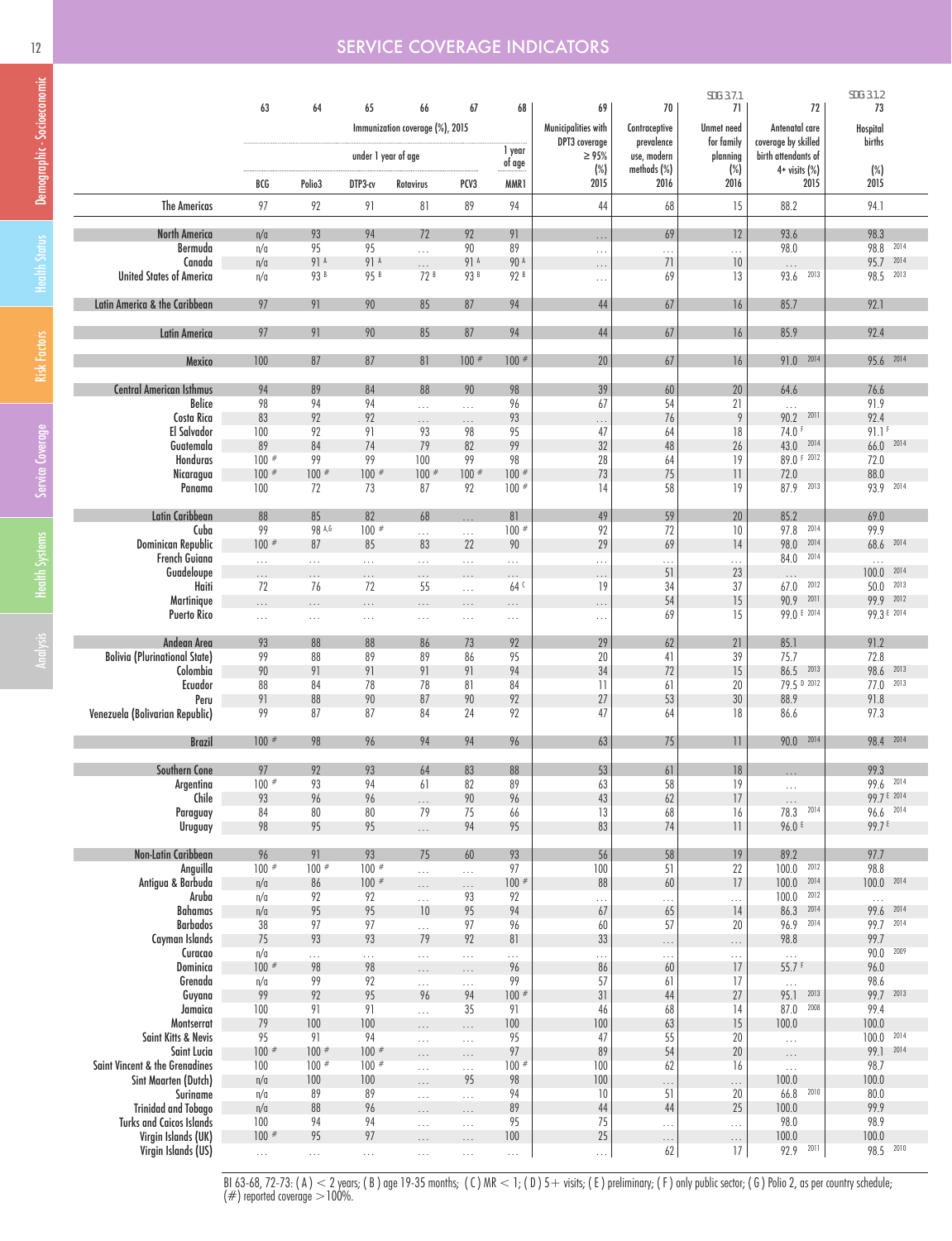# **HEALTH SYSTEMS INDICATORS** 13 **13** 13 13 13 13 14 14 15 16 17 18 19

|            | SDG: 3.c.1         |                       |                             |                       |                  |                       |                         |                   |                                      |
|------------|--------------------|-----------------------|-----------------------------|-----------------------|------------------|-----------------------|-------------------------|-------------------|--------------------------------------|
| 74         | $75\,$             | 76                    |                             | 77                    | 78               | 79                    | 80                      | 81                |                                      |
|            |                    |                       |                             |                       |                  |                       |                         |                   |                                      |
|            |                    | Human resources       | National health expenditure |                       | Out-of-pocket    | <b>Mortality</b>      | Ill-defined and unknown | Mortality garbage |                                      |
|            |                    | $(10,000~\text{pop})$ |                             | as % of GDP           | expenditure as   | under-registration    | causes of death         | codes             |                                      |
|            |                    | circa 2014            |                             | 2014                  | $%$ THE          | $(\%)$                | $(\%)$                  | $(\%)$            |                                      |
|            |                    |                       |                             |                       |                  |                       |                         |                   |                                      |
| Physicians | <b>Nurses</b>      | <b>Dentists</b>       | Public                      | Private               | circa 2014       | circa 2014            | circa 2014              | circa 2014        |                                      |
| 21.3       | 48.7               | 5.3                   | $\ldots$                    | $\ldots$              | $\ldots$         | 5.8                   | 3.1                     | 15.4              | <b>The Americas</b>                  |
|            |                    |                       |                             |                       |                  |                       |                         |                   |                                      |
| 25.9       | 110.9              | 6.2                   | 8.2                         | 8.3                   | 11.3             |                       | 1.2                     | 14.7              | <b>North America</b>                 |
| 25.0       | 106.4 A            | 6.1                   | $\ldots$<br>7.4             | $\ldots$<br>$3.0\,$   | $\ldots$<br>13.6 | $\ldots$              |                         | $13.2$            | Bermuda<br>Canada                    |
| 26.0       | 111.4 <sup>A</sup> | 6.2                   | 8.3                         | 8.9                   | 11.1             | $\cdots$              | $\ldots$<br>1.2         | $\ldots$<br>14.7  | <b>United States of America</b>      |
|            |                    |                       |                             |                       |                  |                       |                         |                   |                                      |
| 18.6       | 13.6               | 4.7                   |                             |                       |                  | 8.8                   | 4.0                     | 15.7              | Latin America & the Caribbean        |
|            |                    |                       | .                           | $\ldots$              | $\cdots$         |                       |                         |                   |                                      |
| 18.7       | 13.5               | 4.8                   | $\ldots$                    | $\ldots$              | $\ldots$         | 8.8                   | 4.1                     | 15.7              | <b>Latin America</b>                 |
|            |                    |                       |                             |                       |                  |                       |                         |                   |                                      |
| 21.2       | 25.1               | $1.0\,$               | 3.3                         | 3.0                   | 44.0             |                       | $1.6\,$                 | 13.0              | Mexico                               |
|            |                    |                       |                             |                       |                  |                       |                         |                   |                                      |
| 11.6       | 9.0                | $2.6\,$               | $\cdots$                    | $\ldots$              | $\ldots$         | 17.2                  | 5.8                     | 18.0              | <b>Central American Isthmus</b>      |
| 11.5       | 11.1               | $0.4\,$               | 3.9                         | 1.9                   | 23.0             | 18.8                  | $0.8\,$                 | 12.7              | <b>Belice</b>                        |
| 22.8       | 24.4               | 9.3                   | 6.8                         | 2.6                   | 24.9             | $6.0$                 | 1.8                     | 12.6              | Costa Rica                           |
| 15.5       | 11.2               | 5.3                   | 4.5                         | 2.3                   | 28.9             | 20.4                  | 20.6                    | 29.3              | <b>El Salvador</b>                   |
|            |                    |                       |                             |                       |                  |                       |                         |                   |                                      |
| 7.5        | $6.0$              | 1.4                   | 2.3                         | 3.9                   | 52.2             | 16.1                  | 6.4                     | 18.6              | Guatemala                            |
| 10.0       | $3.8\,$            | 0.3                   | 4.4                         | 4.3                   | 43.5             | $\bar{1}$ , $\bar{1}$ | 0.9                     | 13.1              | Honduras                             |
| 9.0        | 6.3                | 0.5                   | 5.1                         | 3.9                   | 37.5             | 25.6                  | 1.2                     | 15.7              | Nicaragua                            |
| 16.0       | 13.6               | 3.1                   | 5.9                         | 2.2                   | 22.3             | 17.7                  | 3.1                     | 18.1              | Panama                               |
|            |                    |                       |                             |                       |                  |                       |                         |                   |                                      |
| 32.7       | 35.1               | $5.5\,$               | .                           | $\ldots$              | $\ldots$         | 17.1                  | $3.1\,$                 | 14.9              | Latin Caribbean                      |
| 76.6       | 81.3               | 14.9                  | 10.6                        | 0.5                   | 4.4              |                       | 0.7                     | 9.7               | Cuba                                 |
| 21.2       | 3.8                | 1.7                   | 2.9                         | 1.5                   | 21.1             | 42.2                  | 5.1                     | 19.0              | <b>Dominican Republic</b>            |
|            |                    |                       |                             |                       |                  |                       |                         |                   |                                      |
| 17.5       | 48.7               | $2.0\,$               | $\bar{\mathbb{Z}}$ .        | $\bar{\mathcal{L}}$ . | $\ldots$         | 4.5                   | 18.6                    | 15.6              | French Guiana                        |
| 26.4       | 61.2               | 4.3                   | .                           | $\ldots$              | $\cdots$         | 10.2                  | 13.4                    | 17.7              | Guadeloupe                           |
| 2.3        | 3.5                | 0.1                   | 1.6                         | 6.0                   | 34.8             | $\cdots$              | $\sim$ .                | $\bar{\tau}$ .    | Haiti                                |
| 26.2       | 81.7               | 4.3                   | $\ldots$                    | .                     | $\cdots$         | 9.7                   | 9.0                     | 19.4              | Martinique                           |
| 22.0       | 65.9               | 3.9                   | $\ldots$                    | $\ldots$              | $\ldots$         |                       | 1.6                     | 18.4              | Puerto Rico                          |
|            |                    |                       |                             |                       |                  |                       |                         |                   |                                      |
| 15.2       | 10.1               | $5.3\,$               | .                           | .                     | $\ldots$         | 26.8                  | $2.0\,$                 | 16.3              | Andean Area                          |
| 8.9        | 5.1                | $0.8\,$               | 4.6                         | 1.8                   | 23.1             | $\ldots$              | $\ldots$                | $\ldots$          | <b>Bolivia (Plurinational State)</b> |
| 18.5       | 10.8               | 9.1                   | 5.4                         | 1.8                   | 15.4             | 27.5                  | 1.9                     | 11.6              | Colombia                             |
|            |                    |                       |                             |                       |                  |                       |                         |                   |                                      |
| 20.4       | 10.1               | 2.8                   | 4.5                         | 4.7                   | 48.4             | 25.0                  | 9.0                     | 16.4              | Ecuador                              |
| 11.9       | 12.7               | 1.9                   | 3.3                         | 2.2                   | 28.6             | 47.2                  | 0.1                     | 25.9              | Peru                                 |
| 13.0       | 8.0                | 5.7                   | 1.5                         | 3.7                   | 64.3             | 6.0                   | 0.4                     | 14.0              | Venezuela (Bolivarian Republic)      |
|            |                    |                       |                             |                       |                  |                       |                         |                   |                                      |
| 15.1       | 7.1                | $5.5\,$               | 3.8                         | 4.5                   | 25.5             | 2.6                   | 5.8                     | 13.9              | <b>Brazil</b>                        |
| 28.7       | 10.1               | 9.5                   |                             |                       |                  | 3.3                   | $6.4$                   | 23.8              | Southern Cone                        |
| 32.1       | $3.8\,$            | 9.3                   | $\ldots$<br>2.7             | $\ldots$<br>2.1       | $\ldots$<br>30.7 | $\, 1.0 \,$           | 7.1                     | $30.2\,$          | Argentina                            |
| 21.5       | 22.0               | $10.0$                | 3.9                         | 3.9                   | 31.5             |                       | 2.6                     | 12.3              |                                      |
|            |                    |                       |                             |                       |                  |                       |                         |                   | Chile                                |
| 15.8       | 14.6               | 7.0                   | 4.5                         | 5.3                   | 49.4             | 28.7                  | 10.7                    | 15.2              | Paraguay                             |
| 47.9       | 18.9               | 14.5                  | 6.1                         | 2.5                   | 15.6             |                       | 8.8                     | 18.9              | <b>Uruguay</b>                       |
|            |                    |                       |                             |                       |                  |                       |                         |                   |                                      |
| 14.4       | 21.4               | $1.4\,$               |                             | $\ldots$              | $\ldots$         | $\cdots$              | 3.2                     | 19.1              | Non-Latin Caribbean                  |
| 14.0       | 47.0               | $3.0\,$               | $\cdots$                    | $\ldots$              | $\ldots$         | $\ldots$              |                         | 18.6              | Anguilla                             |
| $\cdots$   | $\ldots$           | $\ldots$              | 3.8                         | 1.8                   | 23.7             | $\cdots$              | 0.2                     | 28.0              | Antigua & Barbuda                    |
| $\ldots$   | $\ldots$           | $\ldots$              | $\cdots$                    | $\ldots$              | $\ldots$         | $\ldots$              | 3.3                     | 22.9              | Aruba                                |
| 16.7       | 27.5               | 2.2                   | 3.6                         | 4.2                   | 29.2             | 9.9                   | 1.3                     | 16.4              | <b>Bahamas</b>                       |
| 21.9       | 44.0               | 2.5                   | 4.7                         | 2.7                   | 29.9             | $\ldots$              | 1.4                     | 22.5              | <b>Barbados</b>                      |
| 54.6       | 73.2               | 7.9                   |                             |                       |                  |                       | 2.9                     | 20.0              | Cayman Islands                       |
|            |                    |                       | $\ldots$                    | $\ldots$              | $\ldots$         | $\cdots$              |                         |                   | Curacao                              |
| $\ldots$   | $\ldots$           | $\ldots$              | $\ldots$                    | $\ldots$              | $\ldots$         | $\ldots$              | $\ldots$                | $\ldots$          |                                      |
| 17.7       | 50.9               | 2.9                   | 3.8                         | 1.7                   | 28.3             | $\ldots$              | 2.5                     | 26.6              | Dominica                             |
| 7.6        | 43.9               | 2.1                   | 2.8                         | 3.3                   | 50.9             | $\ldots$              | 1.6                     | 20.1              | Grenada                              |
| 6.9        | 10.1               | 0.4                   | 3.1                         | 2.1                   | 37.4             | $8.0\,$               | 1.0                     | 21.1              | Guyana                               |
| 9.6        | 11.4               | $0.3\,$               | 2.8                         | 2.6                   | 27.8             | $\ldots$              | $\sim$ .                | $\bar{\tau}$ .    | Jamaica                              |
| 9.8        | 67.5               | $7.8\,$               | $\ldots$                    | $\cdots$              | $\ldots$         | $\cdots$              |                         | 15.6              | Montserrat                           |
| 25.3       | 39.8               | 3.7                   | 2.1                         | 2.9                   | 50.8             | $\ldots$              | $\ldots$                | $\ldots$          | Saint Kitts & Nevis                  |
| 12.9       | 30.3               | 1.3                   | 3.6                         | 3.1                   | 45.6             |                       | 2.2                     | 16.6              | Saint Lucia                          |
| 9.5        | 22.9               | 1.7                   | 4.4                         |                       | 49.2             | $\ldots$              | 0.8                     | 13.4              | Saint Vincent & the Grenadines       |
|            |                    |                       |                             | 4.3                   |                  | $\ldots$              |                         |                   |                                      |
| $\ldots$   | $\ldots$           | $\ldots$              | $\ldots$                    | $\ldots$              | $\ldots$         | $\ldots$              | $\ldots$                | $\ldots$          | Sint Maarten (Dutch)                 |
| 10.3       | 18.6               | $1.0\,$               | 2.9                         | $2.8\,$               | 11.4             | 20.9                  | 9.7                     | 15.8              | Suriname                             |
| 26.7       | 35.1               | 3.6                   | 2.9                         | 2.8                   | 39.6             | $\ldots$              | $\ldots$                | $\ldots$          | <b>Trinidad and Tobago</b>           |
| $\ldots$   | $\ldots$           | $\ldots$              | $\ldots$                    | $\ldots$              | $\ldots$         | $\ldots$              | 7.8                     | 13.0              | <b>Turks and Caicos Islands</b>      |
| $\ldots$   | $\cdots$           | $\cdots$              | .                           | $\cdots$              | $\cdots$         | $\cdots$              | $\ldots$                | $\ldots$          | Virgin Islands (UK)                  |
| 14.7       | $\ldots$           | $\ldots$              | $\cdots$                    | $\ldots$              | $\cdots$         | $\ldots$              | 5.0                     | 16.2              | Virgin Islands (US)                  |
|            |                    |                       |                             |                       |                  |                       |                         |                   |                                      |

BI 75: (A) refers to professionally active nurses.

Demographic - Socioeconomic

Demographic - Socioeconomic | Health Status

Service Coverage Health Status

Health Systems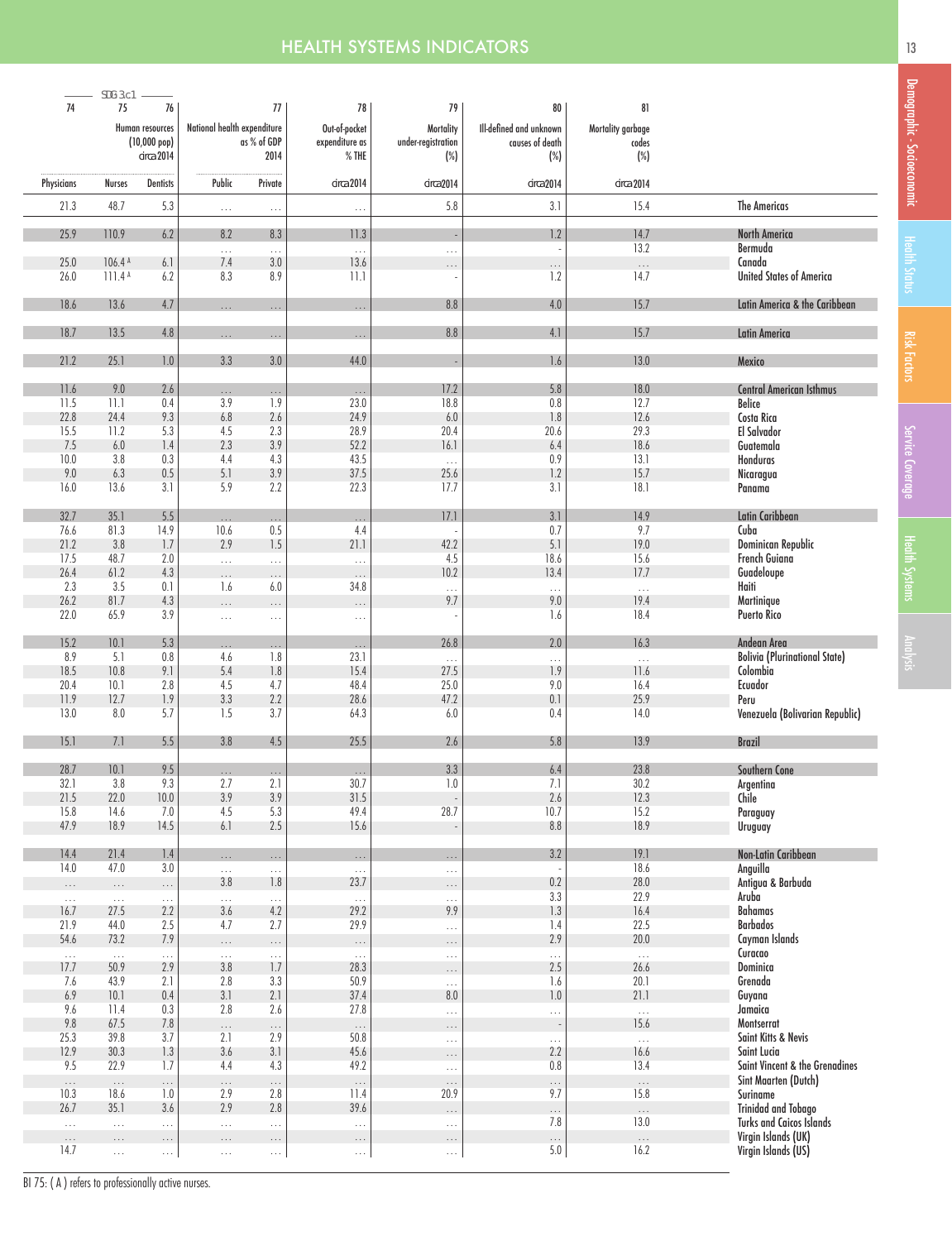#### **SITUATION**

The high burden of noncommunicable diseases (NCDs) is a major challenge for social and economic development in the Region. The four principal NCDs are cardiovascular diseases (CVD), cancers, chronic respiratory diseases and diabetes. These NCDs have four shared risk factors: tobacco use, harmful use of alcohol, unhealthy diet and physical inactivity.

In the Region of the Americas, NCDs were responsible for an estimated 4.8 million deaths (79% of all deaths) in 2012. Thirty five percent of these NCD-related deaths occurred prematurely in persons aged 30 to 70 years. CVD is the leading cause of NCD mortality, accounting for 38% of all NCD deaths, and together with cancers account for 65% of all premature NCD deaths (Figure 1).

## BOX

PAHO Regional Strategy and Plan of Action for the Prevention and Control of NCDs [1,2]

The overall goal of the Regional Strategy and Plan of Action for the Prevention and Control of NCDs is "to reduce avoidable mortality and morbidity, minimize exposure to risk factors, increase exposure to protective factors, and reduce the socioeconomic burden of these diseases by taking multisectoral approaches that promote well-being and reduce inequity within and among Member States". Actions are being implemented across four strategic areas: improving multisectoral NCD policies, reducing the prevalence of NCD risk factors, strengthening the health system response to NCDs, and improving NCD monitoring and surveillance.

PAHO's Strategy and Plan of Action are aligned with WHO's Global NCD Action Plan and the Global Monitoring Framework that are comprised of nine NCD targets, including a 25% relative reduction in premature mortality from cardiovascular diseases, cancer, diabetes, or chronic respiratory diseases by 2025 (known as the 25 x 25)" [3,4].

## FIGURE 1.

Distribution of overall and premature NCD mortality in the Region of the Americas; 2012



#### TRENDS IN PREMATURE MORTALITY FROM NCDs

In 2012, a 30-year-old individual living in the Region of the Americas had a 15.6% chance of dying from one of the four major NCDs before reaching his or her 70th birthday (i.e. the "unconditional probability of dying" between these ages). This probability varied across sub-regions from 19.3% in the Non-Latin Caribbean to 13.8% in the Andean Area.

Between 1999 and 2012, NCD-related premature mortality declined significantly in the Region of the Americas, from 23% to 18.5% in men, and from 16.3% to 13.0% in women (Figure 2).

The annual average percentage change rate, calculated using data available from 2008 to 2012 for both sexes was -1.4% [95% CI: -1.9% to -0.8%]. Based on this rate of decline, a 21% relative reduction in the probability of premature death from the four main NCDs can be predicted for the period 2010 to 2025. Therefore, in the "business as usual" scenario, the Region of the Americas will not meet the global NCD target [1, 2, 4 y 5].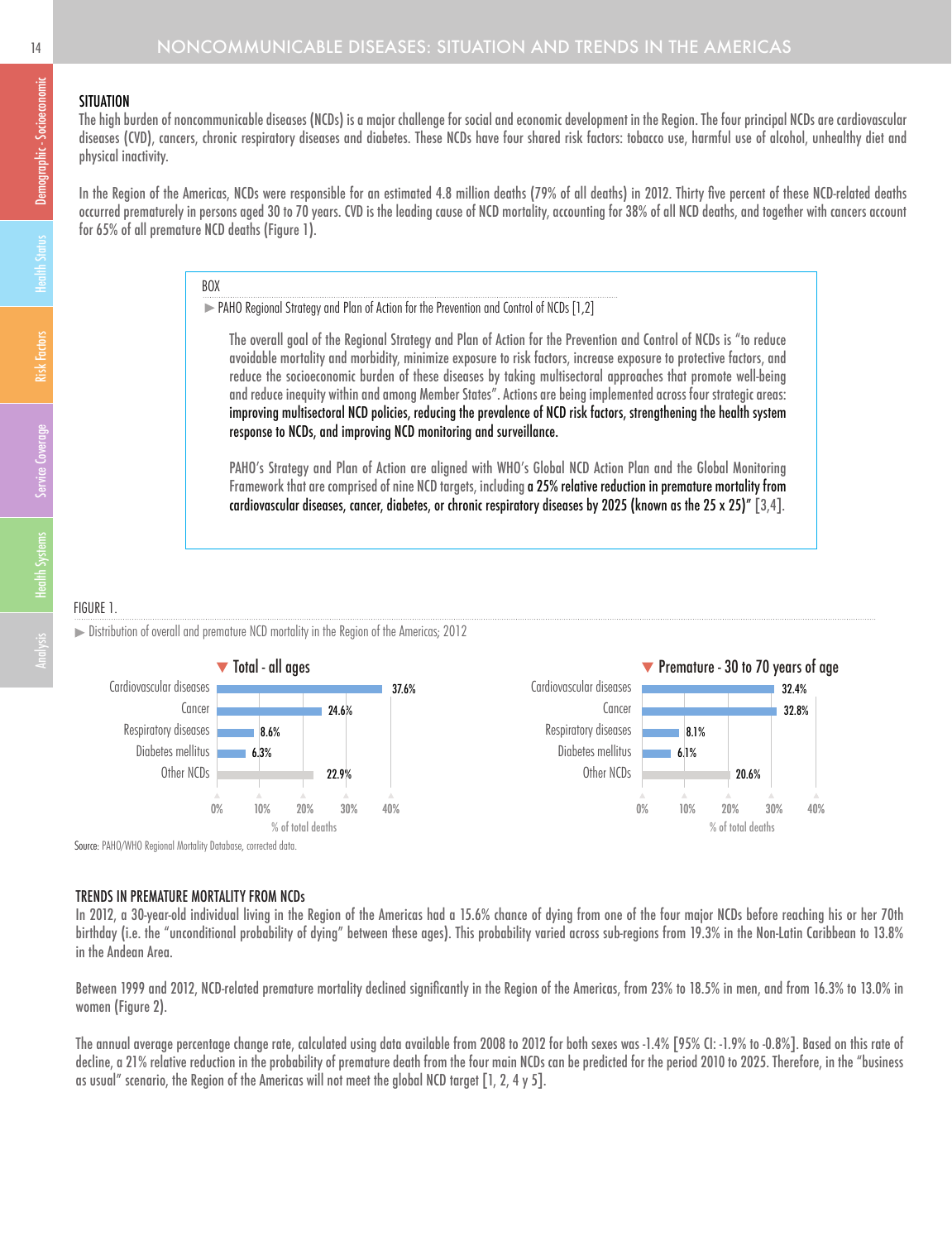#### FIGURE 2.





Source: PAHO/WHO Regional Mortality Database, corrected data.

Note: The data point for 2010 (baseline) is plotted and the target (25% relative reduction between 2010 and 2025) is represented by the horizontal green dotted line. The following countries did not have data in 2012 and we not included: Bolivia, Virgin Islands (UK), Canada, Cayman Islands, Curacao, French Guiana, Guadeloupe, Guyana, Haiti, Jamaica, Martinique, Turks and Caicos Islands, and Trinidad and Tobago.

#### REDUCING RISK FACTORS IS KEY TO ACHIEVING THE GLOBAL TARGETS

The ranking of risk factors according to prevalences across the six WHO regions highlights the worrying state of health in the Americas according to the baseline data presented for 2010. While the alobal prevalence of overweight and obesity (body mass index  $\geq$  25 kg/m2) is 36.6%, this rate reaches 59.0% in the Americas, being the most obese Region in the world.

Similarly, rates of physical inactivity in the Americas are nearly one and a half times as high as the global average (32.4% versus 23.3%). The Americas ranks second in the world with respect to heavy episodic drinking, with a prevalence of 14.0% (compared to 16.5% in Europe and 7.8% worldwide). In the Americas, the prevalence of elevated cholesterol is 12.6% (versus a global average of 9.8%), for the second highest rank globally, while the comparable prevalences of raised fasting glucose, tobacco use and raised blood pressure ranked third, fourth, and sixth across all WHO regions, respectively.

#### THE RESPONSE

An effective response to NCD prevention and control requires a multi-sectoral approach, including a health-in-all-policies strategy and whole-of-government action. WHO has defined a set of very cost-effective NCD interventions (known as the "best buys") that are also high-impact and feasible for implementation even in resourceconstrained settings, covering tobacco control, harmful use of alcohol, diet and physical activity, as well as care and treatment for CVD, diabetes, and cancer [2, 5].

PAHO provides technical cooperation to Member States to implement these ''best buys'' and to increase capacity for monitoring progress. There is compelling evidence that decisive action is particularly needed on tobacco control if the 25 x 25 goal of reduced premature mortality is to be achieved. In fact, researchers have suggested that a more ambitious goal of a 50% decrease in tobacco use will be necessary across all WHO Regions [6] to meet this target.

#### References

- 1. Pan American Health Organization. Strategy for the Prevention and Control of Noncommunicable Diseases. Washington, DC: PAHO, 2012. . Accessed on August 1, 2016. Available from http://goo.gl/fZyX92)
- 2. PAHO. Plan of Action for the Prevention and Control of Noncommunicable Diseases in the Americas 2013-2019. Washington, DC: PAHO, 2014. Accessed on August 1, 2016. Available from: http://www.paho.org/hq/index.php?option=com\_content&view=article&id=11275&Itemid=41590&lang=en
- 3. WHO. Global Action Plan for the Prevention and Control of NCDs 2013-2020 (Resolution WHA66.10). Accessed on August 1, 2016. Available from: http://www.who.int/nmh/events/ncd\_action\_plan/en/.
- 4. WHO. Noncommunicable Diseases Global Monitoring Framework: Indicator Definitions and Specifications. World Health Organization. Accessed on August 1, 2016. Available from

http://www.who.int/entity/nmh/ncd-tools/indicators/GMF\_Indicator\_Definitions\_FinalNOV2014.pdf?ua=1.

- 5. World Health Organization. Global Status Report on noncommunicable diseases, 2014. Accessed on August 1, 2016. Available from: http://goo.gl/217Sa7.
- 6. Kontis, V. Mathers C. Bonita R. et al. Regional contributions of six preventable risk factors to achieving the 25x25 non-communicable disease mortality reduction target: a modelling study. The Lancet Global Health, Volume 3, Issue 12, e746 - e757. Accessed on August 1, 2016. Available from: http://thelancet.com/journals/langlo/article/PIIS2214-109X(15)00179-5/fulltext.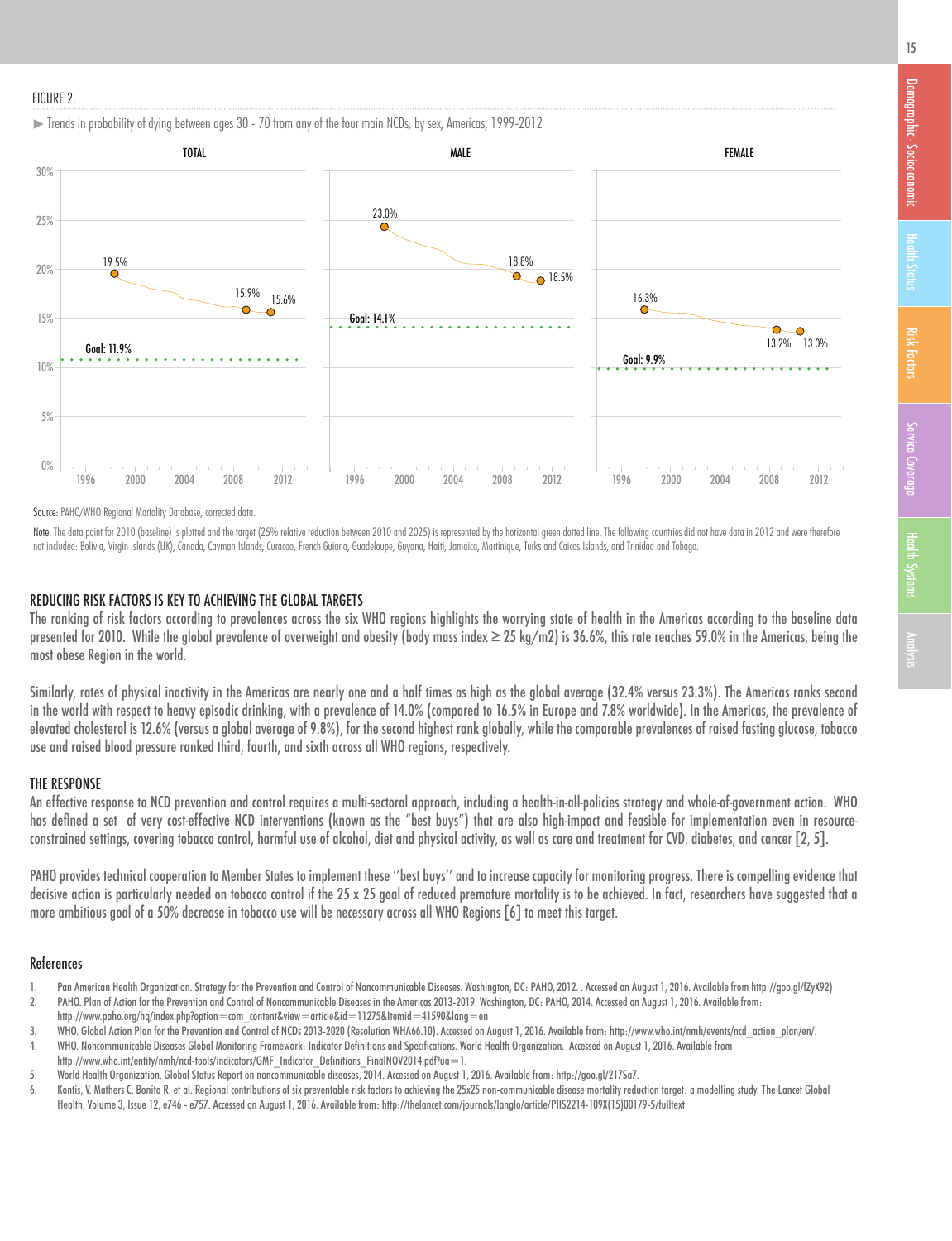## **16 MONITORING QUALITY OF MORTALITY INDICATORS**

A key aspect of strategic decision-making in public health is to understand the causes of death in a population to implement targeted prevention and control interventions. The analyses of mortality statistics describe the epidemiological profile using indicators as the general and cause-specific death rates and their relationship with other variables. Along with the mortality analysis, it is key to systematically and periodically monitor the quality of the information.

A fundamental concept is the 'underlying cause of death' defined as a) the disease or injury that initiated the chain of morbid events leading directly to death, or b) the circumstances of the accident or violence that produced the fatal injury (1). The doctor or authorized personnel records the causes of death in the death certificate, in a section specifically designed for this purpose, and in a subsequent step, the underlying cause of death is selected with a manual or automated process.

The indicator 'proportion of ill-defined causes of death' (1) is a classic indicator for the quality of the underlying cause of death data, which includes just signs and symptoms such as fever or abdominal pain. In the Americas, the proportion is 3.1%, circa 2014. The range varies between 1.6 - 6.4% by sub-regions. (Figure)

## FIGURE



Source: PAHO/WHO Regional Mortality Database. PAHO/CRAES List 2012.

It is recommended to additionally monitor the indicator titled 'garbage codes' (2, 3). This indicator represents causes that are not useful for analysis in public health and are terminal causes of death or refer to causes or complications that do not correspond to the underlying concept of cause of death and could be hiding the true cause of death, examples are sepsis, respiratory failure and dehydration. In this Region, the proportion of garbage codes is 15.4%, c2014, and varies between sub-regions from 13.0 to 23.8%, with the highest in the Southern Cone. For both indicators, a proportion under 10% indicates good quality data (4).

By analyzing these improper causes of deaths, heart failure was the most common cause followed by renal failure, sepsis and essential hypertension together representing 48.4%. Despite improvements in the quality of causes, cardiac arrest – a mode of dying and not a disease that caused the death - still is presented and accounts for 2.0%. (Table)

#### TABLE

Most frequent used "garbage codes", Americas, circa 2014

| <b>CAUSE</b>                                                         | No.     | $\frac{9}{6}$ |
|----------------------------------------------------------------------|---------|---------------|
| Heart failure, complications and ill-defined heart diseases          | 176,752 | 19.8          |
| Renal failure                                                        | 103,943 | 11.6          |
| Sepsis                                                               | 86,196  | 9.6           |
| Essential (primary) hypertension                                     | 66.240  | 74            |
| Malignant neoplasm, without specification of site                    | 64,492  | 7.2           |
| Benign neoplasms, in situ and of uncertain or unknown behaviour      | 37,224  | 4.2           |
| Event of undetermined intent                                         | 36,295  | 4.1           |
| Pneumonitis due to solids and liquids                                | 29,289  | 3.3           |
| Exposure to unspecified factors                                      | 26,964  | 3.0           |
| Other diseases of digestive system                                   | 26,681  | 3.0           |
| Respiratory failure, not elsewhere classified                        | 26,358  | 2.9           |
| Pulmonary heart disease and diseases of pulmonary circulation        | 20.736  | 2.3           |
| Other cardiac arrhythmias                                            | 20,636  | 2.3           |
| Cardiac arrest                                                       | 18,284  | 20            |
| Disorders of fluid, electrolyte and acid-based balance (dehydration) | 16,614  | 19            |

Countries of the Americas have made considerable efforts to decrease the proportion of ill-defined causes of death. However, work need to be intensified, especially in countries where the proportion remains unchanged. 'Garbage codes' is a more specific quality indicator and represents a challenge in the Americas because they are related to the quality of the reporting of the death certificate, proper selection of the underlying cause of death, correct ICD-10 implementation and regular inclusion of ICD-10 updates.

It is essential to perform mapping of the most frequent garbage codes at national and sub-national level to implement specific projects to decrease the proportion. As part of the commitment of the Sustainable Development Goals, it is strategic to continue investing in improving the quality of the statistics, including mortality, as an essential input for performance measurement and accountability of countries and international agencies to improve population health.

Source: PAHO/WHO Regional Mortality Database. PAHO/CRAES List 2012.

#### References:

- 1. World Health Organization. International statistical classification of diseases and related health problems. Volume 2. 10th revision, Fifth edition, 2016.
- 2. Naghavi M. Makela S., Foreman K., O'Brien J., Pourmalek F., R. Lozano, Algorithms for enhancing public health utility of national causes-of-death data. Population Health Metrics. Naghavi et al (2010, 8:9).
- 3. Marinho F. General Mortality. Proceedings of the Meeting of the Regional Advisory Committee on Health Statistics (CRAES), PAHO/WHO, 26-28 March 2012; Havanna (Cuba).
- Accessed 30 June 2016. Available from http://craes.drupalgardens.com/content/reunion-2012/sesiones-de-trabajo
- 4. Mathers C.D., Fat D.M., Inoue M., Rao C., Lopez A.D.: Counting the dead and what they died from: an assessment of the global status of cause of death data. Bulletin of the World Health Organization2005, 83: 171-177.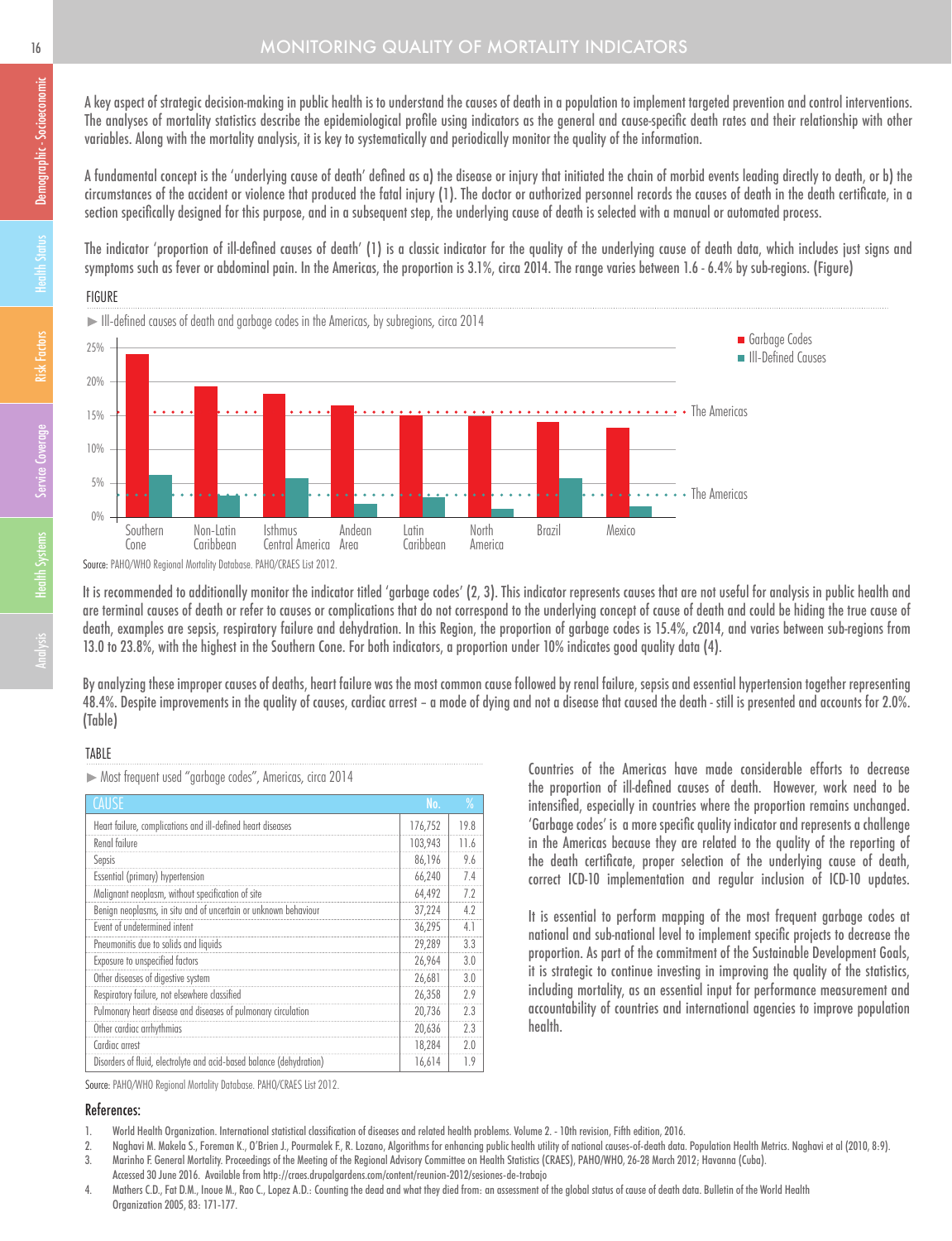The map shows the change in life expectancy at birth between 2000 and 2016. Most countries have increased life expectancy between 3 and 4 years. Countries that have gained most years in this period were Bolivia (8.4), Turks and Caicos Islands (6.1), Nicaragua (5.7) and Haiti (5.7). Virgin Islands (UK) (1.4), Saint Lucia (1.5), Guyana (1.7) and Montserrat (1.8) had the lowest increase in life expectancy. However, important differences are still observed among countries. Countries that have gained the most number of years are still, 10 years in average, below those with the highest life expectancy at birth in 2016.



Health Systems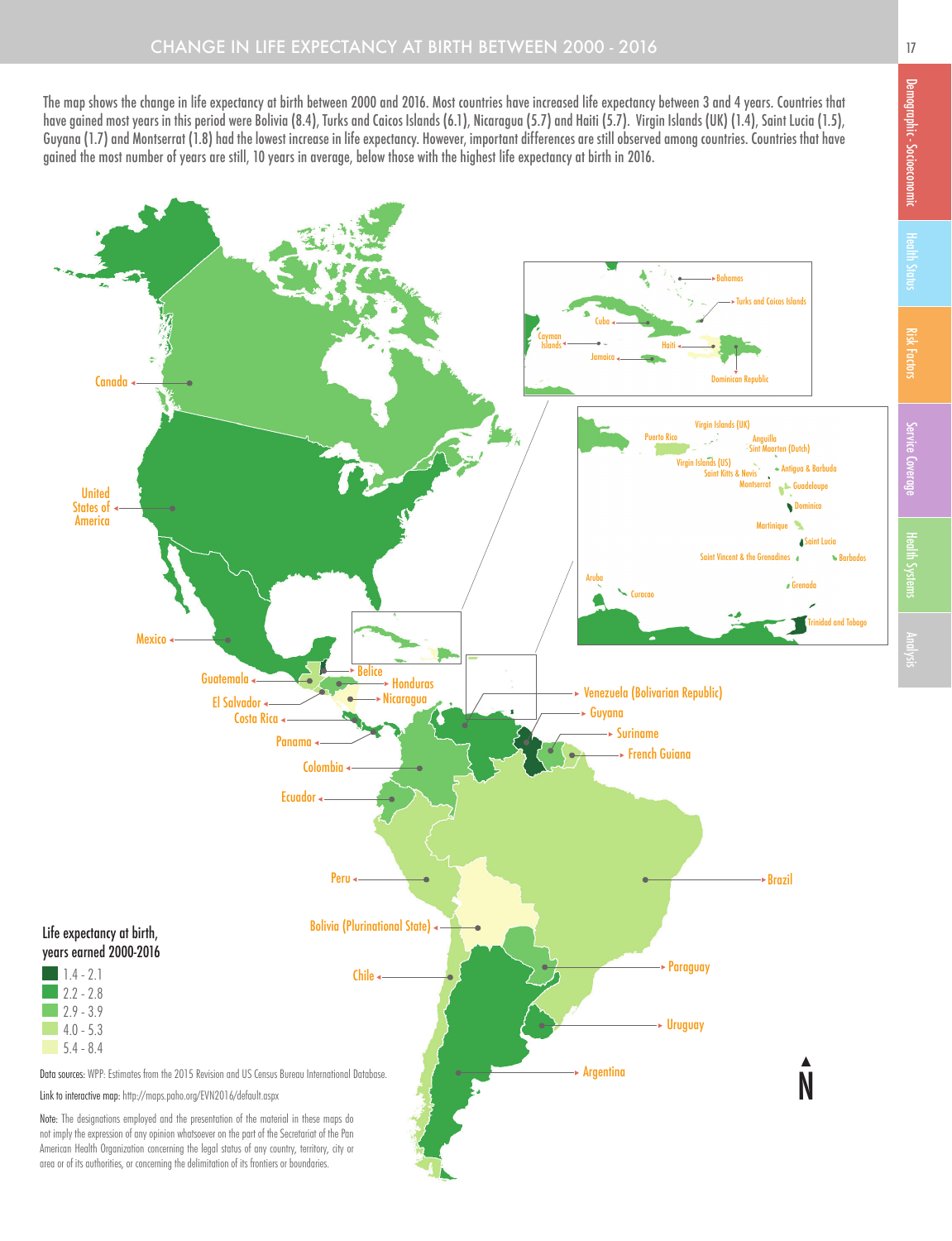# $\triangleright$  DEFINITIONS

## Median age (BI 2)

Of the total population divides the population in two parts of equal size, that is, there are as many persons with ages above the median as there are with ages below the median.

## Mean years of schooling (BI 12)

Is the average number of completed years of education of a country's population aged 25 years and older, excluding years spent repeating individual grades.

## Gini Index (BI 16)

Measures income inequality. The Gini is zero if everyone had the same income and is 100 if a single person had all the income.

#### Maternal mortality ratio (BI 17), infant mortality rate (BI 20), neonatal mortality rate (BI 22) and under-5-mortality (BI 23)

Are country reported data to PAHO from the sources such as the vital registration system, surveys, special studies, or national estimates. An increase may reflect an improvement in data coverage and quality.

- Maternal mortality ratio as reported by the countries (Ecuador, Guatemala, Haiti, Nicaragua, El Salvador, Panama, Paraguay) present limitations of one or more of the following items: coverage of maternal deaths and live births, differences in the maternal death definition, different denominators used or the analysis of only confirmed maternal deaths.
- Infant and neonatal mortality rates as reported by the countries (Ecuador, Guatemala, Guyana, Panama, Paraguay, El Salvador, Suriname, Trinidad and Tobago) present limitations due to the coverage of infant and neonatal deaths or the number of live births.

## Dengue cases (BI 27)

Are the number of suspected and laboratory confirmed cases from dengue and severe dengue. Country data.

## **Leprosy cases (BI 31)**

Are cases registered for treatment on 31 December of a given year. Country data.

## **Mortality indicators (BI 35-48)**

Are presented according to the Global Burden of Disease list study: communicable diseases, non-communicable diseases and external causes as well as specific selected causes.

- All rates are age-adjusted death rates with the WHO World Standard Population. (http://www.who.int/healthinfo/paper31.pdf.)
- Corrected mortality rates are computed based on registered mortality data, applying a correction algorithm for mortality under-registration and a redistribution algorithm for deaths from ill-defined causes as presented in Health Statistics from the Americas, 2006 edition (http://www.paho.org/ HSA2006).
- Rates are presented for the years 2012, 2013 or 2014. Data was excluded when the latest mortality rates were already shown twice or if the last available year was < 2012: Canada 2011, Bolivia 2003, Haiti 2004, Curacao 2007, Jamaica 2011, Saint Kitts and Nevis 2012, Trinidad and Tobago 2010, Virgin Islands (UK) 2010, Sint Maarten (Dutch) data not available.

## Stunting in children (BI 51)

Is defined as children aged 0-5 years and height-for-age less than -2 standard deviations of the WHO Child Growth Standards median. Country data.

## Overweight in children (BI 52)

Is defined as children aged 0-5 years with overweight of over two standard deviations from the median weight-for-height of the WHO Child Growth Standards. Country data.

## Overweight in adults (BI 53)

Refers to persons aged 18 and over with overweight and obesity defined as a body mass index (BMI)  $\geq$  25.0 kg/m2, age-standardized. WHO estimates.

## Insufficient physical activity in adults (BI 54)

Refers to adults aged 18 and over that attain less than 150 minutes of moderateintensity physical activity per week, age-standardized. WHO estimates.

## Prevalence of current tobacco use in adolescents (BI 55)

Refers to persons aged 13-15 which have used at least once any tobacco product, smoked or smokeless, during the 30 days prior to the survey. Country data.

#### **Prevalence of current tobacco smoking in adults (BI 56)**

Refers to persons aged 15 and over that smoked any tobacco product during the 30 days prior to the survey, age-standardized. This includes daily and occasional smoker. WHO estimates.

### Alcohol consumption (BI 57)

Refers to the total amount of pure alcohol (ethanol) consumption per adult (liter/ capita), aged  $15+$ , over a calender year. WHO estimates.

## **Prevalence of raised systolic blood pressure (BI 58)**

Refers to persons aged 18 and over with raised blood pressure defined as systolic blood pressure  $\geq$ 140 mm Hg or diastolic blood pressure  $\geq$  90 mm Hg, agestandardized. WHO estimates.

#### Prevalence of raised fasting blood glucose/diabetes (BI 59)

Refers to persons aged 18 and over with fasting glucose  $\geq$  126 mg/dl (7.0 mmol/l) or on medication for raised blood glucose, age-standardized. WHO estimates.

#### **Population using solid fuels (BI 62)**

Refers to the proportion of households that use solid fuels for cooking, by rural and urban area. WHO estimates.

#### Contraceptive prevalence, modern methods (BI 70)

Refers to women aged 15 to 49 years, married or in union, who are currently using (or whose sexual partner) one modern method of contraception. Modern contraceptive methods include female and male sterilization, injectable and oral hormonal pills, intrauterine devices, implant (including Norplant), vaginal barrier methods, diaphragm, the female condom and emergency contraception. UN estimates.

## Unmet need for family planning (BI 71)

Refers to women who are fecund and sexually active but are not using any modern method of contraception, and report not wanting any more children or wanting to delay the next child, expressed as percentage of fecund women who are married or in an union. UN estimates.

#### Public and private health expenditure as % of GDP (BI 77)

- Public expenditure is the sum of health outlays paid for in cash or supplied in kind by general government entities, at the central, regional and local level and social security agencies (avoiding double counting government transfers to social security and extra budgetary funds). It includes transfer payments to households (mainly the reimbursement of health services and medicines expenses) and extrabudgetary funds to finance health services and goods. Revenues can come from multiple domestic sources and external funds.
- Private expenditure is the sum of outlays for health by private entities, such as commercial or mutual health insurance, non-profit institutions serving households, resident corporations and quasi-corporations that provide or finance health services and household direct or out-of-pocket expenditures. WHO estimates.

## Out-of-pocket expenditure as % of THE (BI 78)

Includes payments made by an individual or households at the point of service regardless if the service is provided in a formal setting (clinic, hospital, pharmacy) or informal setting (complementary medicine) - and always deducting any refund. WHO estimates.

#### **Mortality garbage codes (BI 81)**

Is the proportion of deaths that were assigned to causes that are not considered useful for public health purposes; garbage codes are based on Naghavi et al (2010): Algorithms for enhancing public health utility of national causes-of-death data and were adapted by PAHO/CRAES. WHO/PAHO calculations based on country data.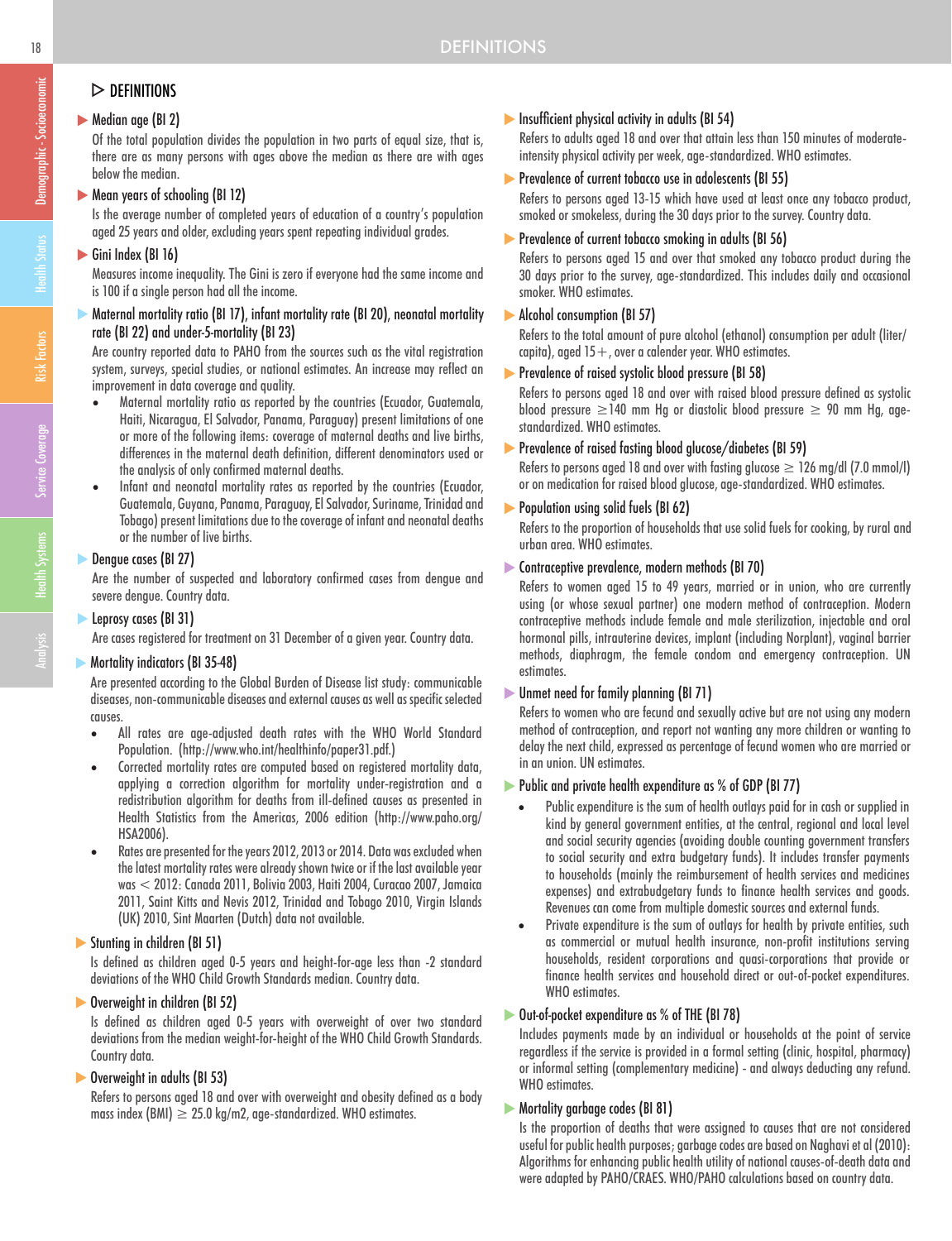## $>$  NOTES

- Data presented is the latest available information at PAHO/WHO as of May 2016.
- $\blacktriangleright$  In this edition, the most recent available year is presented; the lower year limit is 2000.
- Rates of the following countries should be viewed with caution due to small number of events: Anguilla, Antigua and Barbuda, Aruba, Barbados, Bermuda, Cayman Islands, Curacao, Dominica, Grenada, Montserrat, Saint Kitts and Nevis, Saint Vincent and the Grenadines, Sint Maarten, Saint Lucia, Turks and Caicos Islands, Virgin Islands (UK) and Virgin Islands (US).
- We continue to collect core indicators from Bonaire, San Eustatius and Saba (BES). In this edition, BES is not included due to insufficient data.
- The regional and subregional aggregates for rates, ratios and proportions are weighted averages, and sums for absolute numbers. Subregionals figures are only shown when data is available for at least 50% of the population within the subregion.
- Rates are calculated based on population data from World Population Prospects (WPP) and the US Census Bureau International databases.
- Data was reviewed for completeness, consistency, and comparability but users should interpret data with caution as definitions and data accuracy can differ among countries.

## $\triangleright$  DATA SOURCES

#### **V** Demographic - Socioeconomic Indicators

- BI 1-11, except 10:United Nations, Department of Economic and Social Affairs, Population Division (2015). World Population Prospects: The 2015 Revision. New York. Accessed 30 June 2016 (http://esa.un.org/wpp/). WPP 2015: Linear interpolation using the mid-points of the quinquennium as 1 January. U.S. Bureau of the Census. International Data Base. July 2015 Release. Accessed 30 June 2016 (http://www.census.gov/ipc/www/idb/). Source used for countries  $< 300 000$  pop.
- BI 10: United Nations, Department of Economic and Social Affairs, Population Division (2014). World Urbanization Prospects: The 2014 Revision. New York. Accessed 30 June 2016. (http://esa.un.org/unpd/wup/)
- BI 12: UNESCO. Institute for Statistics (UIS). Data Centre, UIS Estimates. Accessed 9 June 2016. (http://data.uis.unesco.org).
- BI 13-16: The World Bank (2016). World Development Indicators 2016. Washington, D.C.; Accessed 10 June 2016. (http://databank.worldbank.org/data/ home.aspx).

#### $\blacktriangledown$  Health Status Indicators

- BI 17-23, except 19: PAHO/WHO. Data provided by Ministries of Health or Health Agencies of countries. Washington DC, 2016. As of 16 May 2016.
- BI 19: WHO (2015). Trends in Mortality: 1990 to 2015. Estimates by WHO, UNICEF, UNFPA, World Bank, and the United Nations Population Division. Geneva. Accessed 7 June 2016. (http://www.who.int/reproductivehealth/publications/ monitoring/maternal-mortality-2015/en/)
- BI 26-33: PAHO/WHO. Data compiled by the Departments of Communicable Diseases and Health Analysis and Family, Gender and Life Course from the Ministries of Health or Health Agencies of countries. Washington DC, 2016. As of 16 May 2016.
- IB 24-25, 35-48: PAHO/WHO y CARPHA. Regional Mortality Database. Washington DC. As of 11 June 2016.
- IB 34: WHO (2015). Global Tuberculosis Report 2015. Accessed 13 June 2016. (http://www.who.int/tb/publications/global\_report/en/)

#### $\triangleright$  ABBREVIATIONS

(n/a) not applicable (BI) Basic Indicator (pop) Population (lb) Live birth (lay) Latest available year (ppp) Purchasing Power parity (UK) United Kingdom (US) United States of America (GDP) Gross Domestic Product (UI) Uncertainty Interval (ADD) Acute Diarrheal Diseases: ICD-10: A00-A09 (ARI) Acute Respiratory Infections: ICD-10: J00-J22 (HIV) Human Immunodeficiency Virus

- Information presented in this publication supersedes that of previous editions. Users are advised not to compare data series between different editions. Data sources were defined to ensure comparability; therefore, statistics in this publication presented here can differ from national statistics.
- $\blacktriangleright$  (...) means that data is not available or not shown because it is out of the cut-off date.
	- ( ) indicates that the value is zero.
	- ( 0 ) indicates that the magnitude is less than half the measurement.
- For this publication:
	- Latin America: includes Mexico, the Central American Isthmus, the Latin Caribbean, the Andean Area, Brazil, and the Southern Cone.
	- Latin America and the Caribbean: comprise Latin America and Non-Latin Caribbean.
	- Brazil and Mexico are being shown separately due to their population size.
- For further information:
	- Sustainable Development (SDG) indicators, go to: http://unstats.un.org/sdgs/indicators/database/
	- For the basic indicators time series, go to: www.paho.org/plisa

#### **W** Risk Factors Indicators

- BI 49: PAHO/WHO. Data provided by Ministries of Health or Health Agencies of countries. Washington DC, 2016. As of 16 May 2016.
- BI 50-59: PAHO/WHO. Data compiled by the Department of Non Communicable Diseases and Mental Health from the WHO Global Health Observatory (BI 53, 54, 56, 57, 58, 59). Accessed May 2016 (http://apps.who.int/gho/data/node.home) and from countries (BI 50, 51, 52, 55). Washington DC, 2016. As of 16 May 2016.
- BI 60-61: WHO/UNICEF. Joint Monitoring Programme (JMP) for Water Supply and Sanitation. Accessed 10 June 2016. (http://www.wssinfo.org/data-estimates/tables/).
- BI 62: PAHO/WHO. Data compiled by the Special Programme of Sustainable Development and Health Equity. Washington DC, 2016. As of 16 May 2016.

#### $\blacktriangledown$  Health Coverage Indicators

- BI 63-69: PAHO/WHO. Data compiled by the Department of Family, Gender and Life Course. Washington DC, 2016. As of 16 May 2016.
- BI 70-71: United Nations, Department of Economic and Social Affairs, Population Division (2015). Model-based Estimates and Projections of Family Planning Indicators 2015. New York: United Nations. (http://www.un.org/en/development/ desa/population/theme/family-planning/cp\_model.shtml)
- BI 72-73: PAHO/WHO. Data provided by Ministries of Health or Health Agencies of countries. Washington DC, 2016. As of 16 May 2016.

#### ▼ Health Systems Indicators

- IB 74-78: PAHO/WHO. Data compiled by the Department of Health Systems and Services from the Global Health Expenditure Database. Washington DC, 2016. As of 16 May 2016. (http://www.who.int/health-accounts/ghed/en/).
- IB 79-81: PAHO/WHO Regional Mortality Database. Washington DC. As of 11 June 2016.
	- (BCG) Anti-tuberculosis vaccine (Bacille Calmette-Guerin)
	- (Polio 3) Oral polio vaccine or inactivated polio vaccine, third dose
	- (DTP3-cv) Diphtheria-tetanus-pertussis containing vaccine, third dose
	- (PCV3) Pneumococcal Conjugate Vaccine, third dose
	- (MMR1) Measles, Mumps and Rubella, first dose
		- (THE) Total Health Expenditure